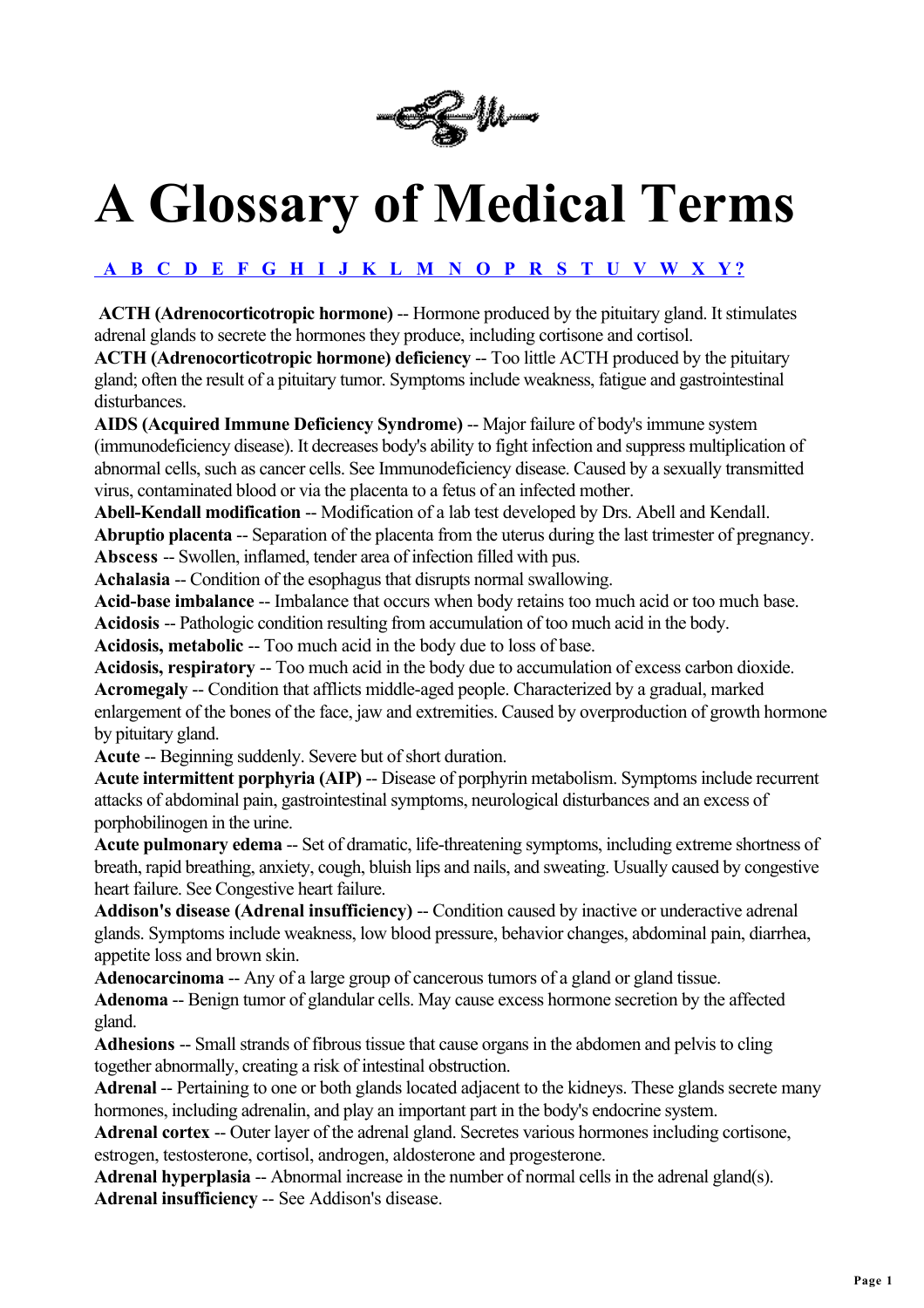**Adrenal medulla** -- Middle part of the adrenal gland. Secretes epinephrine (adrenalin) and norepinephrine.

**Adrenal medulla tumors (Pheochromocytoma)** -- Tumors of the medulla, an inner layer of the adrenal gland, called pheochromocytomas. Tumors are rare and secrete norepinephrine and epinephrine. They are characterized by episodes of hypertension, headache, palpitations, sweating and apprehension. See Hypertension.

**Adrenocortical hyperplasia** -- Increase in the number of cells of the adrenal cortex. Adrenal cortex secretes cortisol, androgens and aldosterone. Increased production of any or all of these hormones may result in a variety of disorders, such as Cushing's syndrome and hypertension. See Cushing's syndrome; hypertension.

**Adrenocorticotropic hormone deficiency** -- Not enough ACTH is produced by the pituitary gland. See ACTH.

**Adrenoleukodystrophy** -- Disturbance in brain substance caused by abnormal function of the adrenal gland.

**Agglutination** -- Clumping together.

**Ahaptoglobulinemia** -- Without haptoglobin in the blood. Condition is often seen with hemolytic anemia, severe liver disease and infectious mononucleosis. See Anemia, hemolytic; infectious mononucleosis.

**Alcohol cardiomyopathy** -- Disease of the myocardium (muscle layer) of the heart, due to chronic alcoholism. Results in enlargement of the heart. Heart muscle is weakened and cannot pump blood efficiently.

**Alcoholic polymyopathy** -- Disease affecting several muscles simultaneously. Caused by alcoholism. **Aldosteronism, primary** -- Overproduction of aldosterone, which is secreted by adrenal glands. Caused by adrenal hyperplasia (increase in number of adrenal cells) or a tumor of the adrenal gland

(Conn's syndrome). Symptoms may include hypertension, muscle weakness or cramping, kidney disease and abnormal heart rhythm. See Adrenal hyperplasia; Conn's syndrome; hypertension.

**Alkalosis, metabolic** -- Abnormal condition in which body fluids are more alkaline than normal. Can result from loss of acid from prolonged vomiting or excess intake of bicarbonate.

**Alkalosis, respiratory** -- abdominal pain, diarrhea, appetite loss and brown skin. Abnormal condition when body fluids are more alkaline than normal. Caused by conditions that decrease the level of carbon dioxide in the blood, such as breathing too rapidly or congestive heart failure. See Congestive heart failure.

**Alveolar edema** -- Swelling of the smallest branches of the bronchial tubes (alveoli).

**Ambiguous genitalia** -- External genitals that are not normal for the sex.

**Amblyopias** -- Reduced vision in an eye that appears to be normal when examined with an ophthalmoscope (an instrument used to examine the interior of the eye). Sometimes associated with strabismus. May also be caused by certain toxins.

**Amenorrhea** -- There are two categories of amenorrhea. In primary amenorrhea, menstruation has not begun in a young woman who has passed puberty and is at least 16 years old. Cause is usually unknown. Possible causes may include eating disorders, psychological disorders, endocrine disorders, congenital abnormality in which female organs are absent or abnormally formed, or participation in very strenuous athletic activities. In secondary amenorrhea, there is cessation of menstruation for at least 3 months in a woman who has previously menstruated. Causes include pregnancy, breast feeding, eating disorders, endocrine disorders, psychological disorders, menopause (usually 35 years of age or older), surgical removal of uterus or ovaries, or very strenuous athletic activities.

**Amine** -- Organic chemical compound containing nitrogen.

Amino acids -- Organic chemical compounds. They are the chief components of all proteins. The body contains at least 20 amino acids; 10 are ESSENTIAL. The body doesn't make or form these acids, so they must be acquired through diet.

**Ampulla of Vater** -- Enlarged area where the pancreatic duct and common bile duct come together before entering the %%duodenum (section of small intestine).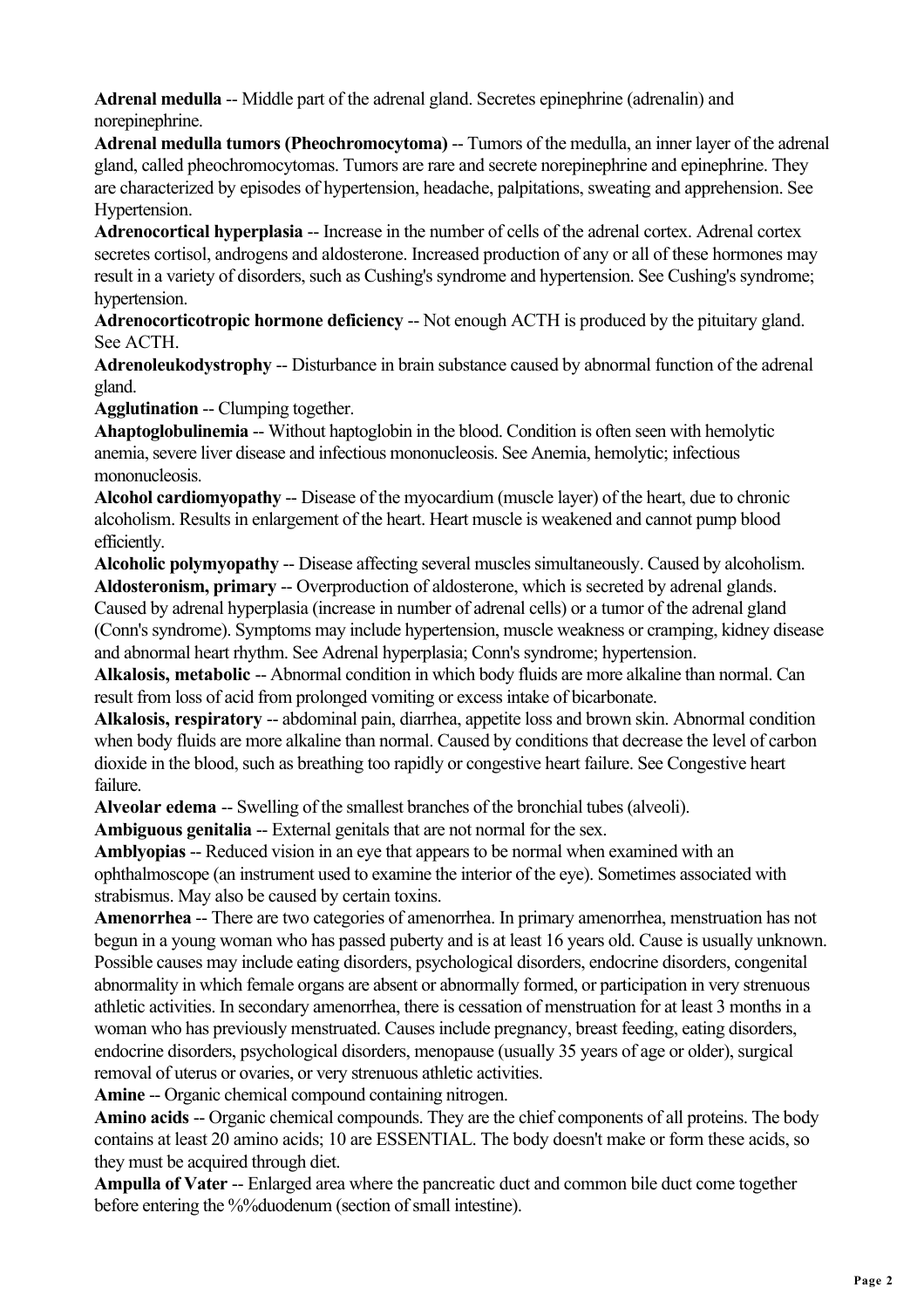**Amyloid** -- Starchy substance.

**Amyloid infiltration** -- See Amyloidosis.

**Amyloidosis** -- Disease in which a waxy, starchlike, translucent material accumulates in tissues and organs, impairing function. Cause is unknown and is currently incurable. If kidneys are involved, kidney dialysis or a kidney transplant may be part of the treatment.

**Amyotrophic lateral sclerosis (ALS; Lou Gehrig's disease)** -- Progressive breakdown of spinal cord cells, resulting in gradual loss of muscle function. Not contagious or cancerous.

**Anaphylaxis (Allergic shock)** -- Severe,life-threatening allergic response to medications or other allergy-causing substances.

**Androgenic arrhenoblastoma** -- Ovarian tumor in which cells resemble

those in male testes; they secrete male sex hormone. Causes

appearance of male secondary sex characteristics in a woman, such as a husky, deep-pitched voice, excessive body hair and enlarged clitoris.

**Andrenogenital syndrome** -- Endocrine disorder resulting from adrenocortical hyperplasia. See Adrenal hyperplasia. Less than normal amounts of cortisol and greater than normal amounts of androgens are produced. This results in precocious puberty in boys and masculinization of the external genitals in girls. Usually a congenital disorder.

**Anemia** -- Condition in which the number of red blood cells or hemoglobin (oxygen carrying substance in blood) are inadequate.

**Anemia, aplastic** -- Serious disease characterized by decreased bone marrow production of all blood cells. Symptoms may include paleness, weakness, frequent infection, spontaneous bleeding from the nose, mouth, gums, vagina, rectum, brain and other sites, unexplained bruising, and ulcers in the mouth, throat or rectum. May be caused by disease in the bone marrow or destruction of the bone marrow by exposure to certain chemicals, anticancer drugs, immunosuppressive drugs or antibiotics. Cause is sometimes unknown. Curable if cause can be identified and treated successfully. If response to treatment is poor, complications of uncontrollable infections and bleeding may be fatal.

**Anemia, autoimmune hemolytic** -- Anemia due to the breakdown of an individual's blood cells by his own serum. Exact cause is unknown and still under investigation. See Serum.

Anemia, chronic hemolytic -- Anemia caused by an inherited disorder, such as hereditary spherocytosis, G-6-PD deficiency, sickle cell anemia or thalassemia. Currently no cure is known. See Anemia; hemolytic anemia; G-6-PD deficiency; sickle cell anemia; thalassemia.

**Anemia, diserythropoietic** -- Any anemia caused by a disorder that diminishes the body's normal ability to produce red blood cells.

**Anemia, hemolytic** -- Anemia due to the premature destruction of mature red blood cells. Bone marrow cannot produce red blood cells fast enough to compensate for those being destroyed.

**Anemia, hypochromic** -- Any of a large group of anemias characterized by a decreased concentration of hemoglobin in red blood cells. See Red cell indices.

**Anemia, hypoplastic** -- Anemia characterized by decreased bone marrow production of red blood cells.

**Anemia, idiopathic acquired hemolytic --** Anemia characterized by a shortened lifespan of red blood cells. Cause is unknown, but it is not hereditary.

**Anemia, iron deficiency** -- Decreased number of circulating red blood cells or insufficient hemoglobin in the cells. Caused by inadequate supplies of iron.

**Anemia, macrocytic** -- Blood disorder characterized by abnormal presence of large, fragile red blood cells. Mean corpuscular hemoglobin (MCH) and mean corpuscular volume (MCV) are increased. See Red cell indices. Often the result of folic acid and vitamin-B12 deficiency.

Anemia, megalobastic (Folic acid deficiency) -- Anemia caused by folic acid deficiency. Often accompanied by iron deficiency anemia.

**Anemia, microcytic** -- Any anemia characterized by abnormally small red blood cells, usually associated with chronic blood loss or nutritional anemia, such as iron deficiency anemia. See Anemia, iron deficiency; anemia, megaloblastic; red cell indices.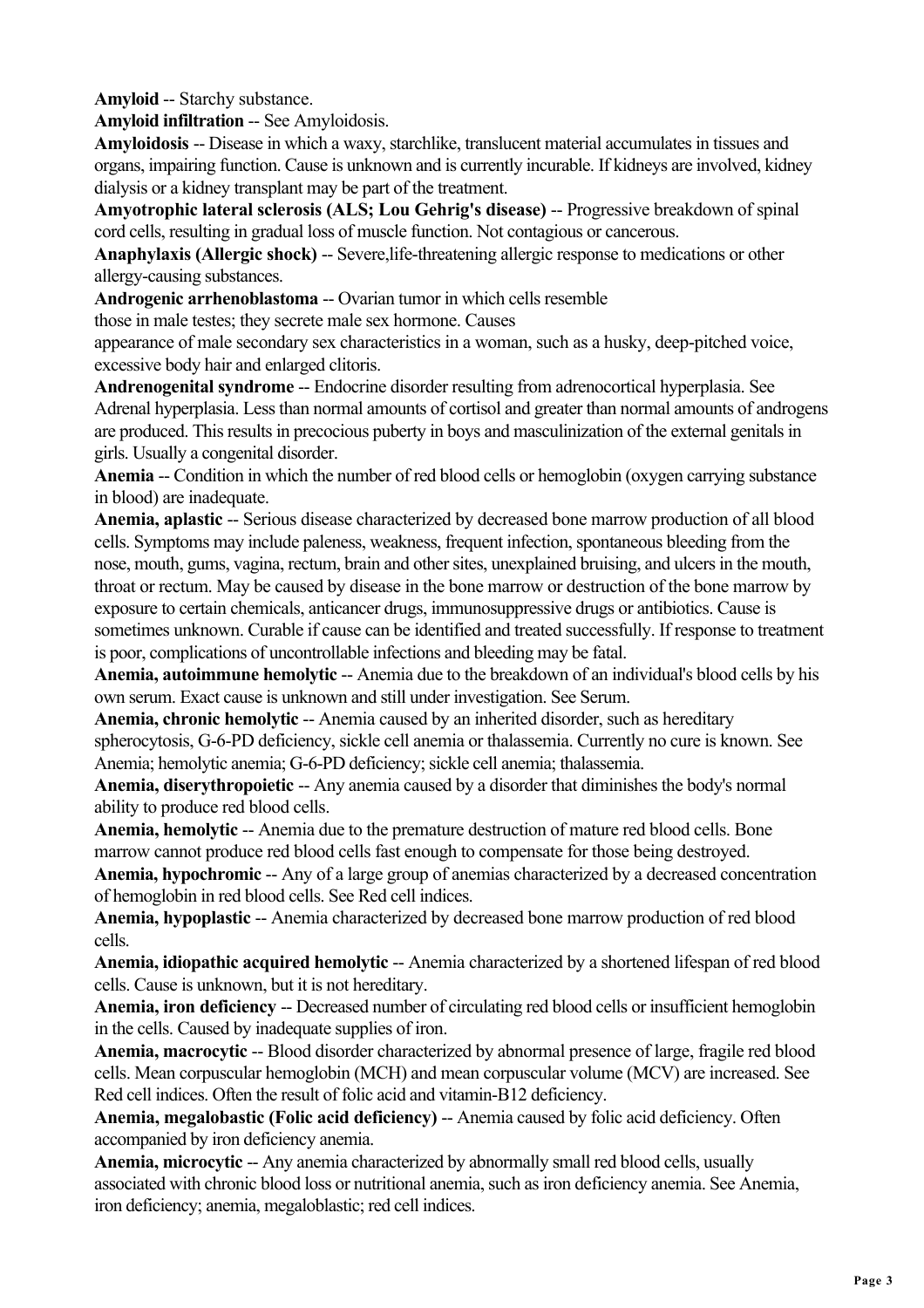**Anemia, non-spherocytic hemolytic** -- Inherited disorder of red blood cells in which shortened red cell survival is associated with membrane defects, unstable hemoglobins and intracellular defects.

**Anemia, pernicious** -- Anemia caused by inadequate absorption of vitamin B12.

**Anemia, pyridoxine-responsive --** Decreased red blood cells in circulation, which increase to normal with pyridoxine treatment.

**Anemia, sickle cell** -- Severe, incurable anemia that occurs in people who have an abnormal form of hemoglobin in their blood cells. It is an inherited disease.

**Anemia, sickle cell trait** -- See Sickle cell trait.

**Anemia, sideroblastic--A special type of anemia in which the bone marrow deposits iron prematurely into red blood cells. These cells do not transport oxygen to the body as efficiently as normal cells. Anencephaly** -- Absence of the brain.

**Aneuploidy** -- Any variation in chromosome number that involves individual chromosomes and not entire sets of chromosomes. There may be fewer chromosomes, as in Turner's syndrome, or more chromosomes, as in Down's syndrome. See Turner's syndrome; Down's syndrome. Abnormal traits vary depending on which set of chromosomes is involved.

**Aneurysm** -- Abnormal enlargement or ballooning of an artery. Caused by a weak artery wall. **Angina (Angina pectoris)** -- Chest pain or pressure usually beneath the sternum (breastbone). Caused by inadequate blood supply to the heart. Often brought on by exercise, emotional upset or heavy meals in someone who has heart disease.

**Angina pectoris** -- See Angina.

**Angiodysplasia** -- Small blood vessel abnormalities.

Angioedema (Angioneurotic edema; hives) -- Allergic disorder characterized by skin changes with raised areas, redness and itching.

**Angiomas** -- Benign tumor made up of blood vessels or lymph vessels. Most are congenital. **Anion gap** -- Measure combining laboratory analysis of sodium, chloride and bicarbonate. A quick, noninvasive calculation.

**Ankylosing spondylitis --** Chronic, progressive disease of the joints, accompanied by inflammation and stiffness. Characterized by a BENT-FORWARD posture caused by stiffening of the spine and support structures. Cause is unknown but may be due to genetic changes or an autoimmune disorder. Currently considered incurable, although symptoms can be relieved or controlled. There have been cases of unexplained recovery.

**Anorectal abscess** -- Abscess occurring in the rectum (last segment of the large intestine) and anus (opening of the rectum on the body surface). See Abscess.

**Anorexia** -- Loss of appetite.

**Anorexia nervosa** -- Extremely complicated personality disorder, chiefly in young women, characterized by aversion to food, obsession with weight loss and various other symptoms.

Anovulation-Failure of ovaries to produce, mature or release eggs. **Antibodies** -- Proteins created in blood and body tissue by the immune system to neutralize or destroy sources of disease.

**Antigens** -- Germs or other sources of disease that antibodies (produced by the immune system) neutralize or destroy. See Antibodies.

**Anti-lipemic (Anti-lipidemic)** -- Of or pertaining to a regimen, diet, agent or drug that reduces the amount of fat or fat-like substances (lipids) in the blood.

**Antinuclear antibody (ANA)** -- Substance that appears in the blood indicating presence of an autoimmune disease. See Autoimmune disease.

**Aortic-valve stenosis** -- Heart abnormality characterized by narrowing or stricture of the aortic valve due to a congenital malformation of the valve or fusing of segments of the valve, such as from rheumatic fever. See Rheumatic fever. This results in obstruction of blood flow out of the heart into the aorta; heart cannot pump effectively. Signs of the disease include intolerance for exercise, heart pain and heart murmur. Treatment usually includes surgery to repair the defective valve.

**Aortoiliac occlusive disease** -- Complete or partial blocking of the lower part of the aorta as it enters the leg, at the level of the groin.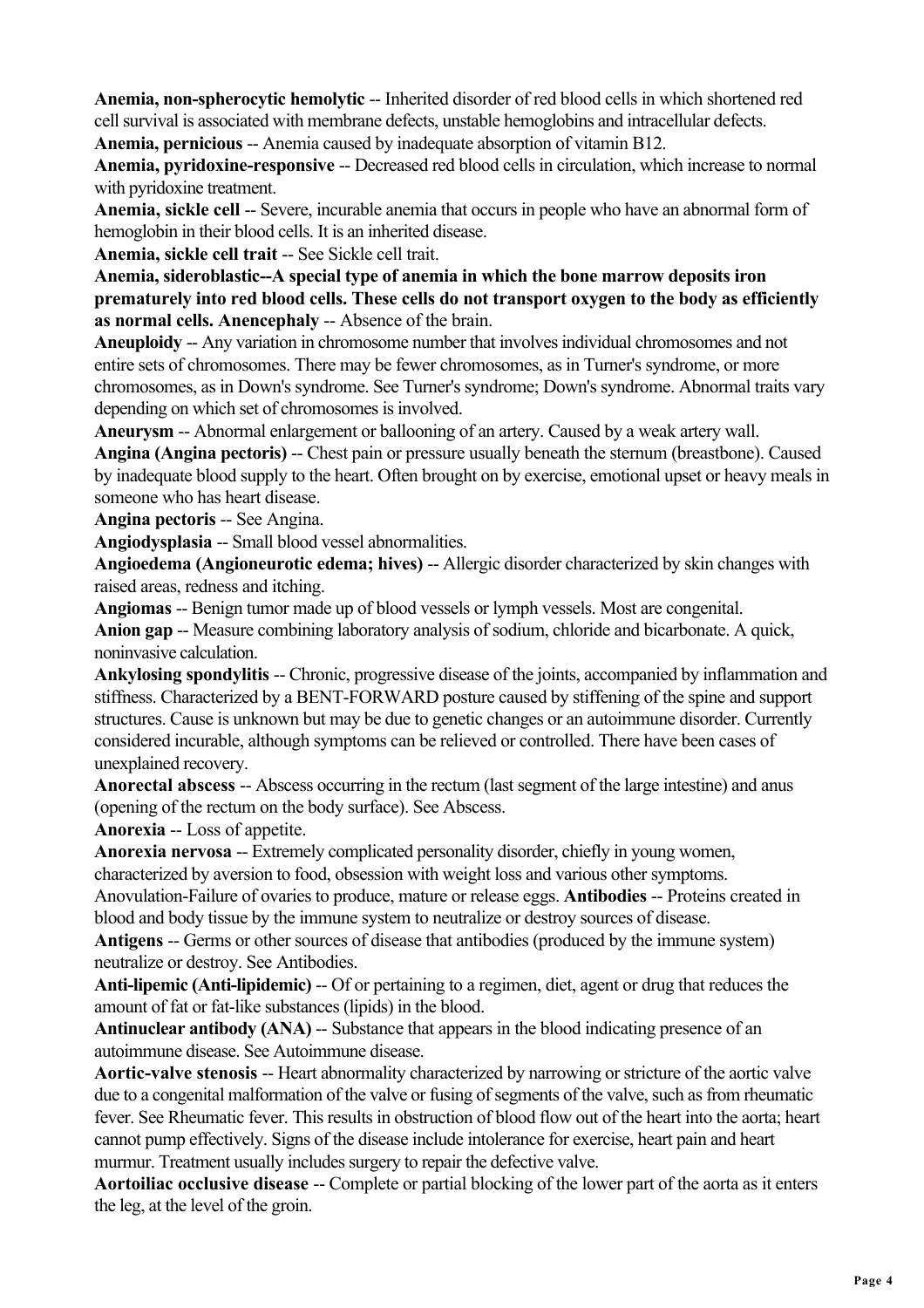**Aplastic anemia** -- See Anemia, aplastic.

**Apnea** -- Absence of spontaneous breathing.

**Appendicitis** -- Inflammation of the vermiform appendix (small tube that extends from the first part of the large intestine). Affects 1 in 500 people every year. Symptoms may include right lower abdominal pain, nausea, vomiting, constipation or diarrhea, and fever. Treatment includes prompt surgical removal of the appendix. Delay in surgery usually results in a ruptured appendix and peritonitis, which can be fatal. See Peritonitis.

**Arachnoiditis** -- Inflammation of the arachnoid membrane, a thin, delicate membrane enclosing the brain and spinal cord.

**Arginosuccinic aciduria** -- Presence of arginosuccinic acid in the urine. This is an inborn error of metabolism and causes mental retardation.

**Arrhythmias** -- Occasional or constant abnormalities in the rhythm of the heartbeat.

**Arterial-occlusive disease** -- Total or partial blockage of any large artery.

**Arteriosclerosis** -- Common disorder of the arteries characterized by thickening, loss of elasticity and calcification of artery walls. Results in decreased blood supply to the brain and lower extremities. Typical signs include pain on walking, poor circulation in feet and legs, headache, dizziness and memory defects. Condition often develops with aging or with nephrosclerosis, scleroderma, diabetes and hyperlipidemia. See Diabetes; nephrosclerosis; scleroderma.

**Arteriovenous malfunction** -- Problem at the junction of an artery and vein at the capillary level. **Arthritis** -- Inflammatory condition of the joints, characterized by pain and swelling. Also see Rheumatoid arthritis.

**Ascites** -- Accumulation of serous fluid in the abdominal cavity. It contains large amounts of protein and electrolytes. May be a complication of cirrhosis, congestive heart failure, nephrosis, cancer, peritonitis or various fungal and parasitic diseases. See Cirrhosis; congestive heart failure; nephrosis; cancer; peritonitis.

**Asphyxia** -- Loss of consciousness due to too little oxygen and too much carbon dioxide in the blood. If not corrected, it results in death.

**Asthma** -- Chronic disorder with recurrent attacks of wheezing and shortness of breath.

**Astigmatism --** Visual impairment caused by abnormal eye shape.

**Astrocytomas** -- Brain tumor composed of neuroglial cells (one of the two main kinds of cells that make up the nervous system). Usually grows slowly, but often a highly malignant tumor, called a glioblastoma, develops inside the astrocytoma. Complete surgical removal of an astrocytoma may be possible early in the development of the tumor, but not after it has invaded surrounding tissue.

**Ataxia-telangiectasia** -- Severe, hereditary, progressive disease beginning in early childhood. It results in lesion of a blood vessel formed by dilation of a group of small blood vessels (telangiectasias) of the eyes and skin, failure of muscles to coordinate (ataxia), including abnormal eye movements and immunodeficiency. This probably accounts for increased susceptibility to infections. Usually results in shortened life span.

**Atopic dermatitis** -- Chronic inflammatory disease of the skin; often associated with other allergic disorders that affect the respiratory system, such as asthma or hay fever. See Asthma. Cause is unknown, but may be an inherited or an immune system deficiency disease. Symptoms include itchy rash in skin creases, dry, thickened skin in affected areas, uncontrolled scratching and fatigue from loss of sleep due to intense itching. Flare-ups and remissions can occur throughout life. Treatment may relieve symptoms.

Atria -- Chamber allowing entrance into another structure. Usually refers to ATRIA of the heart, which allows transmission of blood into the larger chambers of the heart called the ventricles.

**Atrial fibrillation** -- Completely irregular heartbeat rhythm. In this case, it occurs in the top chambers of the heart. Sometimes it causes no symptoms. Sometimes the person may feel weak, dizzy or faint. Often, a normal heart rhythm can be restored with medication or an electric shock (electrocardioversion). **Atrophy** -- Wasting away; diminishing in size such as a cell, tissue, organ or part. May result from disease, lack of use, aging or other influences.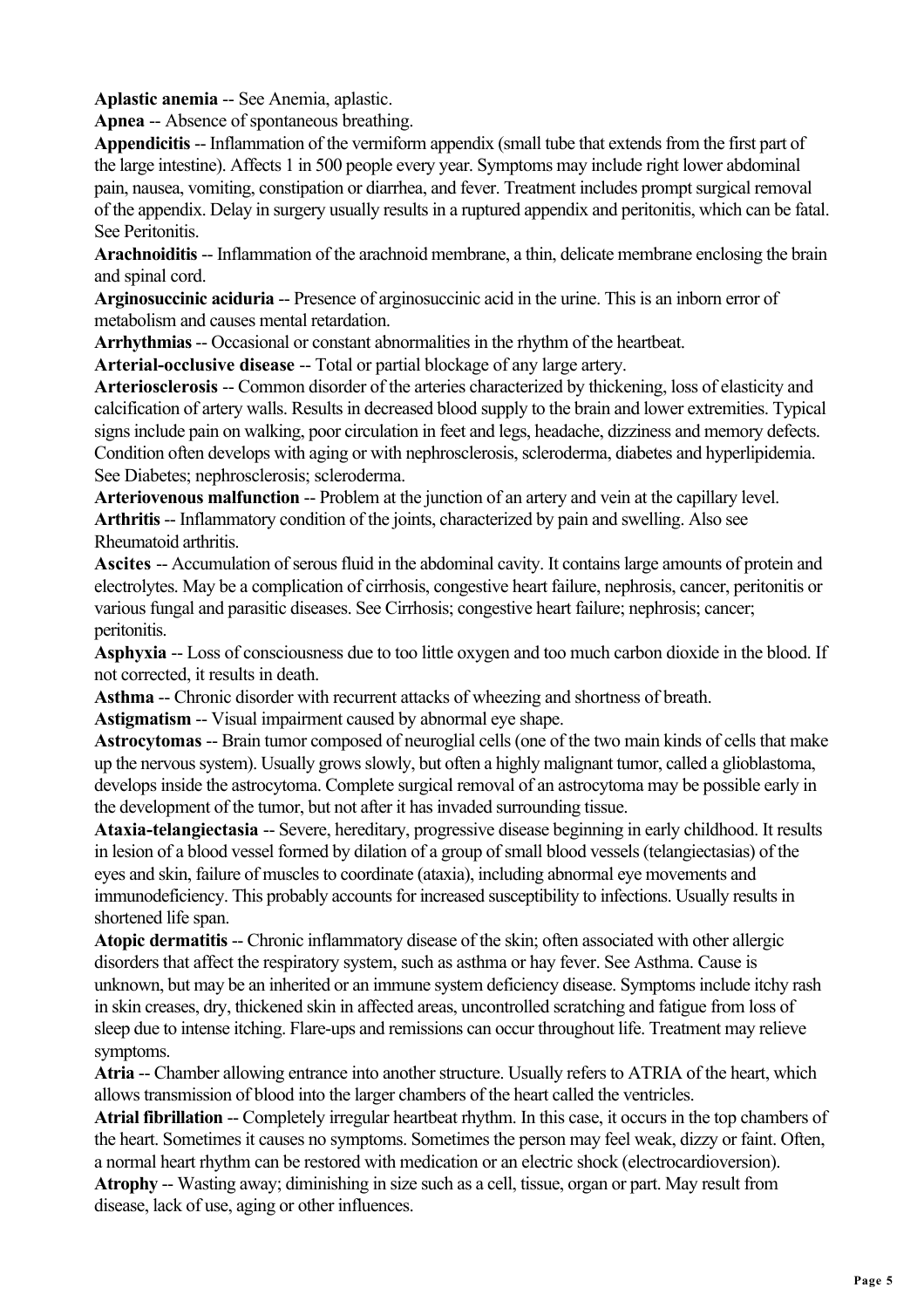**Autoimmune** -- Response directed against the body's own tissue.

**Autoimmune disease** -- Disease in which the immune system produces antibodies that attack the body's own tissues.

**Autoimmune hemolytic anemia** -- See Anemia, autoimmune hemolytic.

**Autoimmune thyroid disease** -- See Grave's disease.

#### **B INDEX**

**Bacteremia** -- Presence of bacterial germs in the bloodstream.

**Bacterial endocarditis** -- Noncontagious infection of the valves or lining of the heart.

**Bacterial myocarditis --** Infection of the heart muscle caused by bacterial germs.

**Baker's cyst** -- Benign tumor on the back of the knee joint. Tumor consists of accumulated fluid that protrudes between two groups of muscles behind the knee. May result from injury or from diseases, such as arthritis or gout. See Arthritis; gout. Baker's cyst can be surgically removed if it becomes painful, unsightly or presses on blood vessels or nerves. If caused by disease, it usually disappears after successful treatment of the underlying disease.

**Bartter's syndrome** -- Inherited disease characterized by short stature, mental retardation, hyperaldosteronism and decreased potassium in the blood.

**Benign** -- 1) Tumor or growth that is neither cancerous nor located where it might impair normal function. 2) Harmless.

**Bernard-Soulier syndrome** -- Hereditary coagulation disorder marked by a mild decrease in the number of platelets circulating in the blood and abnormally shaped platelets. Following trauma and surgery, blood loss may be greater than normal; transfusion may be needed. The use of aspirin may provoke hemorrhage in people with this condition.

**Beta-blockers** -- Medications that reduce heart or blood vessel overactivity to improve blood circulation. Also used to prevent migraine headaches, hypertension and angina. See Hypertension; angina.

**BILE SAND** -- Thickened, gritty bile excreted by the liver into the gallbladder and bile ducts. Bile sand usually indicates the presence of infection of the gallbladder.

**Biliary obstruction --** Blockage of the common or cystic bile duct, usually by one or more gallstones. Prevents normal bile flow into the small intestine.

**Bilirubin** -- Yellowish red blood cell waste product in bile the blood carries to the liver. It contributes to the yellow color of urine. Can cause jaundice if it builds up in the blood. Formed mainly by the breakdown of hemoglobin in red blood cells after the end of their normal life span.

**Bilirubin, unconjugated** -- Bilirubin that is insoluble in water. Bilirubin normally travels in the bloodstream to the liver, where it is converted to a water soluble (conjugated) form and excreted in the bile. Abnormally high levels of unconjugated bilirubin may be caused by liver damage, severe hemolytic anemia or Gilbert's disease. See Anemia, hemolytic; Gilbert's disease. Very high levels in a newborn require treatment with phototherapy or an exchange transfusion to prevent brain damage. Usually someone with a high unconjugated-bilirubin level appears jaundiced. See Jaundice.

**Biopsy** -- Removal of a small amount of tissue or fluid for laboratory examination; aids in diagnosis. **Bitemporal hemianopsic** -- Defective vision in which blindness occurs in the outer half of the visual field in each eye.

**Blastic phase** -- Immature stage of cell development.

**Blastomycosis** -- Infectious fungal disease that starts in the lungs. Occasionally it spreads through the bloodstream to other body parts, especially the skin. It is not contagious. Symptoms may include cough, chest pain, shortness of breath, chills, fever and drenching sweats. Usually occurs in the southeastern states and the Mississippi River Valley in the U.S. Fungus can cause severe, debilitating illness that may be fatal without treatment. With intensive treatment, it is usually curable in several weeks.

**Blood** -- Liquid pumped by the heart through arteries, veins and capillaries. It consists of a clear, yellow fluid called plasma and formed elements of cells. See Plasma. Blood's major function is to transport oxygen and nutrients to cells and remove from cells carbon dioxide and other waste products for detoxification and elimination.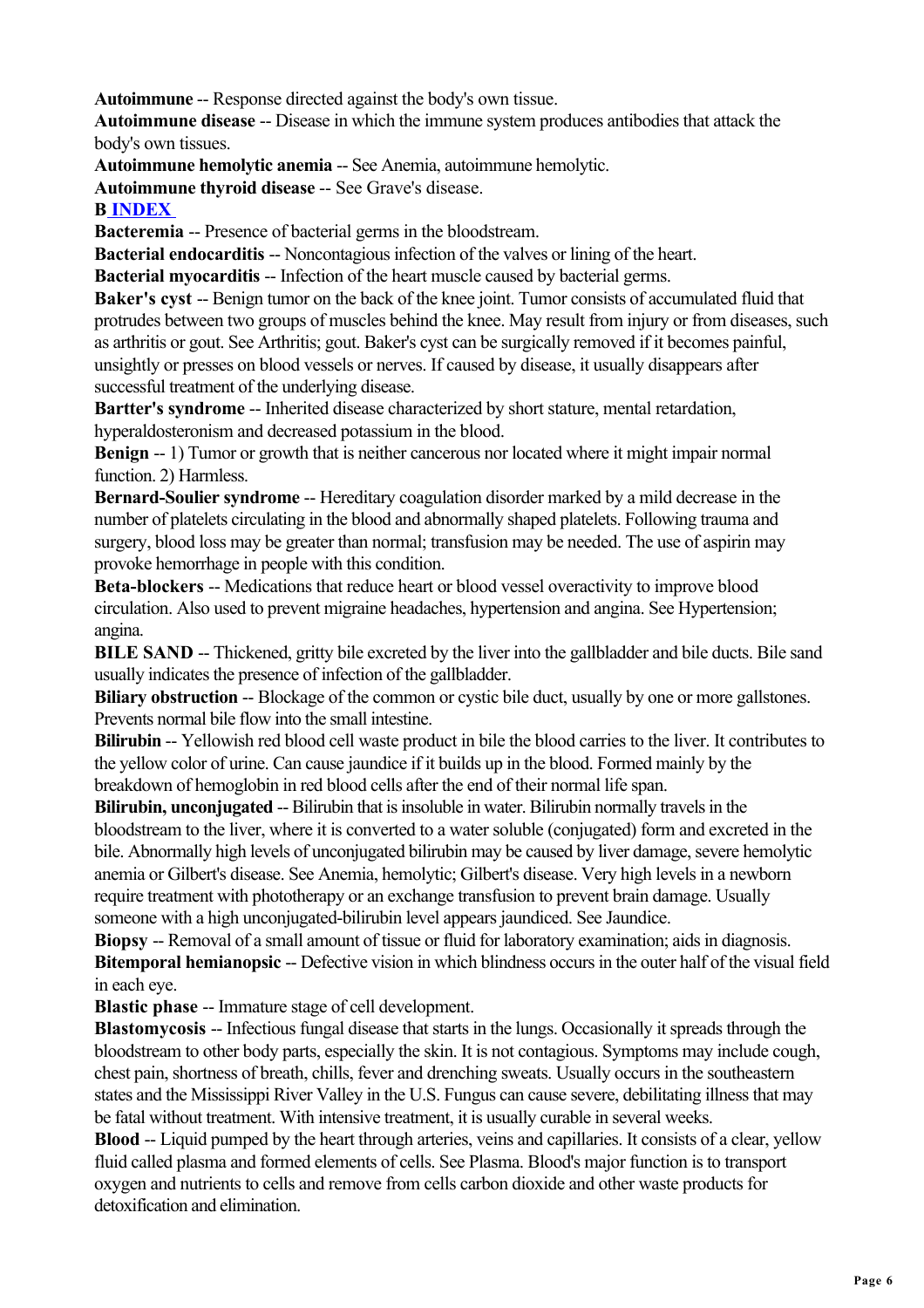**Blood dyscrasias** -- Condition caused by or relating to disease in which any component of the blood is abnormal or present in abnormal quantity.

**Blood-factor deficiency** -- Deficiency of one of the blood factors. See Factor I through Factor XIII. See Coagulation factors, page 855.

**Bone disorders** -- Any abnormality or disease of the bone or skeletal system.

**Bone marrow** -- Specialized soft tissue that fills the core of bones. Most of the body's red and white blood cells are produced in bone marrow.

**Bone marrow disease** -- Any disease affecting bone marrow. See Bone marrow.

**Botulism** -- Serious form of food poisoning caused by eating contaminated food containing a toxin that severely affects the nervous system. It is caused by a bacteria found in contaminated or incompletely cooked canned foods (especially home canned), undercooked sausage and smoked meats or fish. Symptoms develop suddenly 18 to 36 hours after eating contaminated food and include blurred vision, drooping eyelids, slurred speech, swallowing difficulty, vomiting, diarrhea and weakness of arms and legs that may lead to paralysis. Overall death rate is 10 to 25%. Outcome is usually good with prompt treatment.

**Brain infarctions** -- Localized area of brain tissue death resulting from lack of oxygen to that area because of an interruption in blood supply. Severity of symptoms following brain infarction depends on the location of the infarct and the extent of damage. See Infarction.

**Bronchial tubes (Bronchi) --** Hollow air passageways that branch from the windpipe (trachea) into the lungs. They carry oxygen into the lungs and pass waste gases (mostly carbon dioxide) out of the body. **Bronchiectasis** -- Lung disease in which bronchial tubes become blocked and accumulate thick secretions. Frequently secondary infections occur. Not contagious unless associated with tuberculosis. See Tuberculosis. Symptoms may include cough, shortness of breath, malaise, fatigue and anemia. See Anemia. Treatment allows most people to lead nearly normal lives.

**Bronchitis** -- Acute or chronic inflammation of the bronchial tubes. Acute bronchitis is usually caused by a virus, although secondary bacterial infection is common. May also be caused from breathing chemical irritants (fumes, smoke, dust). Symptoms include cough, fever, chest discomfort and sometimes wheezing. Treatment includes rest, acetaminophen, expectorants to loosen mucus, increased fluid intake and antibiotics to fight bacterial infection.

**Bronchodilator** -- Any member of a group of drugs that dilates bronchial tubes and makes air passage in and out of the lungs easier. Help relax constricted tubes.

**Bronchogenic carcinoma** -- Malignant tissue growth in the lung, which may be caused by cigarette smoking, air pollution, metastasis from another cancer site or an unknown cause. Symptoms may include persistent cough, wheezing, chest pain, blood in the sputum, weakness, fatigue and weight loss. Only 25% of tumors may be removed surgically, however other treatment may help relieve symptoms. Survival rate after 5 years is less than 10%.

**Brucellosis (Undulant fever) -- Illness caused by the brucella bacteria, which is transmitted to humans** from animals. Characterized by fever, severe sweating, anxiety, generalized aching and abscesses in the bones, spleen, liver, kidney or brain. With treatment, it is rarely fatal, although complications can cause permanent disability.

**B-Thalassemia** -- Hemolytic anemia caused by decreased production of beta chains of hemoglobin in red blood cells. See Anemia, hemolytic; thalessemia.

## **C INDEX**

**Cachexia** -- General poor health and malnutrition, including weakness and muscle wasting. Usually associated with serious disease.

**Calcification** -- Process by which calcium from the blood is deposited abnormally into tissues from injury, infection or aging. Often it is part of healing and not a sign of active disease.

**Calcium** -- Component of blood that helps regulate the heartbeat, transmit nerve impulses, contract muscles and form bone and teeth.

**Calcium disorders** -- Imbalance in the amount of calcium in the blood. Too much or too little can cause serious, sometimes life-threatening, medical problems.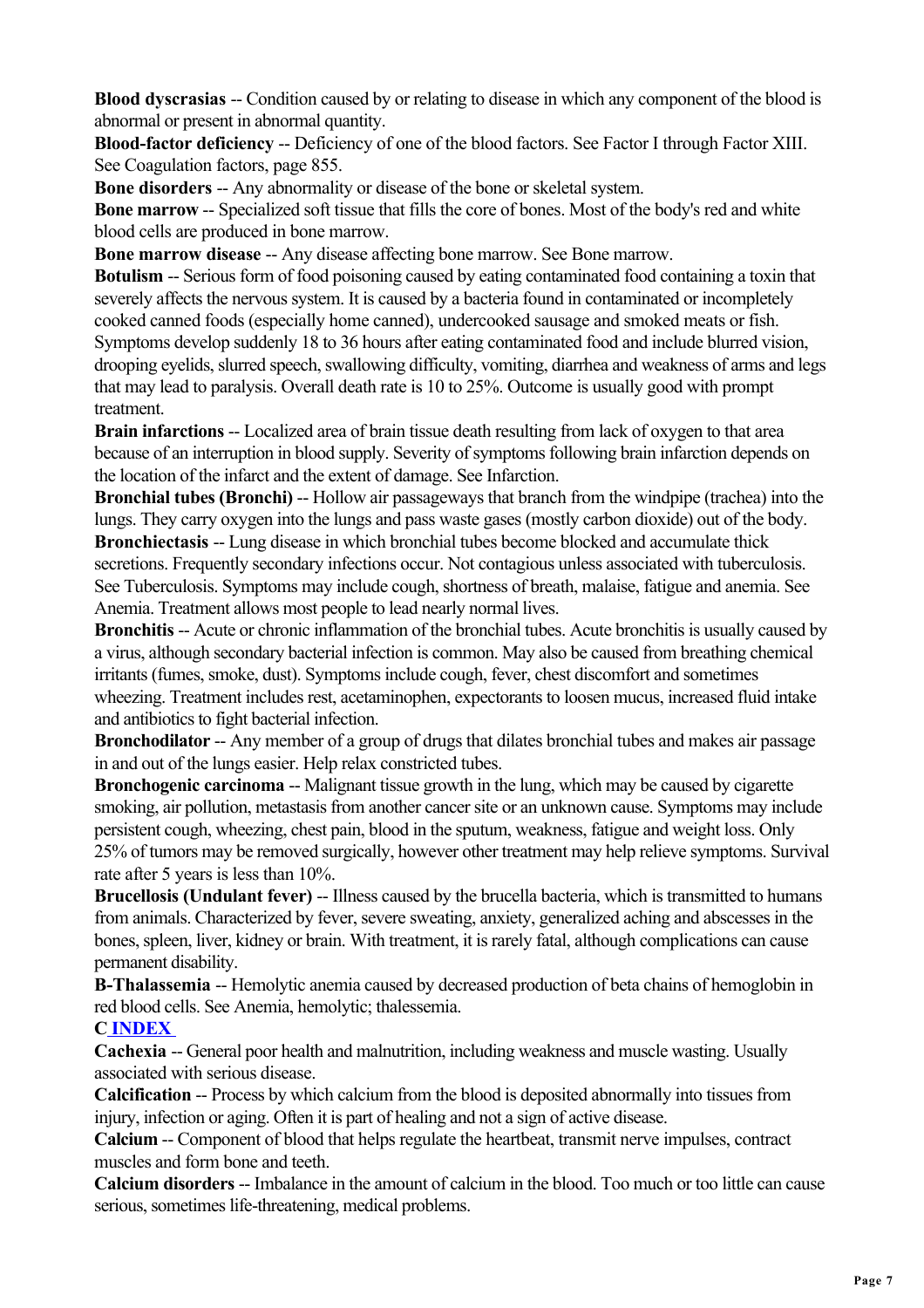**Calculi** -- Stones formed of mineral salts. Usually found within hollow organs or ducts. They can cause obstruction and inflammation. Kinds of calculi include gallstones and kidney stones. See Gallstones; kidney stones.

**Cancer** -- See Carcinoma.

**Cannula** -- Tube for insertion into a vessel or body cavity.

**Capillary** -- Smallest blood vessels in the body.

**Capillary precipitation** -- Settling of solid substances formerly in solution in the bloodstream.

**Carcinoma** -- Malignant tumor that tends to invade surrounding tissue; it may travel to distant regions of the body. Also see Cancer.

**Cardiac distress** -- Any condition causing difficulty in heart's normal functioning.

**Cardiac glycosides** -- Family of drugs used to treat heart disease. Digitalis is the outstanding cardiac glycoside.

**Cardiac tamponade** -- Compression of the heart due to collection of blood in the sac enclosing the heart (pericardium). Usually caused by a ruptured blood vessel in the heart muscle or by a penetrating wound. This is a life-threatening emergency requiring immediate medical treatment.

**Cardiomyopathy (Hypertrophic cardiomyopathy)** -- Disorder of the heart muscle usually associated with alcoholism, although there are some other causes. The heart muscle is weakened and cannot efficiently pump blood. May be curable if the underlying cause is curable. Some patients are candidates for a heart transplant.

**Cardiorespiratory disease (Cardiopulmonary disease)** -- Any disease affecting the heart and lungs. **Cardioversion** -- Restoration of normal rhythm of the heart by electrical shock.

**Casts** -- Gelled protein particles on the walls of kidney tubules that break off and are washed out by urine. The presence of casts in urine is an abnormal finding caused by kidney disease.

**Cataracts** -- Clouding of the eye lens. A common cause of vision loss. Most commonly occurs in people over age 70. Congenital cataracts occur in newborns as genetic defects or from the mother having rubella (German measles) during the first 3 months of pregnancy. Other causes are rare. Usually curable with surgical removal of the lens. Special eyeglasses or contact lenses are needed after surgery.

**Catheter** -- Hollow tube used to introduce fluids into the body or to drain fluids from the body. **Cation-anion** -- Positively charged ion attracted to the positive electrode in electrolysis.

**Celiac disease (Nontropical sprue)** -- Congenital disorder caused by an intolerance for gluten, a protein present in most grains. Gluten triggers an allergic reaction in the small intestine, which prevents the intestine from absorbing nutrients. Symptoms include poor appetite, abdominal bloating, fatigue and pale, bad-smelling stool that floats on water. Treatment includes a high protein, high calorie, gluten-free diet and vitamin-mineral supplements. Recovery is usually complete with treatment.

**Cephalopelvic disproportion (CPD) --** Obstetric condition in which an infant's head is too large or the birth canal is too small to permit normal labor and delivery. A Cesarean operation is necessary to deliver the infant, unless the CPD is mild, then vaginal delivery may be possible.

**Cervical spondylosis** -- Degenerative changes of bones in the neck that place pressure on nerves and muscles to the arms, legs and bladder. May be caused by arthritis, injury or outgrowths of bone that may occur with aging. See Arthritis. Symptoms include pain in neck and shoulders, numbness and tingling in arms, hands and fingers, muscle weakness, dizziness, headache and double vision. Loss of bladder control and leg weakness may occur with advanced disease. Treatment usually relieves symptoms; rarely, surgery is required.

**Cervix** -- Lower third of the uterus, which protrudes into the vagina.

**Charcot's disease (Neuropathic joint disease) -- Chronic, progressive degeneration of a joint, which** is the result of an underlying neurological disorder. Characterized by swelling, heat, bleeding into the joint and instability of the joint. Early treatment may prevent further damage to the joint. Extensive disease may require amputation.

**Chemical inhibition** -- Process of retarding, arresting or restraining a chemical reaction.

**Chemical profile (SMAC) --** Cost is about \$24.00. This profile of tests is performed on an electronic machine and includes from 12 to 36 blood-chemistry determinations, including those listed in other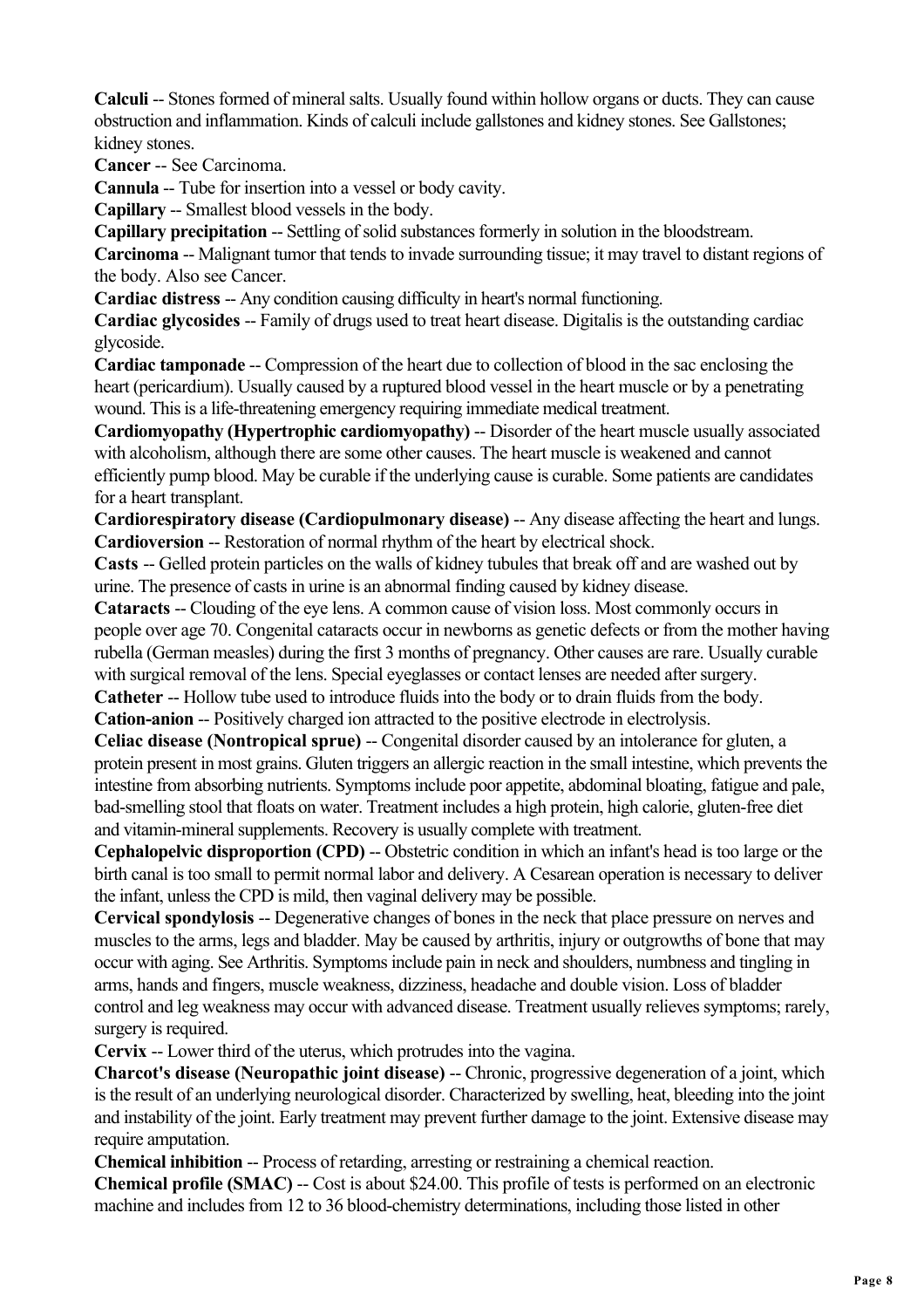profiles. See Profile.

**Chemotherapy** -- Treatment of cancer with medication that kills cancer cells without harming healthy tissue. Used to treat cancers that cannot be completely cured or treated with surgery or radiation. **Cholangitis** -- Infection or inflammation of the bile ducts (biliary tract) that drain bile from the gallbladder to the small intestine. Usually caused by gallstone formation and bile duct blockage. Symptoms include fever, belching, nausea, vomiting and pain in the upper right abdomen. Sometimes pain occurs in chest, upper back or right shoulder. Usually requires hospitalization. To prevent recurrences and possible complications, surgery to remove the gallbladder and stones is often performed after an acute attack. See Gallstones; kidney stones.

**Cholecystitis** -- Gallbladder inflammation usually caused by a gallstone that cannot pass through the cystic duct. See Gallstones.

**Choledocholithiasis (Biliary calculus; biliary stone)** -- Stone formed in the biliary tract. See Kidney stones. May lead to cholangitis if stone cannot pass spontaneously into small intestine. See Cholangitis.

**Cholelithiasis (Gallstone)** -- Stones in the gallbladder that may or may not cause symptoms. If symptoms occur, surgery to remove the gallbladder is recommended to prevent complications of cholecystitis or cholangitis. See Cholecystitis; cholangitis; kidney stones; gallstones. Symptoms may include colicky pain in upper right abdomen or between shoulder blades, nausea, vomiting, belching or bloating, intolerance for fatty foods and jaundice. See Jaundice.

**Cholestasis intrahepatic** -- Interruption in the flow of bile to the biliary tract. May be caused by hepatitis, drug and alcohol use, pregnancy and metastatic liver cancer. See Hepatitis.

**Chondromalacia** -- Abnormal softening of cartilage.

**Chondromalacia patellae** -- Occurs after knee injury. Characterized by swelling, pain and degenerative changes in the kneecap that are revealed by an X-ray examination.

**Choriocarcinoma** -- Malignancy arising in the uterus associated with pregnancy, abortion or hydatidiform mole. See Hydatidiform mole.

**Christmas disease** -- See Hemophilia.

**Chromatin mass** -- Portion of the cell nucleus that carries the genes of inheritance.

**Chromophobe adenoma** -- Tumor of the anterior portion of the pituitary gland; cells do not stain with acid or basic dyes. These tumors are usually not malignant and are associated with decreased function of the pituitary gland.

**Chromosome** -- Structures inside the nucleus of living cells that contain hereditary information. Defects in chromosomes cause many birth defects and inherited diseases.

**Chronic** -- Long-term; continuing. Chronic illnesses are usually not curable, but they can often be prevented from worsening. Symptoms usually can be controlled.

**Chronic bronchitis** -- Inflammation caused by repeated irritation or infection of the bronchial tubes. Causes them to thicken, narrow and lose elasticity. Symptoms include frequent cough, shortness of breath and sputum that is thick and difficult to cough up. Treatment includes stopping cigarette smoking and avoiding air pollution and other irritants, taking expectorants, bronchial drainage and deep breathing exercises. Sometimes medication is prescribed to dilate bronchial tubes.

**Chyle** -- Lymph and droplets of triglyceride fat in a stable emulsion. See Lymph. Lymph forms a milky fluid taken up by special structures in the intestinal tract during digestion of food.

**Circle of Willis** -- Network of blood vessels at the base of the brain, formed by the interconnection of several arteries that supply blood to the brain.

**Cirrhosis** -- Chronic scarring of the liver, leading to loss of normal liver function.

**Citrullinuria** -- Presence of large amounts of citrulline in the urine, plasma and cerebrospinal fluid. Citrulline is involved in producing urea.

**Coagulation defects (Coagulopathy) -- Disruption of blood clotting mechanisms, resulting in** hemorrhaging or internal bleeding. Complication of an underlying disorder.

**Coagulation factors** -- Chemical compounds necessary for blood to clot. See Factor I through Factor VIII.

**Coccidioidomycosis (Valley fever)** -- Infection caused by breathing spores of a fungus found in soil. It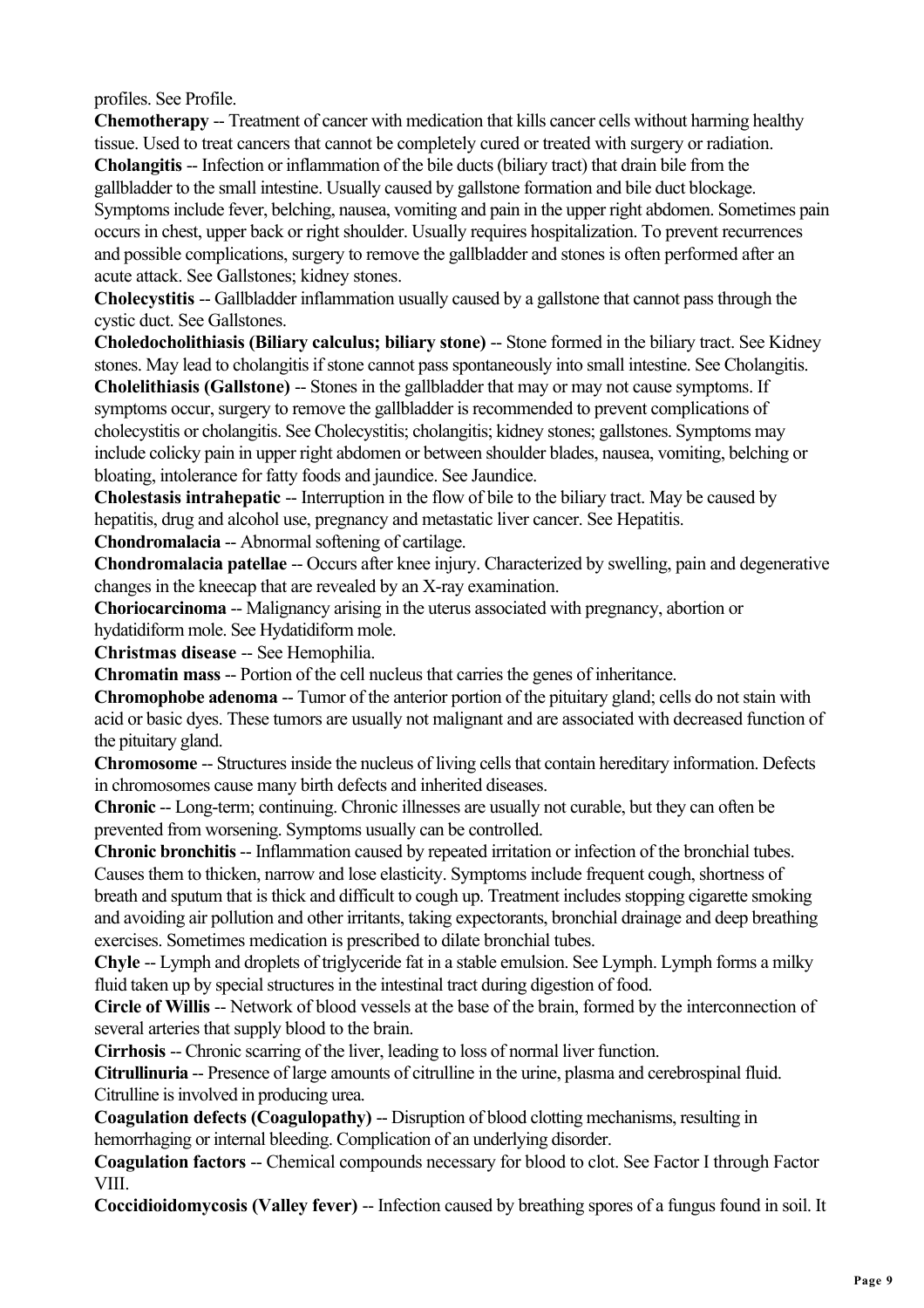is not contagious. The disease is most common in desert areas of California, Arizona and Texas. Symptoms often resemble a common cold or influenza. See Influenza. Spontaneous recovery usually occurs in 3 to 6 weeks. Rarely, the infection can spread throughout the body and brain causing a life-threatening illness.

**Cold agglutinins** -- Antibodies that cause red blood cells to clump together at low temperatures. Mycoplasma pneumonia and infectious mononucleosis are two of several illnesses that cause a high number of cold agglutinins in the blood. See Infectious mononucleosis.

**Colitis** -- Inflammatory condition of the large intestine. It can occur in episodes, such as irritable bowel syndrome, or it can be one of the more serious, chronic, progressive, inflammatory bowel diseases, such as ulcerative colitis. See Ulcerative colitis. Irritable bowel syndrome is characterized by bouts of colicky abdominal pain, bloating, diarrhea or constipation, and fatigue, often due to emotional stress. Treatment includes stress reduction, diet changes and sometimes medication.

**Collagen disease** -- See Connective tissue disease.

**Collagen-vascular disease** -- See Connective tissue disease.

**Collagen-vascular-autoimmune disease** -- See Autoimmune disease. Examples of this disease are scleroderma and lupus erythematosus. See Scleroderma; lupus erythematosus, systemic.

**Complement** -- Series of enzymes in normal blood that interacts with antigens and antibodies.

**Condyloma** -- Wart-like growth on the mucous membrane or skin of the external genitals or around the anus.

**Congenital** -- Present at, and existing from, the time of birth.

**Congenital anomalies** -- Abnormality of the body present at birth; a birth defect. May be inherited or caused by conditions occurring while the fetus grows in the uterus.

**Congenital hypothyroidism (Cretinism)** -- Deficiency or lack of thyroid hormone secretion during fetal development. In infants it is characterized by breathing difficulties, jaundice and hoarse crying. See Jaundice. Infants diagnosed and treated before age 3 months usually grow and develop normally. If left untreated, child will suffer irreversible mental retardation, stunted growth and bone and muscle dystrophy. **Congestive heart failure** -- Complication of many serious diseases in which the heart loses its full pumping capacity. Blood backs up into other organs, especially the lungs and liver.

**Conjunctivitis** -- Inflammation of the lining of the eyelids and the covering of the white part of the eye. Caused by infection, allergy or chemical irritation. Usually lasts 2 to 3 weeks but can become a chronic condition.

**Connective-tissue disease (Collagen disease)** -- Any one of many abnormal conditions characterized by diffuse immunologic and inflammatory changes in small blood vessels and connective tissue. Some collagen diseases include systemic lupus erythematosus, scleroderma, polymyositis and rheumatic fever. See Lupus erythematosus, systemic; scleroderma; polymyositis; rheumatic fever.

**Conn's syndrome** -- Disorder of the adrenal cortex. See Adrenal cortex. Usually a noncancerous tumor that causes primary aldosteronism. See Aldosteronism, primary.

**Coproporphyria** -- See Porphyria.

**Corneoscleral flaccidity** -- Abnormal softness of the cornea and sclera of the eye.

**Corneoscleral rigidity** -- Abnormal inflexibility of the cornea and sclera of the eye.

**Coronary artery bypass surgery** -- Using a section of the patient's leg vein to bypass a partial or complete blockage in the coronary artery system. (Coronary arteries supply blood to the heart muscle.) Surgery may be performed to provide relief from angina pectoris, to restore blood to the heart muscle after myocardial infarction (heart attack) or to prevent a possible myocardial infarction (if the coronary arteries have narrowed or are blocked). Angina pectoris is cured in almost all cases. Probability of future heart attacks is reduced. See Angina pectoris; myocardial infarction.

**Coronary artery disease** -- Hardening and narrowing of the coronary arteries that provide blood to the heart muscle. The blood supply is decreased due to narrowing of the arteries; heart cells do not receive adequate oxygen. This disease often results in angina pectoris or myocardial infarction. Treatment can prolong life and improve its quality. Treatment may include medication, diet change, an exercise program and sometimes surgery. See Angina pectoris; myocardial infarction.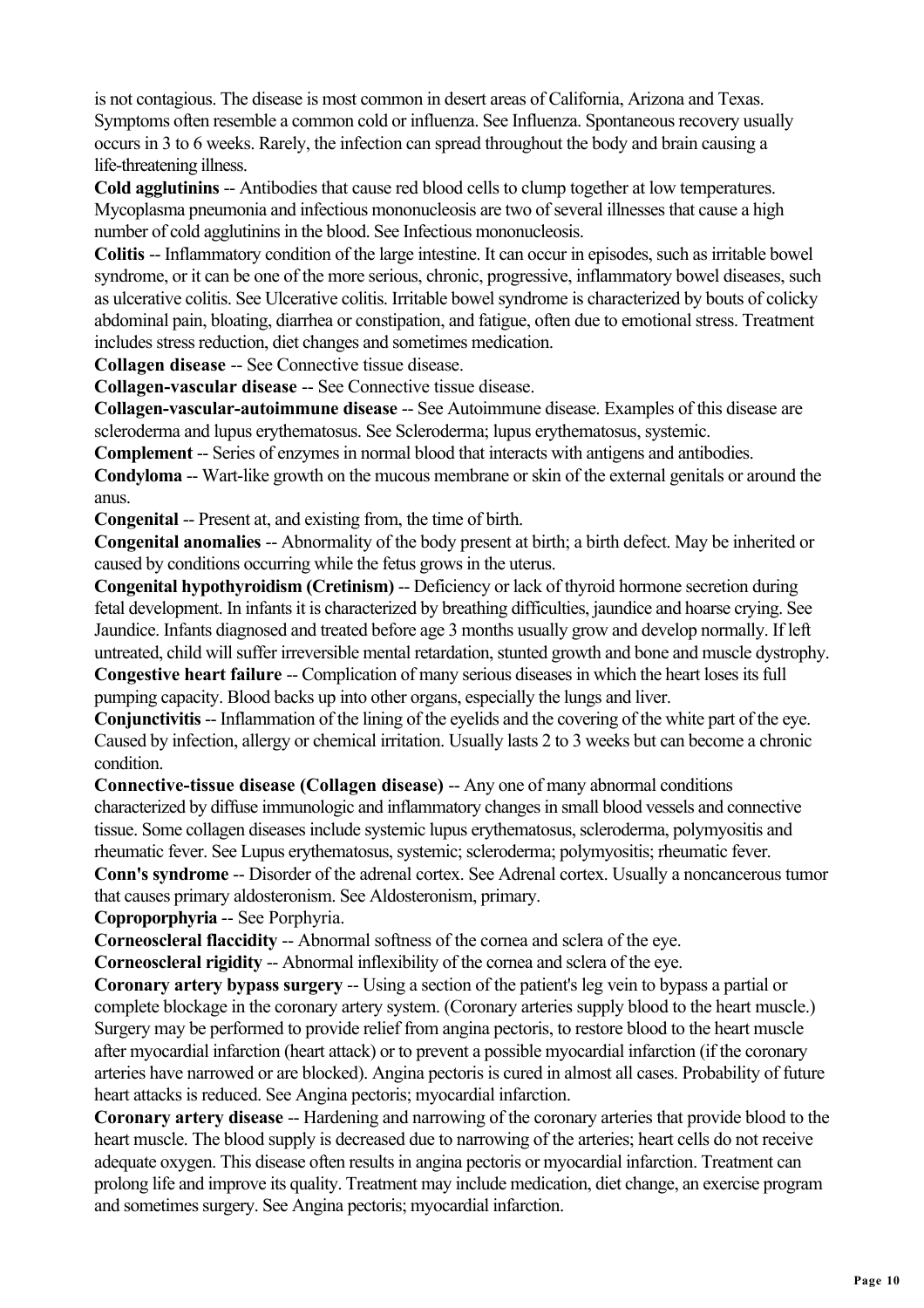**Coronary insufficiency** -- Condition of the main arteries in the heart in which they supply an insufficient amount of oxygen to the cells of the heart. This is a serious increase in symptoms that, without intervention, may lead to myocardial infarction. Acute coronary insufficiency is also called unstable angina, preinfarction angina or intermediate syndrome. See Myocardial infarction.

**Coronary occlusion** -- Hardening and narrowing of one or more of the coronary arteries that provide blood supply to the heart. Narrowing is usually caused by atherosclerosis and sometimes spasms of the artery. When this occurs, adequate oxygen can no longer be provided to the heart muscle cells.

**Coronary-risk profile** -- Cost is about \$40.00. Blood tests performed include Total Cholesterol, page 640, and Triglycerides, page 700. See Profile.

**Craniopharyngiomas** -- Congenital pituitary tumor appearing most often in children and adolescents. Characterized by increased pressure on the brain, vomiting, severe headaches, stunted growth, defective vision, change in behavior and infant-like genitals (in children). Development of the tumor after puberty results in cessation of menstruation in women and impotence and loss of sex drive in men.

**Creatinine** -- Substance formed from the metabolism of creatine, which is found in blood, urine and muscle tissue. Elevated creatinine in the blood usually indicates the presence of kidney disease.

**Crepitus** -- Crunching sound similar to the sound made when tissue paper is crushed.

**Cretinism** -- Deficiency of thyroid hormone secretion during fetal development or early infancy. In children over age 2, it results from chronic autoimmune thyroiditis. Characterized by breathing difficulties, jaundice and hoarse crying in infants and stunted growth and mental deficiency in children. See Thyroiditis; jaundice. Without treatment, irreversible mental retardation occurs.

**Crohn's disease (Regional enteritis)** -- Inflammation of any part of the gastrointestinal tract that extends through all layers of the wall of the intestine. Symptoms include abdominal pain, cramping, diarrhea and sometimes fever and bloody stools. Complications include obstruction of the bowel, intestinal fistula, abscesses in the abdomen and around the rectum or anus, and bowel perforation (a hole in the wall of the intestine). May occur intermittently.

**Cryoglobulins** -- Abnormal blood proteins that separate from blood at low laboratory temperatures and redissolve when warmed. Cryoglobulins in blood are usually associated with immunologic disease. People with this condition may experience Raynaud's phenomenon if subjected to cold temperature. See Raynaud's phenomenon.

**Crystal-induced arthritis** -- Inflammation of a joint characterized by crystallization of fluids in a joint space.

**Cushing's disease (Cushing's syndrome)** -- Condition due to tumors of the adrenal cortex or the anterior lobe of the pituitary gland. More common in women. Symptoms include fatness of the face, neck and trunk, softening of the spine, absence of menstruation, dusky complexion with purple markings, hypertension, muscular weakness and other serious symptoms. See Hypertension.

**Cushing's syndrome** -- See Cushing's disease.

**Cyst** -- Sac or cavity filled with fluid or disease matter.

**Cyanosis** -- Bluish discoloration of skin, lips and nails. Caused by lack of oxygen.

**Cystic fibrosis** -- Inherited disease in which mucus-producing glands throughout the body, especially in the pancreas and lung, fail to produce normal enzymes and mucus.

**Cystic tumors** -- Tumors with cavities or sacs containing a semisolid or liquid material.

**Cystinuria** -- Abnormal presence of cystine (an amino acid) in the urine. Also inherited defect in the kidney, characterized by excessive excretion of cystine and other amino acids in the urine. Can result in kidney or bladder stones. See Kidney stones.

**Cytomegalovirus (CMV) infection -- Viral infection caused by cytomegalovirus. Characterized by** weakness, fever, swollen lymph nodes, pneumonia and enlarged liver and enlarged spleen. See Pneumonia.

**Cytotoxic** -- Having a negative effect upon cells.

**Cytotoxic agents** -- Medications used to destroy cancerous cells with minimal harm to healthy cells. **D INDEX** 

**DIC** -- See Disseminated intravascular coagulation.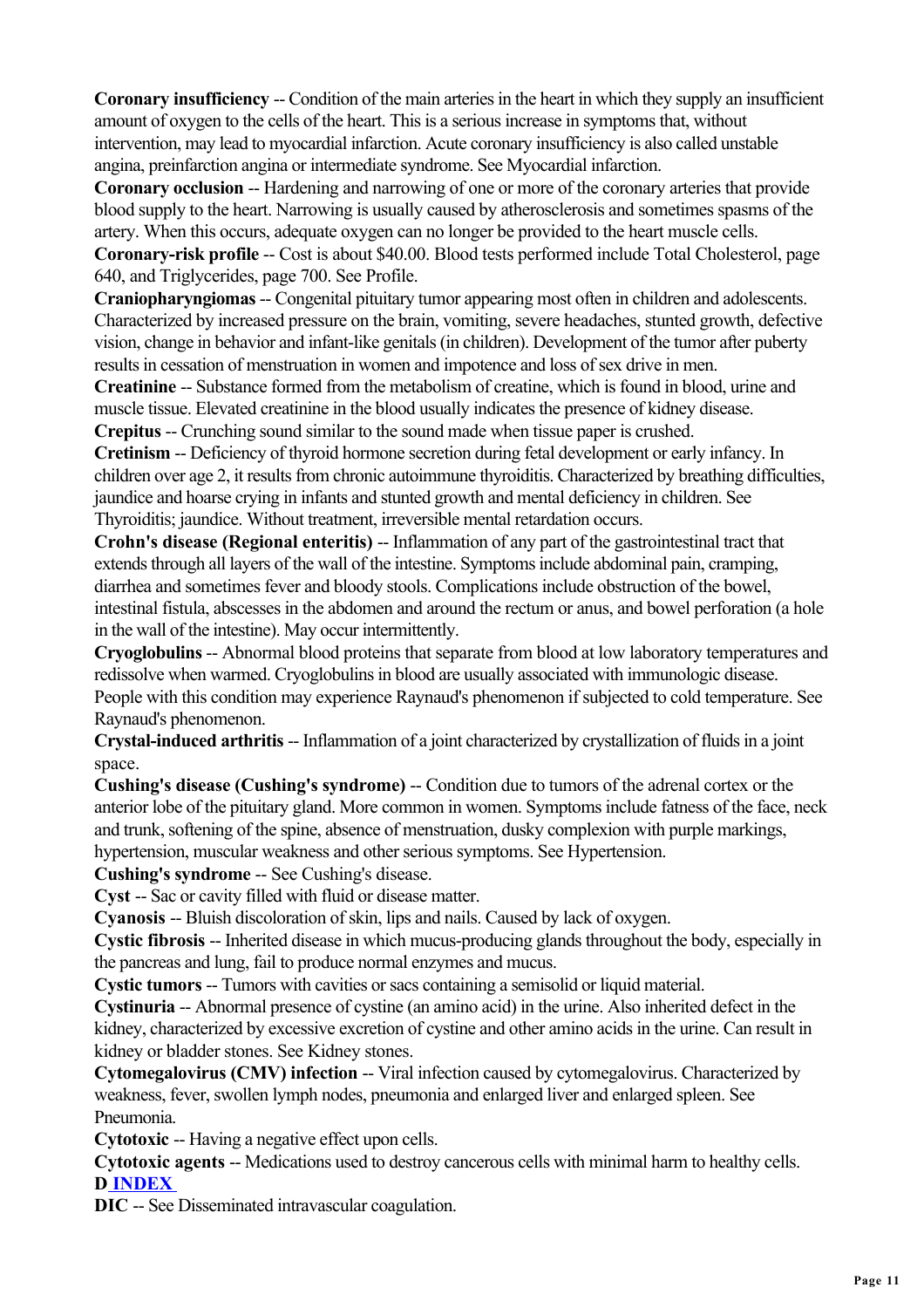**Delirium tremens (DTs) -- Acute, sometimes fatal, psychotic reaction caused by excessive intake of** alcoholic beverages over a long period of time. Usually seen after withdrawal from heavy alcohol intake. Symptoms include mental confusion, excitement, hallucinations, anxiety, tremors of the tongue and extremities, fever, sweating and stomach and chest pain. An episode of DTs is considered a medical emergency.

**Demyelinating disease** -- Outer wrapping (myelin sheath) of the nerves or nerve fibers is destroyed. One example is multiple sclerosis. See Multiple sclerosis.

**Dermatitis** -- Inflammatory condition of the skin, characterized by redness and pain or itching. The type of skin rash or lesions that occur may suggest a particular allergy, disease or infection. The condition may be chronic or acute; treatment is specific to the cause.

**Dermatofibromas** -- Fibrous, tumorlike nodule of the skin most commonly found on the arms or legs. Requires no treatment. It is sometimes associated with systemic lupus erythematosus. See Lupus erythematosus, systemic.

**Dermatomyositis** -- Inflammation of connective tissue, with degenerative changes in muscles and skin. This causes weakness and muscle wasting, especially in the arms and legs. Cause is unknown.

**Detached retina** -- Separation or tear of the light-sensitive tissue at the back of the eye (retina) from the eye. Symptoms include light flashes or floating spots in the field of vision, blurred vision, partial loss of vision or gradual vision loss. Often curable with prompt surgical treatment.

**Diabetes** -- Any of various diseases characterized by an excessive discharge of urine.

**Diabetes insipidus** -- Disorder of the hormone system caused by a deficiency of antidiuretic hormone (ADH) normally secreted by the pituitary gland. Usually a temporary condition. Characterized by passage of large amounts of diluted, colorless urine (up to 15 quarts a day), unquenchable thirst, dry skin and constipation.

**Diabetes mellitus: Insulin dependent** -- Inability to produce enough insulin to process carbohydrates, fat and protein efficiently. Treatment requires insulin injections.

**Diabetes mellitus: Non-insulin dependent** -- Disease of metabolism characterized by the body's inability to produce enough insulin to process carbohydrates, fat and protein efficiently. Most prevalent among obese adults. Often controlled with weight loss, exercise and diet.

**Diabetic acidosis** -- See Diabetic ketoacidosis.

**Diabetic ketoacidosis** -- Serious complication of diabetes mellitus in which the body produces acids that cause fluid and electrolyte disorders, dehydration and sometimes coma.

**Diabetic retinopathy** -- Disorder of the innermost coat of the back of the eyeball. Seen most frequently in people who have had poorly controlled insulin dependent diabetes mellitus for several years. See Diabetes mellitus: insulin and noninsulin dependent. Characterized by microscopic dilation of capillary vessels, hemorrhages, exudates and the formation of new blood vessels.

**Dialysis** -- Process of separating crystals and other substances in a solution by the difference in their rate of diffusion through a semipermeable membrane.

**Diaphoresis** -- Profuse perspiration.

**Diaphragm --** Large, thin muscle that separates the chest cavity from the abdominal cavity.

**Diaphragmatic paralysis --** Complete loss of function of the diaphragm. See Diaphragm. The diaphragm is used with each breath of air.

**DiGeorge's syndrome** -- Congenital disorder characterized by severe immunodeficiency, birth defects and absence of the thymus and parathyroid glands. Death usually occurs by age 2, often caused by infection.

**Diphtheria** -- Highly contagious infection, primarily affecting the mucous membranes of the nose, throat and larynx. May lead to difficulty breathing, airway obstruction and shock. The bacteria that causes diphtheria produces poisons that spread to the heart and central nervous system. Usually curable with prompt treatment. Delayed treatment may result in death or long-term heart disease.

**Diploidy** -- Having two full sets of chromosomes.

**Disease** -- Process representing a departure from normal health.

**Diserythropoietic anemia** -- See Anemia, diserythropoietic.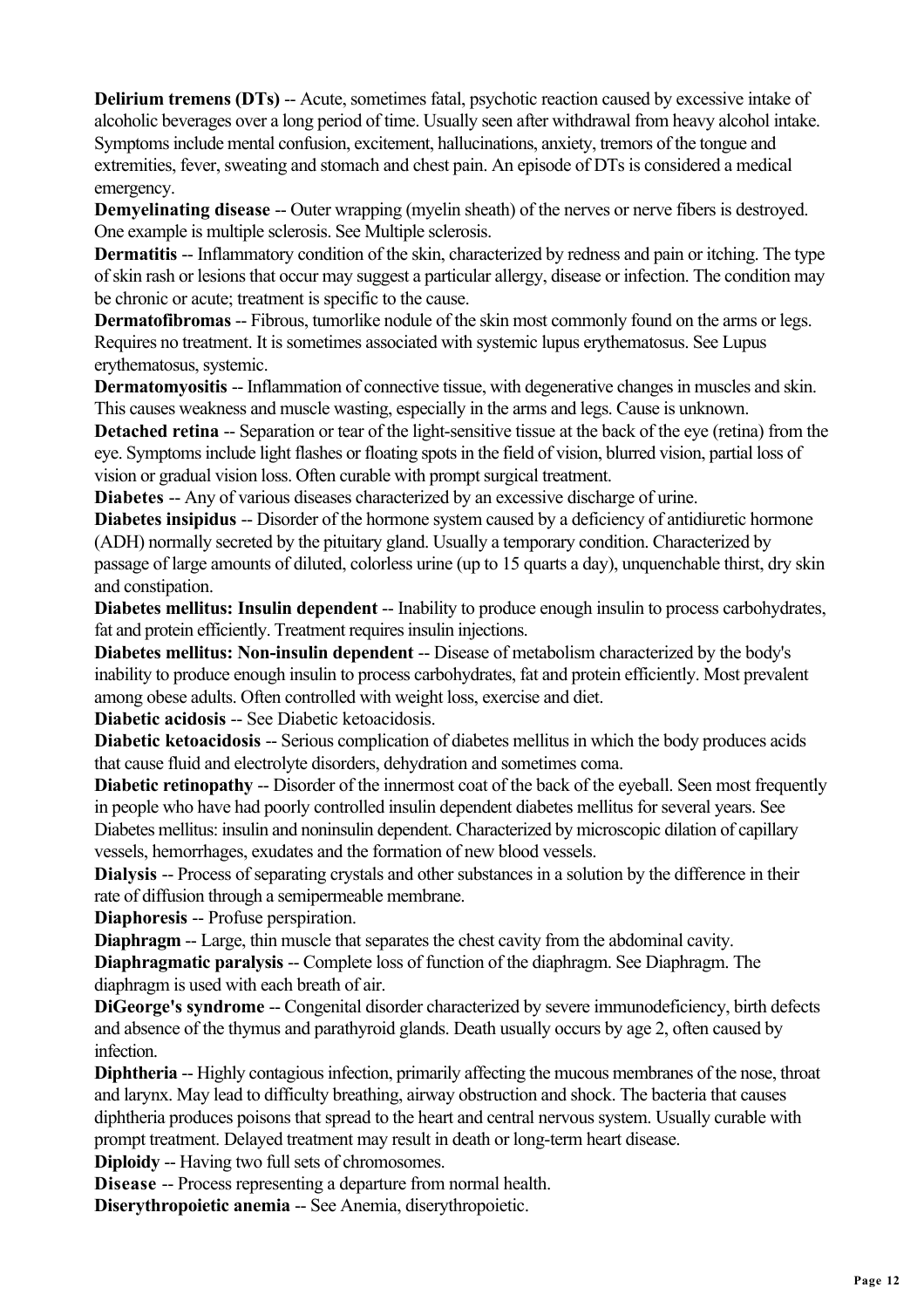**Disseminated intravascular coagulation --** Serious disruption of blood clotting mechanisms, resulting in hemorrhaging or internal bleeding. Condition is a complication of an underlying disorder.

**Diverticula** -- Small, pouch-like projections in the wall of the colon.

**Diverticulitis** -- Inflammation of diverticula. During periods of inflammation, person experiences crampy pain and fever. White blood cells increase to fight off infection.

**Down's syndrome --** Condition associated with a chromosome abnormality, usually trisomy of chromosome 21. See Trisomy. Symptoms and findings include a small, flattened skull, short, flat-bridged nose, an abnormal fold at the inner edge of the eyes, short fingers and toes, and moderate to severe mental retardation.

**Duchenne muscular dystrophy** -- Abnormal congenital condition characterized by progressive weakness and wasting of the leg and pelvic muscles. Often involves the heart muscle. Affects only male children. Symptoms usually begin between the ages of 3 and 5. Currently not curable.

**DUMPING SYNDROME** -- Group of symptoms that is a complication of surgical removal of all or part of the stomach. Often experienced 1 to 6 months after surgery. It becomes a serious problem in 1 to 2% of all patients. Symptoms include weakness, faintness, decreased blood pressure, abdominal cramping, diarrhea, sweating and anxiety.

**Duodenal lesions** -- Abnormalities in the duodenum, such as ulcers, tumors or inflammatory reactions. **Duodenal ulcer** -- Peptic ulcer located in the duodenum, which is the first segment (about 10-inches long) of the small intestine that leads from the stomach. See Peptic ulcer.

**Duodenitis** -- Inflammation of mucous membrane lining of the duodenum.

**Duodenum** -- First portion of the small intestine.

**Dwarfism** -- Underdevelopment of the body.

**Dyspnea** -- Difficulty breathing.

**Dysentery** -- Inflammation of the intestine, especially the colon; may be caused by chemical irritants, bacteria, viruses, parasites or protoza. Characterized by frequent, bloody stools, abdominal pain and ineffective, painful straining to have a bowel movement (tenesmus).

**Dysfibrinogenemia** -- Congenital disorder in which fibrinogen is present in the blood, but does not function normally. See Fibrinogen.

**Dysproteinemia** -- Derangement of the protein content of the blood.

#### **E INDEX**

**Eclampsia (Toxemia of pregnancy)** -- Extremely serious disturbance in blood pressure, kidney function and the central nervous system, including seizure and coma. May occur from the 20th week of pregnancy until 7 days after delivery. Cause is unknown.

**Ectopic ACTH production --** Adrenocorticotropic hormone production (ACTH) at some site other than the pituitary gland.

**Ectopic pregnancy** -- Pregnancy that develops outside the uterus. The most common site is one of the narrow tubes that connect each ovary to the uterus (Fallopian tube). Other sides include the ovary or abdominal cavity.

**Edema** -- Accumulation of fluid under the skin (swelling), in the lungs or elsewhere.

**Electrolyte package** -- Cost is about \$20.00. Blood tests performed include Sodium, page 184, Potassium, page 178, Carbon Dioxide, page 692, and Chloride, page 114. See Profile.

**Elliptocystosis** -- Hereditary disorder in which red blood cells (erythrocytes) are oval in shape, instead of round, and have pale centers. Disorder may occur in a variety of anemias.

**Embolism** -- Sudden blockage of a blood vessel by an embolus. See Embolus.

**Embolus** -- Clot, foreign object, air, gas or a bit of tissue or fat that circulates in the bloodstream until it becomes lodged in a blood vessel.

**Encephalitis** -- Acute inflammation of the brain, usually caused by a contagious viral infection. May also be caused by lead poisoning, leukemia or as a vaccine reaction. See Leukemia. Symptoms in severe cases may include impairment of vision, speech and hearing, vomiting, headache, personality changes, seizures and coma. In mild cases, symptoms include fever and malaise. Death or complications, such as permanent brain damage, are most common in infants and people over 65. People in other age groups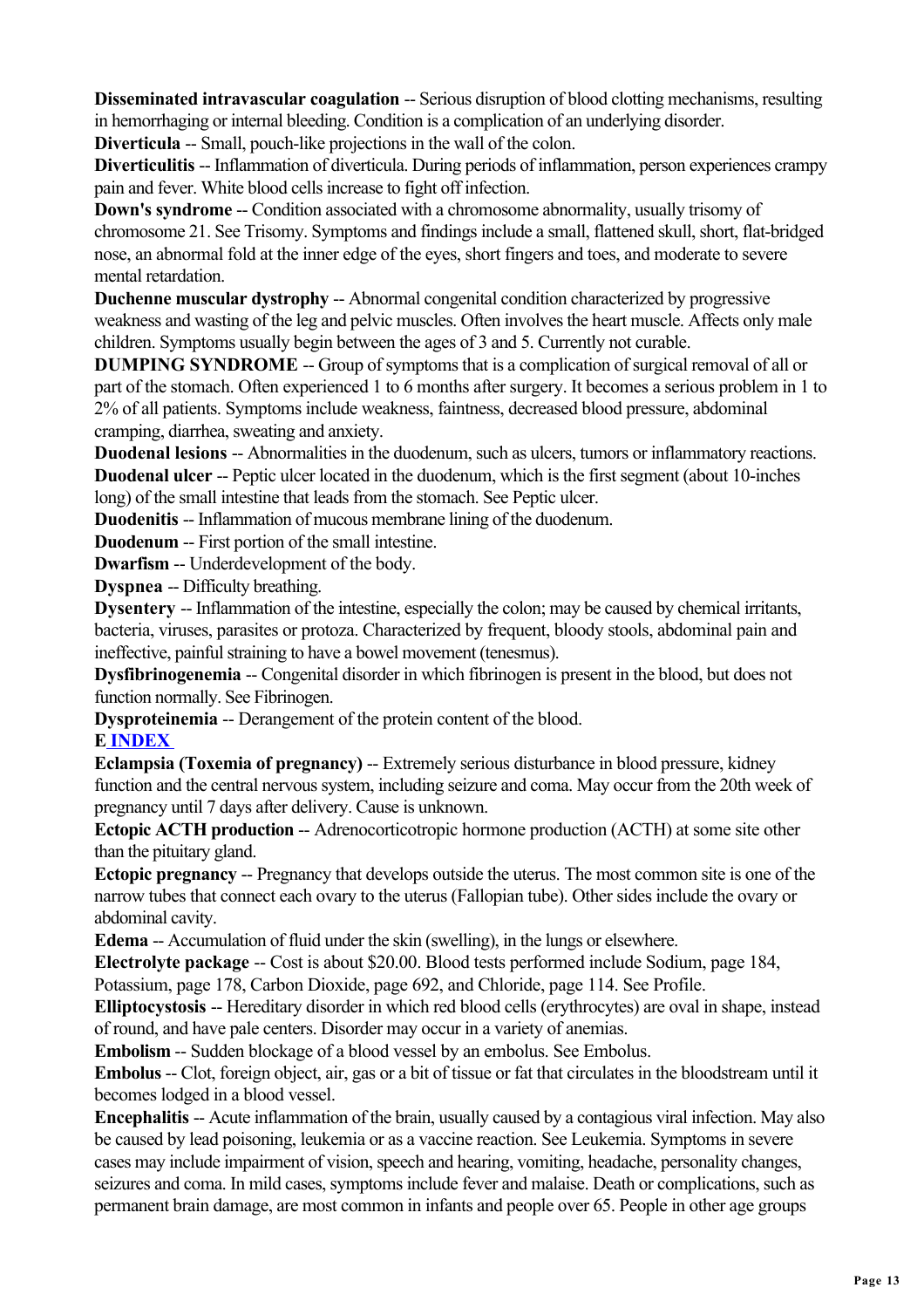usually recover completely.

**Endobronchial** -- Within the bronchial tubes.

**Endocrine disorders** -- Any disorder involving the endocrine system. The endocrine system is made up of organs that secrete hormones into the blood to regulate basic functions of cells and tissues. Endocrine organs are pituitary, thyroid, parathyroid, adrenal glands, pancreas, ovaries (in women) and testicles (in men).

**Endometriosis** -- Disorder in women in which tissue resembling inner lining of the uterus (endometrium) is found at unusual locations in the lower abdomen. Tissue may be found on the outside of the ovaries, behind the uterus, low in the pelvic cavity, on the intestinal wall and rarely, at other sites far away. **Enteritis --** Inflammation of the mucous membrane lining of the small intestine.

**Enterocolitis** -- Inflammation of the mucous membrane lining of the small and large intestine. **Ependymomas** -- Tumor in the brain or spinal cord that is usually benign and slow growing.

**Epilepsy** -- Disorder of brain function. There are several forms of epilepsy, each with its own characteristics. Cause is usually unknown (75% of the time) but may be due to brain damage at birth, severe head injury, drug or alcohol abuse, brain infection or brain tumor. It is incurable, except in rare cases where brain tumor or infection is treatable. Anti-seizure drugs can prevent most seizures and allow a nearly normal life.

**Epilepsy, focal** -- Small part of the body begins twitching uncontrollably. The twitching (seizure) spreads until it may involve the entire body. The person does not lose consciousness.

**Epilepsy, grand mal** -- Affects all ages. Person loses consciousness, stiffens, then twitches and jerks uncontrollably and may lose bladder control. Seizure may last several minutes and is often followed by a deep sleep or mental confusion.

**Epilepsy, petit mal** -- Affects children mostly. Child stops activity and stares blankly around for a minute or so and is unaware of what is happening.

**Epilepsy, temporal lobe** -- Person suddenly behaves out of character or inappropriately, such as becoming suddenly violent or angry, laughing for no reason or making bizarre body movements, including odd chewing movements.

**Erythroblastosis fetalis (Rh-incompatibility)** -- Incompatibility between an infant's blood type and that of its mother. Results in destruction of the infant's red blood cells (hemolytic anemia) after birth by antibodies from mother's blood. See Anemia, hemolytic. Treatment includes an exchange transfusion. **Erythropoiesis** -- Formation of red blood cells.

**Erythropoietic porphyrias** -- Inherited disorder in which there is an abnormal increase in the production of porphyrins (chemicals in all living things). Erythropoietic porphyria is characterized by production of large quantities of porphyrins in the blood-forming tissue of bone marrow. Symptoms include sensitivity to light, abdominal pain and neuropathy.

**Erythropoietic protoporphyrias** -- Disease characterized by itching, redness and edema after short exposure of the skin to sunlight.

**Esophageal rings** -- Muscular fibers that surround the esophagus.

**Esophageal varices** -- Enlarged veins on the lining of the esophagus subject to severe bleeding. They often appear in patients with severe liver disease. See Varices.

**Esophagitis** -- Inflammation of the mucous-membrane lining of the esophagus. May be caused by infection, irritation, or most commonly, from the backflow of stomach acid.

**Esophagus** -- Hollow tube that provides passage from the back of the throat to the stomach. **Essential hypertension** -- See Hypertension.

**Eunuchoidism** -- Deficiency of male hormone, which results in abnormal tallness, small testes and deficient development of secondary sex characteristics, sex drive and potency.

**Exchange transfusion --** Introduction of whole blood in exchange for 75 to 85% of an infant's circulating blood. Blood is repeatedly withdrawn in small amounts and replaced with equal amounts of donor blood. This procedure is performed in infants to treat erythroblastosis fetalis. See Erythroblastosis fetalis.

**Exudate** -- Matter that penetrates through vessel walls into adjoining tissue. Production of pus or serum.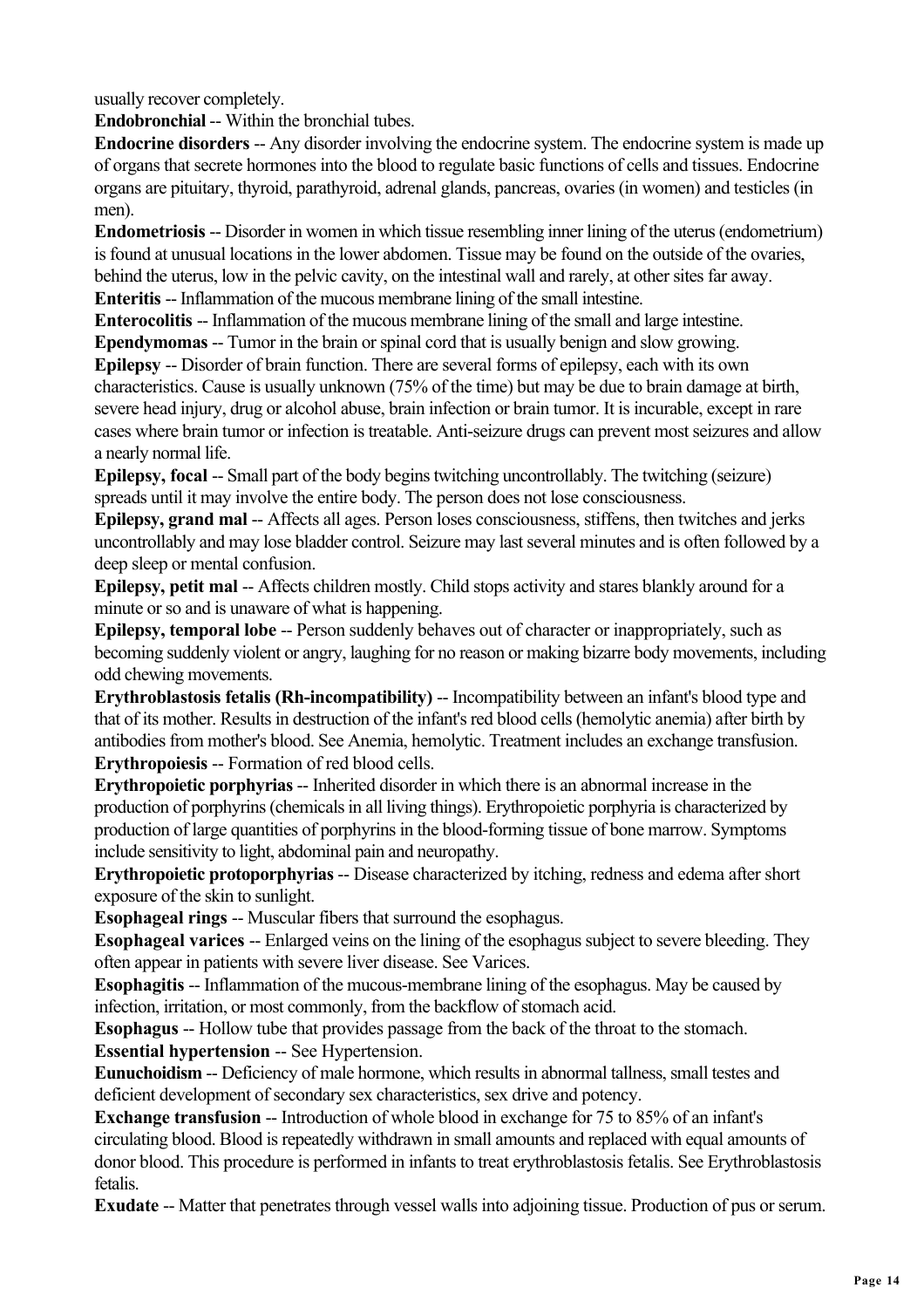Accumulation of fluid in a cavity.

## **F INDEX**

**FSP (Fibrin split products)** -- Results from the breakdown of fibrinogen by plasmin (an enzyme). See Fibrin.

**Factor I** -- Fibrinogen needed for blood to clot.

**Factor II -- Prothrombin needed for blood to clot.** 

**Factor III -- Tissue thromboplastin needed for blood to clot.** 

**Factor IV** -- Calcium needed for blood to clot.

**Factor V** -- Proaccelerin needed for blood to clot.

**Factor VI** -- Accelerin needed for blood to clot.

Factor VII -- Proconvertin needed for blood to clot.

**Factor-VII deficiency** -- Deficiency of normal clotting factor. Can be inherited or acquired. This deficiency commonly causes nosebleeds, easy bruising and bleeding gums.

**Factor VIII -- Anti-hemophilic factor needed for blood to clot.** 

**Factor IX** -- Plasma thromboplastin component needed for blood to clot.

**Factor X** -- Stuart factor (autoprothrombin C) needed for blood to clot.

**Factor XI** -- Plasma thromboplastin antecedent needed for blood to clot.

**Factor XII -- Hageman factor needed for blood to clot.** 

**Factor XIII** -- Fibrin-stabilizing factor needed for blood to clot.

**Familial hypoproteinemia** -- Inherited abnormal decrease in the amount of protein in the blood. **Familial myoglobinuria --** Inherited condition in which myoglobin appears in urine. Causes include vigorous, prolonged exercise and severe injuries, such as a broken bone. See Myoglobin.

**Familial xanthurenic aciduria --** Inherited deficiency disorder of xanthine oxidase that causes physical and mental retardation.

**Fanconi's syndrome --** Rare, usually congenital disorder characterized by aplastic anemia, bone abnormalities, olive-brown skin pigmentation, abnormally small head, small gonads and kidney-function abnormalities. See Anemia, aplastic. Adults can get a form of the syndrome as a result of heavy-metal poisoning. It also may occur after a kidney transplant.

**Fetal hypoxia** -- Absence of sufficient oxygen to sustain life in a fetus.

**Fibrillation** -- Quivering of heart muscle fibers.

**Fibrin --** Protein formed from fibrinogen by the action of blood clotting.

**Fibrin split products** -- See FSP.

**Fibrinogen** -- Protein in the blood needed for blood clotting.

**Fibrinolysis** -- Breakdown of fibrin by enzyme action.

**Fibrinolysis, secondary --** Process by which connective tissue is dissolved by the action of enzymes as a result of some disease process.

**Fibrinolysis, systemic** -- See Fibrinolytic disorders.

**Fibrinolytic disorders** -- Disease process characterized by dissolution of connective tissue by the action of enzymes.

**Fibrocystic disease (Breast lumps) -- Disorder of the female breast characterized by nonmalignant** lumps. Cause is unknown. Lumps may be accompanied by generalized breast pain, especially before menstrual periods. Lumps often enlarge before menstrual periods, then shrink afterward.

**Fibroids** -- Abnormal growth of cells in the muscular wall of the uterus (myometrium). Uterine fibroids are composed of abnormal muscle cells and are almost always benign. Cause is unknown. Usually decreases in size without treatment after menopause.

**Fibromas** -- Benign neoplasm of fibrous or fully developed connective tissue.

**Fibrosis --** Generation of fibrous tissue, such as in a scar.

**Fibrous ankylosis** -- Immobility and consolidation of a joint from disease caused by fibrous tissue. **Fibrous tissue -- Tissue that is made up of fibers.** 

**Filariasis** -- Disease caused by the presence of parasitic worms or larvae in body tissue. Worms are round, long and threadlike. They are common in tropical and subtropical regions. They enter the body as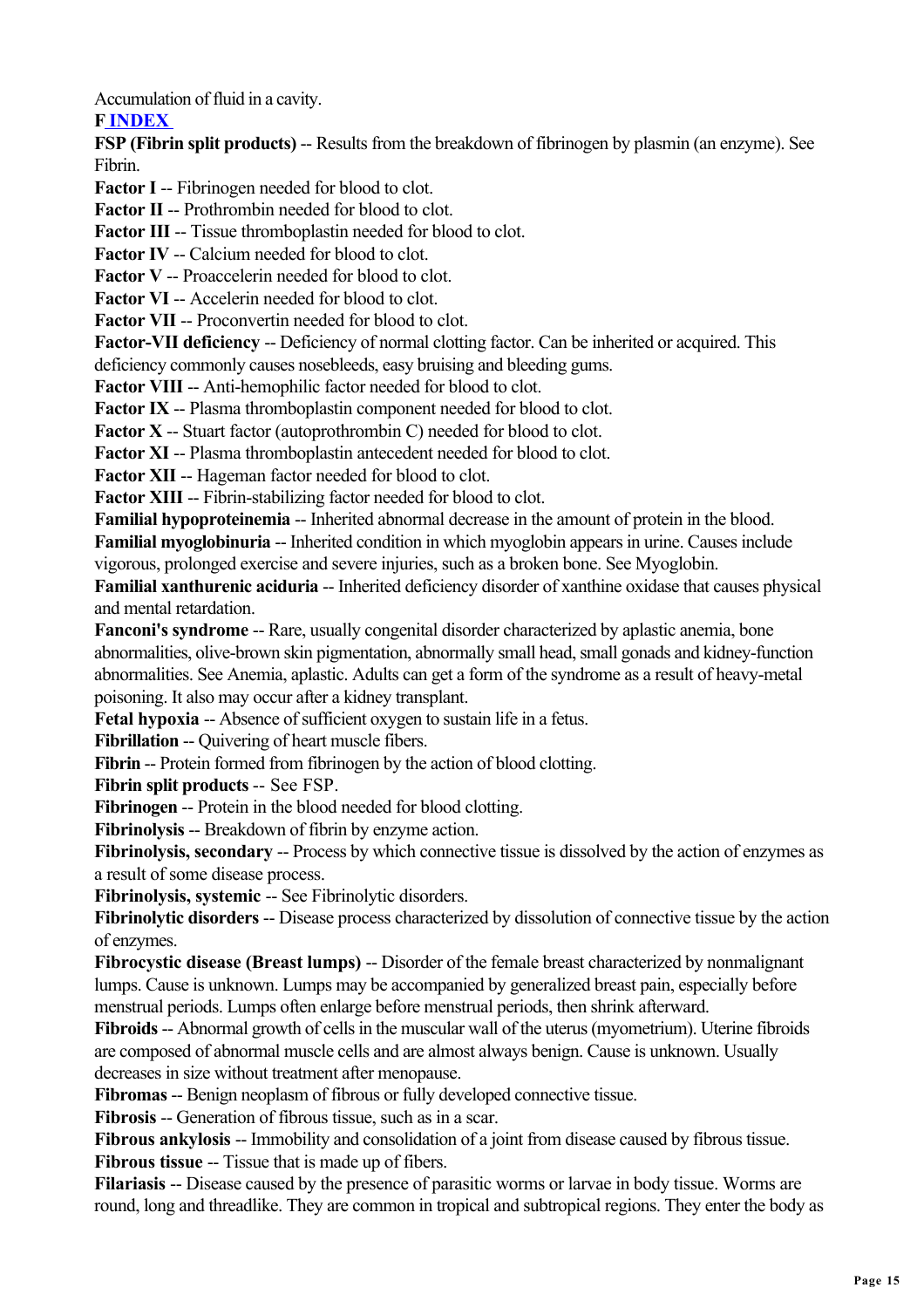microscopic larvae through the bite of a mosquito or other insect then infest the lymph glands and channels. Treatment is not very effective. After many years, this disease usually results in elephantiasis, characterized by tremendous swelling of the external genitals and legs. Overlying skin becomes dark, thick and coarse.

**Fissures** -- 1) Cleft or groove on the surface of an organ, often marking division of the organ into parts, as the fissures of the brain. 2) Crack-like lesion of skin.

**Fistulas** -- Abnormal passage between two organs or between an internal organ and the body surface. **Fluoresce** -- Emits light while exposed to light.

**Focal epilepsy** -- See Epilepsy, focal.

**Focal seizures** -- Convulsions brought about by a disease process or injury to an identifiable part of the brain. Such seizures usually affect only one side or a specific area of the body as opposed to a generalized seizure, which is likely to involve all muscle groups in the body.

**Fulminating infection --** Infection that occurs suddenly, with great intensity.

**G INDEX** 

**G-6-PD (Glucose-6-phosphate dehydrogenase)** -- Enzyme normally found in most body cells.

Deficiency is inherited and makes red blood more prone to destruction.

**Galactorrhea** -- Breast milk flow not associated with childbirth or breast feeding. It may be a symptom of a pituitary gland tumor.

**Galactosemia** -- Inherited disease of infants in which milk cannot be digested. Milk should be eliminated from the infant's diet to prevent malnutrition, liver disease, kidney disease and mental retardation.

**Gallbladder disease** -- Any disease involving the gallbladder or biliary tract. The gallbladder is a reservoir for bile; the biliary tract is the passageway that transports bile to the small intestine. Gallbladder disease is a common, often painful condition requiring surgery. It is commonly associated with gallstones and inflammation.

**Gallstones** -- Calculus or stone formed in the gallbladder. See Cholelithiasis.

**Ganglioneuroblastoma** -- Tumor of nerve cells.

**Ganglioneuroma** -- Benign tumor composed of nerve fibers.

**Gangrene** -- Dead tissue. Develops when a wound becomes infected or tissue is destroyed by an accident.

**Gastrin** -- Hormone that stimulates the production of gastric acid or stomach acid.

**Gastrinoma** -- Benign or malignant gastrin-secreting islet-cell tumor of the pancreas. There is an overproduction of gastric acid often resulting in an ulcer.

Gastritis -- Irritation, inflammation or infection of the stomach lining. Cause is sometimes unknown but may be due to excess stomach acid, food allergy, viral infection or adverse reaction to alcohol, caffeine or some drug. Symptoms may include nausea, diarrhea, abdominal pain, cramps, fever, weakness, belching, bloating and loss of appetite. Usually curable in 1 week, if cause is eliminated.

**Gastroenteritis** -- Inflammation of the stomach and intestines accompanying many digestive-tract disorders. Causes may include bacterial, viral or parasitic infections, food poisoning, food allergy, excess alcohol consumption or emotional upset. Symptoms are the same as gastritis. See Gastritis. Recovery usually occurs within 1 week.

**Gastrointestinal disease** -- Any disorder of the gastrointestinal tract, which includes the mouth, esophagus, stomach, duodenum, small intestine, cecum, appendix, the ascending colon, transverse colon, descending colon, sigmoid colon, rectum and anus.

**Gastrointestinal disorders** -- Any condition or disease relating to any part of the digestive system, including the mouth, esophagus, stomach, small intestine, large intestine and rectum. May also include some conditions relating to the liver, gallbladder and pancreas.

**Gastrointestinal (GI) symptoms** -- Any symptoms relating to the stomach or intestine. Some common GI symptoms include vomiting, diarrhea, constipation, bloating and heartburn.

**Gaucher's disease** -- Rare familial disorder of fat metabolism characterized by an enlarged spleen, enlarged liver and abnormal bone growth in early childhood.

**Genital herpes** -- Viral infection of the genitals transmitted by intercourse or oral sex. Genital herpes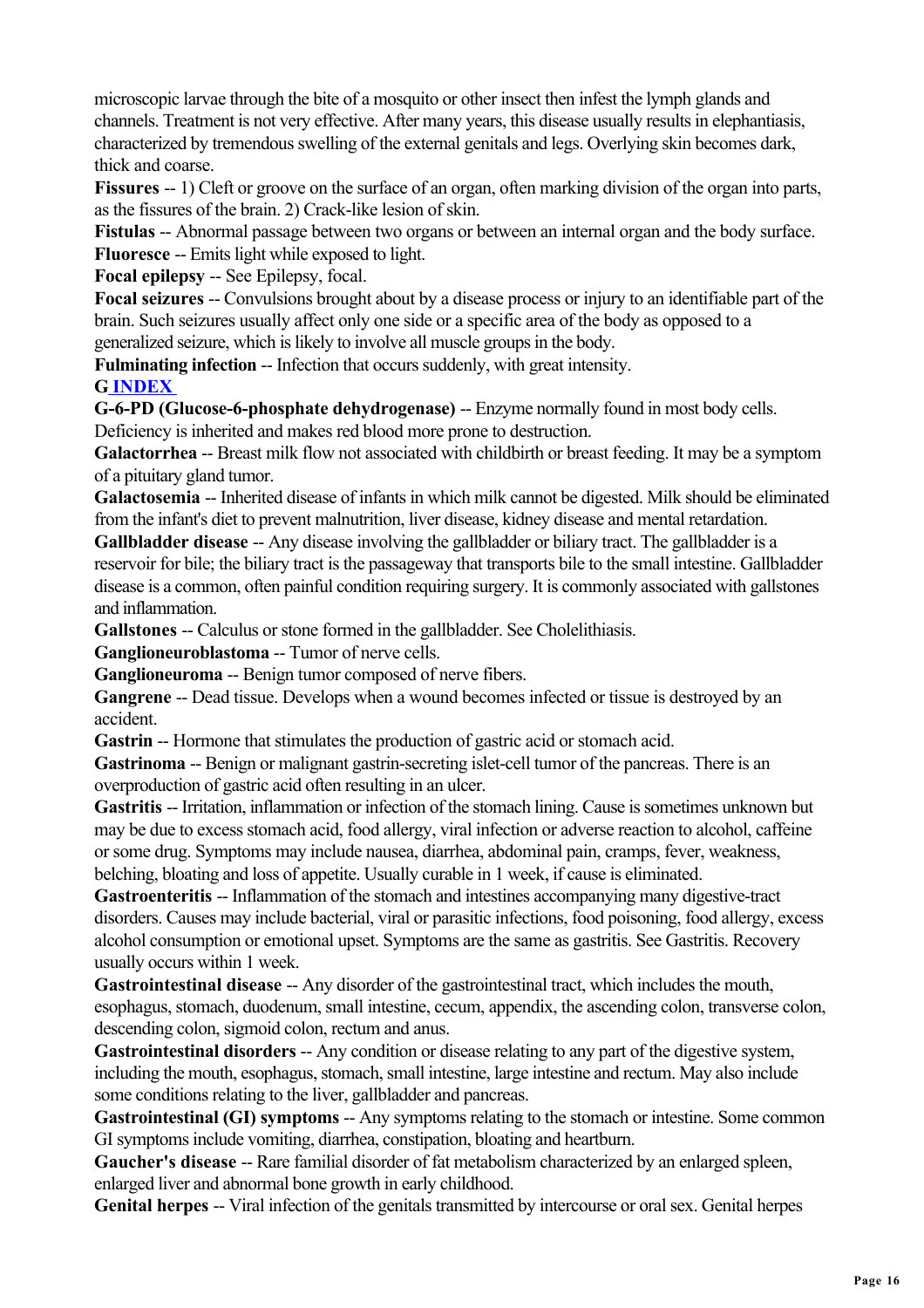may increase the risk of cervical cancer. Symptoms include painful blisters on the genitals that can cause painful urination, fever, malaise and enlarged lymph glands. Currently incurable, but treatment can relieve symptoms.

**Germ cell tumors** -- One of three types of cancer of the ovary. Arises in the ovum (egg). Prognosis is often poor because tumors tend to progress rapidly. Advances in chemotherapy may improve outcome. Rarely may occur in children.

**Gigantism** -- Condition in which the body or a body part grows excessively, sometimes due to an overactive pituitary gland.

Gilbert's disease (Gilbert's syndrome) -- Benign hereditary condition characterized by jaundice and high bilirubin levels in the blood. See Jaundice. No treatment is required.

**Glanzmann's thrombosthemia** -- Rare, inherited hemorrhagic disease. See Hemorrhagic disease. Platelet cells cannot cluster normally; clots do not form and hemorrhage occurs. Transfusion with platelets is usually effective in stopping any bleeding.

**Glaucoma** -- Abnormally increased pressure within the eyeball that may produce severe, permanent vision defects. It is the most preventable cause of blindness. If diagnosed and treated early, it rarely results in permanent loss of vision.

**Globulins** -- Class of proteins that are insoluble in water but soluble in saline solutions.

**Glomerular** -- Of or pertaining to a glomerulus.

**Glomerulonephritis (Post-infectious, acute or chronic)** -- Inflammation of glomerulus. See Glomerulus. Damaged glomeruli cannot effectively filter waste products from the blood. Acute glomerulonephritis may follow streptococcal infection of the throat or skin. Kidney symptoms usually begin 2 to 3 weeks after strep infection.

**Glomerulus** -- Tiny structure composed of blood vessels. One of several structures that make up a nephron in the kidney. See Nephron. There are about 1.25-million nephrons in each kidney that filter the blood and remove wastes

**Glucagonoma** -- Glucagon-secreting tumor of the islet cells of the pancreas. Glucagon increases blood sugar.

**Glucocortocoid deficiency** -- Decreased amount of hormone from the adrenal gland that increases production of glycogen.

**Glycogen** -- Substance formed from glucose, stored chiefly in the liver. When the blood-sugar level is too low, glycogen is converted back to glucose for the body to use as energy.

**Glycogen-storage disease (Glycogenosis)** -- Any of a group of inherited disorders of glycogen metabolism. An enzyme deficiency causes glycogen to accumulate in abnormally large amounts in the body.

**Goiter** -- Enlargement of the thyroid gland, which causes a swelling in the front part of the neck. **Gonadal** -- Pertaining to gonads.

**Gonadal impairment** -- Decreased function of the gonads. See Gonads. Testes in men; ovaries in women.

**Gonadotropin** -- Any hormone having a stimulating effect on the gonads.

**Gonads** -- Parts of the reproductive system that produce and release eggs (ovaries in the female) or sperm (testes in the male).

**Gonorrhea** -- Infectious disease of the reproductive organs and other body structures that is sexually transmitted (venereal disease). The most prominent symptom is a thick, green-yellow discharge from the penis or vagina. Antibiotics usually effect a cure.

**Gout** -- Recurrent attacks of joint inflammation caused by deposits of uric acid crystals in the joints. It can be very painful.

**Grand mal epilepsy** -- See Epilepsy, grand mal.

**Granulocytic leukemia -- See Leukemia, granulocytic.** 

**Granulomas** -- Nodule of firm tissue formed as a reaction to chronic inflammation, such as from foreign bodies or bacteria.

**Granulomatosis** -- Formation of multiple granulomas. Each has nodules of granulated tissue forming a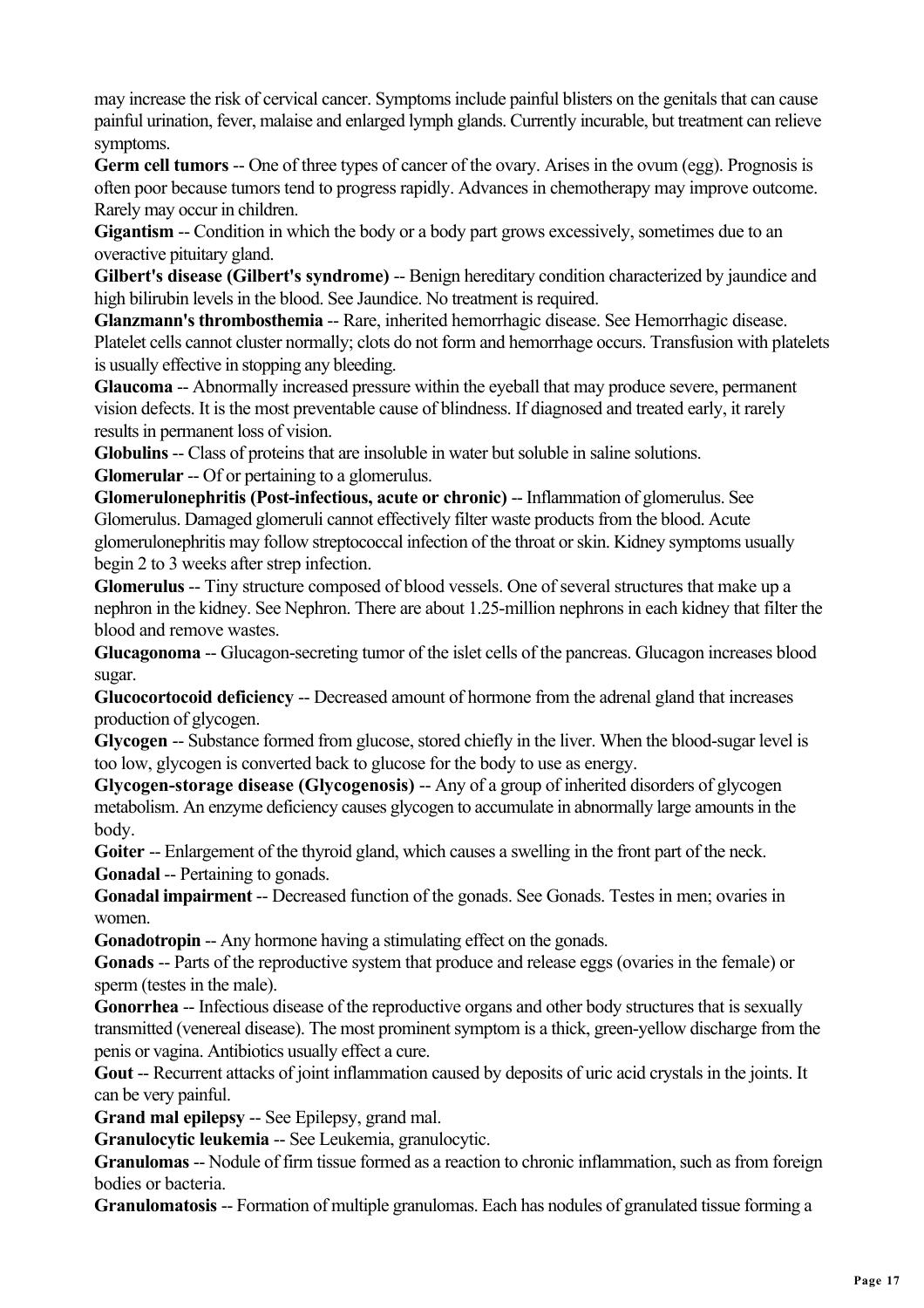tumorlike mass.

**Granulomatosus colitis** -- See Crohn's disease.

**Graves' disease** -- Disorder of the thyroid gland occurring most often in women. Characterized by bulging eyes, rapid pulse rate, profuse sweating, restlessness, irritability and weight loss.

**Growth hormone deficiency --** Deficiency of hormone that results in dwarfism.

**Guillain-Barre syndrome** -- See Polyneuritis.

## **H INDEX**

**HDL** -- High density liproprotein.

**Hageman factor (Factor XII) -- Deficiency of this factor results in prolonged bleeding. See Factor** XII.

**Hand-Schueller-Christian disease** -- Group of three symptoms that may occur in any of several disorders. Symptoms include marked protrusion of eyeballs (exophthalmos), diabetes insipidus and bone destruction. See Diabetes insipidus.

**Hartnup disease** -- Hereditary disease that causes skin rash, unsteady gait and excess amino acids in the urine.

**Hashimoto's thyroiditis --** One of several kinds of thyroid gland inflammation.

**Heart attack** -- See Myocardial infarction.

**Heinz bodies** -- Granular deposits in red blood cells from precipitation of proteins. They are present in certain hemolytic anemias. See Anemia, hemolytic.

**Hemangioma** -- Benign tumor made up of a mass of blood vessels.

**Hematoma** -- Collection of blood that has escaped from a blood vessel and is localized in an organ or tissue.

**Hematuria** -- Abnormal presence of blood in the urine. May be gross (can actually see the blood) or microscopic (seen only under a microscope). Is usually a sign of kidney disease or urinary tract disorder.

**Hemochromatosis** -- Disease in which excessive iron accumulates in the liver, pancreas and skin, resulting in liver disease, diabetes mellitus and a bronze skin color. See Diabetes mellitus: insulin and noninsulin dependent.

**Hemoconcentration --** Decrease of the fluid content of the blood, with resulting increase in concentration of blood cells.

**Hemodilution** -- Increase in fluid content of blood, with resulting decrease in concentration of blood cells.

**Hemoglobin-C disease** -- Inherited blood disorder characterized by a moderate, chronic hemolytic anemia and associated with the presence of hemoglobin C, an abnormal form of the red cell pigment. See Anemia, hemolytic.

**Hemoglobin-C trait -- Relatively common abnormal hemoglobin in which lysine replaces glutamic acid** in the hemoglobin molecule.

**Hemolysis** -- Process by which red blood cells breakdown and hemoglobin is released. Occurs normally at the end of the life span of a red blood cell. It may also occur abnormally with certain diseases or conditions such as hemolytic anemia. See Anemia, hemolytic.

**Hemolytic --** Condition in which red blood cells break down and release the hemoglobin they contain. One example is hemolytic anemia. See Anemia, hemolytic.

**Hemolytic anemia -- See Anemia, hemolytic.** 

**Hemolytic disease** -- Disorder characterized by the premature destruction of red blood cells. May or may not result in anemia, depending on the ability of the bone marrow to increase production of red blood cells.

**Hemolytic episode** -- Separation of hemoglobin from red blood cells.

**Hemolytic jaundice** -- Jaundice caused by severe hemolytic anemia, which results in high levels of unconjugated bilirubin. Leads to a jaundiced appearance. See Bilirubin, unconjugated; anemia, hemolytic; jaundice.

**Hemophilia** -- Inherited deficiency of a blood clotting factor that may result in bleeding episodes. Characterized by bleeding into joints, muscles and skin, excessive bleeding from minor cuts, nosebleeds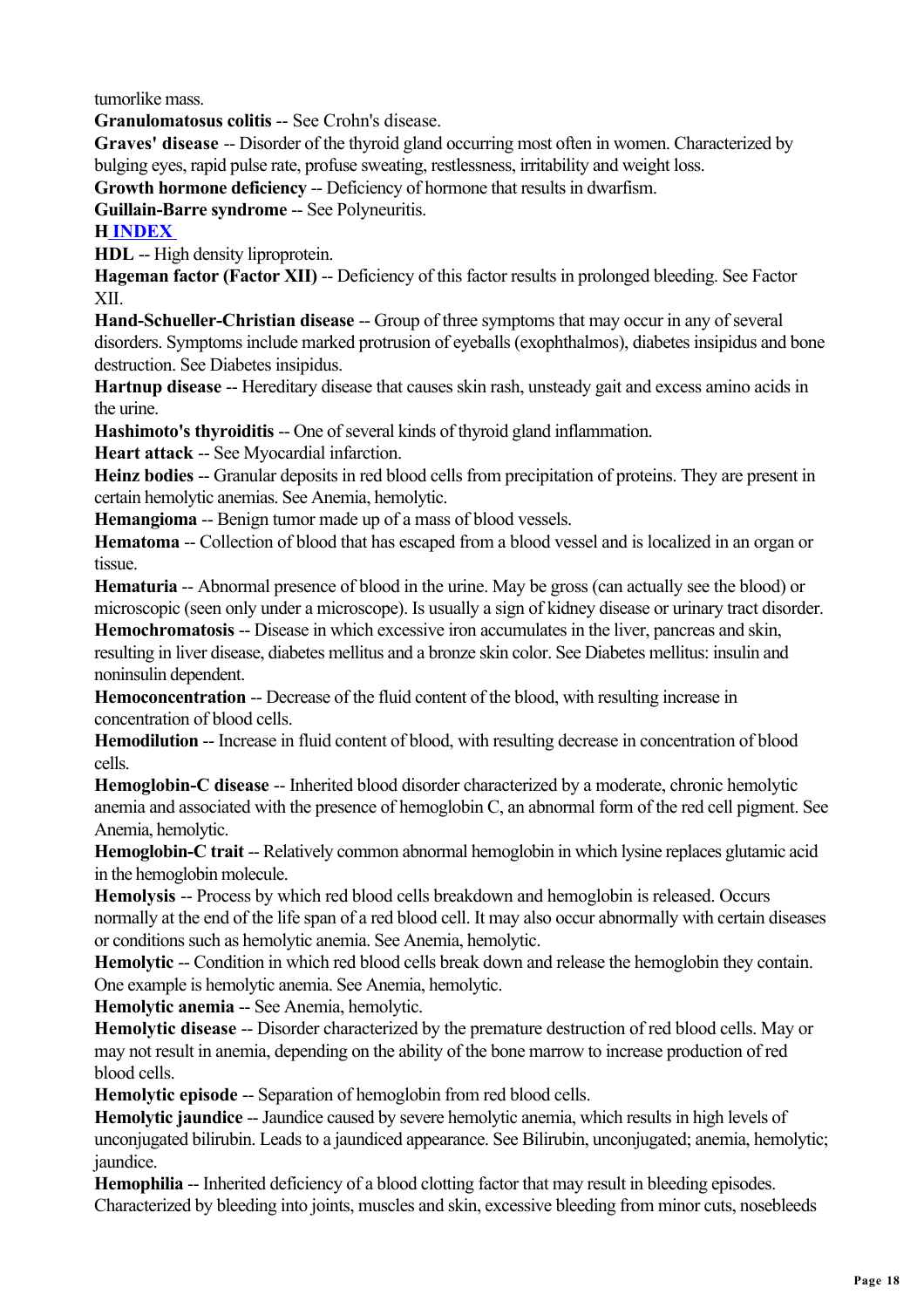and blood in urine.

**Hemophilus influenzae (haemophilus influenza, Type-B)** -- Bacteria that causes numerous diseases in children. Two of these diseases are especially serious. Meningitis (infection of the brain and spinal cord) can cause death or permanent brain damage. Epiglottitis is a condition of the throat in which the child can choke to death.

**Hemoptysis** -- Coughing up blood from the respiratory tract. Blood-streaked sputum can occur with minor upper respiratory tract infections. A greater amount of blood may indicate a serious disease or infection.

**Hemorrhagic disease --** Medical problem accompanied by uncontrolled bleeding. Hemorrhagic disease of the newborn is rare because it is customary to give vitamin K to the mother just before delivery or to the infant immediately after birth.

**Hemorrhagic gastritis** -- Inflammation of stomach accompanied by bleeding from stomach lining. **Hemorrhoids** -- Dilated (varicose) veins of the rectum or anus. Usually caused by straining during bowel movements, although pressure from a rectal tumor or pregnancy may cause them. Symptoms may include rectal bleeding, pain, itching or mucus discharge after bowel movements and a lump that can be felt in the anus. If hemorrhoids are very large, there may be a sensation that the rectum has not emptied completely after a bowel movement.

**Heparin therapy** -- Course of treatment with medication that prolongs blood clotting time. Used to prevent or treat blood clots.

**Heparinized** -- To render blood non-clottable with heparin. For example, tubes used to collect blood often have heparin in them so blood does not coagulate.

**Hepatic --** Of or affecting the liver.

**Hepatic coma** -- Stupor or coma caused by waste products in the blood that are toxic to the brain. Normally, waste products are neutralized by the liver, but due to extensive liver damage they continue to circulate in the blood. Can cause death.

**Hepatic disease** -- Any disease involving the liver, including many types of hepatitis and cirrhosis. **Hepatic dysfunction** -- Poor liver function.

**Hepatitis** -- Inflammatory liver condition characterized by jaundice, enlarged liver, loss of appetite, abdominal discomfort, abnormal liver function, dark urine and clay-colored stool. See Jaundice. Can be caused by bacterial or viral infection, parasites, alcohol, drugs or blood transfusions with incompatible blood. Symptoms may be mild, severe or life-threatening.

**Hepatitis-B** -- Form of viral hepatitis caused by the hepatitis-B virus. Characterized by rapid onset of acute signs and symptoms. See Hepatitis. Usually enters the body through blood transfusions contaminated with the virus or by the use of contaminated needles or instruments. Infection may be very severe and result in prolonged illness, cirrhosis or death. See Cirrhosis.

**Hepatitis profile** -- Cost is about \$18.00. Blood tests performed include hepatitis-B surface antigen, antibody to core antigen and antibody (IgM) to A virus. These are all covered under Antibody Screening Test, page 52. See Profile.

**Hepatocellular injury -- Injury of liver cells.** 

**Hepatomas (Malignant liver tumor; hepatocellular carcinoma) -- Malignant tumor that begins in** the liver (primary site of cancer), as opposed to liver cancer that has spread from another site.

**Hepatotoxicity** -- Tendency of a substance, usually a medication or alcohol, to have a destructive effect on the liver.

**Hereditary** -- Transmitted genetically from generation to generation.

**Hereditary anti-edema** -- Inherited condition that prevents accumulation of fluid.

**Hereditary spherocytosis** -- Inherited disorder characterized by small, spherical red blood cells, leading to anemia because abnormal cells are fragile. See Anemia.

**Hernia** -- Protrusion of an internal organ through a weakness or abnormal opening in the muscle around it. The most common types are inguinal hernia (in groin), femoral hernia (in groin), incisional hernia (at surgery site), umbilical hernia (at navel) and hiatal hernia. See Hiatal hernia. Umbilical hernias rarely require surgery. Other hernias are usually curable with surgery.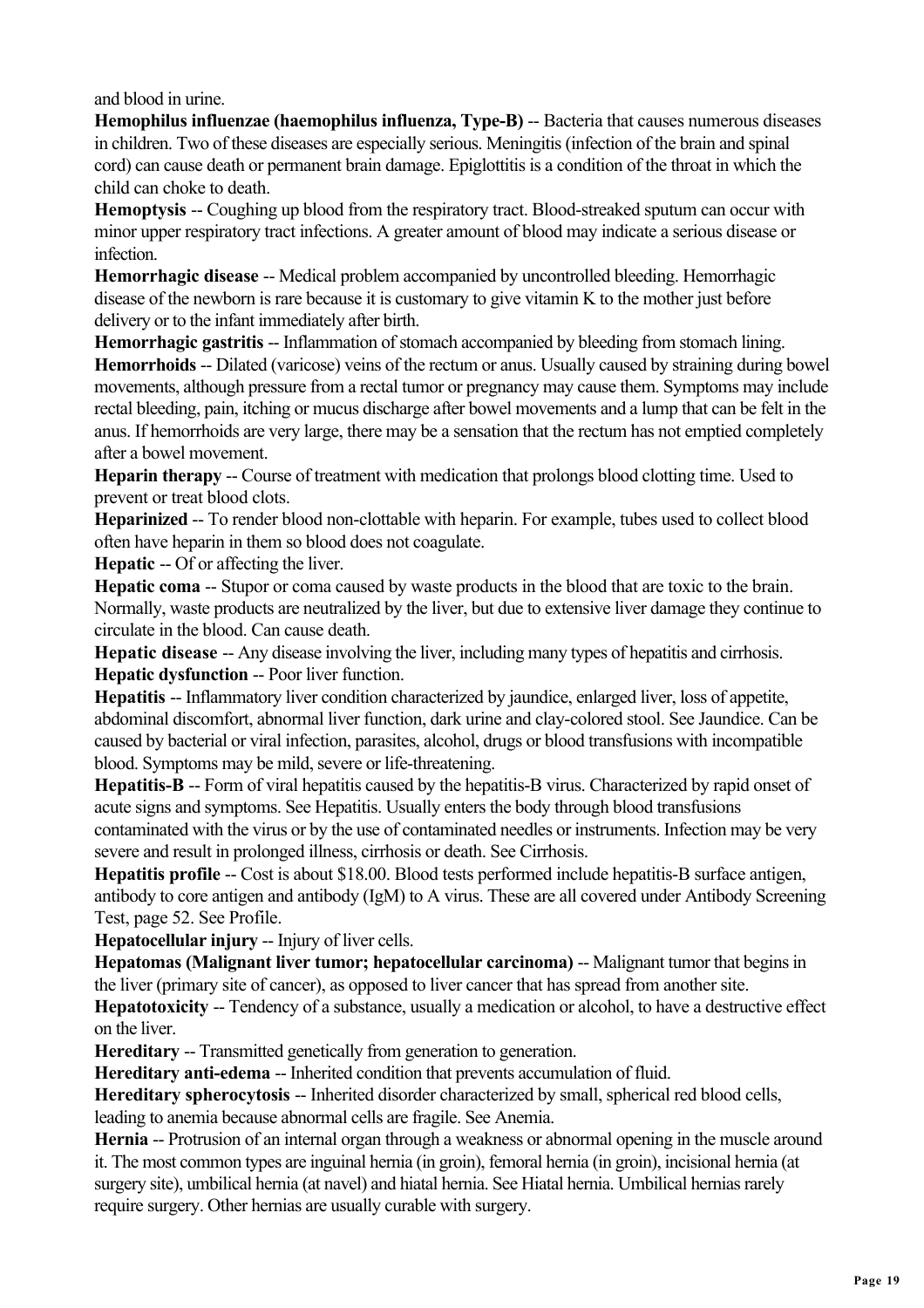**Herpes** -- Herpes type-1 causes common cold sores, which appear around the mouth. Herpes type-2 (HSV-2) is a viral infection of the genitals transmitted by sexual intercourse. Type-2 herpes infection can be transmitted to a newborn from an actively infected mother. It can be fatal to the child.

**Hgb-C disease (Hemoglobin-C disease)** -- See Hemoglobin-C trait.

**Hiatal hernia** -- Abnormal weakness or opening in the diaphragm. Allows a portion of the stomach to protrude through the diaphragm. If symptoms occur (often there are none), they usually appear at least 1 hour after eating and may include heartburn, belching and sometimes difficulty swallowing. Treatment usually relieves symptoms. Surgery is rarely required.

**High-purine diet** -- Diet of foods that are high in purines, including anchovies and sardines, organ meats, legumes and poultry. See Purine. Increased intake of purines may lead to development of uric acid stones (a type of kidney stone). See Kidney stones.

**Histidinemia** -- Hereditary defect of metabolism marked by excess histidine (an amino acid) in the blood and urine. Many people with this defect show mild mental retardation and improper speech development.

**Histology** -- Science dealing with the microscopic identification of cells and tissue.

**Histoplasmosis** -- Fungal infection from breathing dust that contains fungus spores or through direct contact into an open skin wound. Fungus is found in the feces of birds and bats and in soil contaminated by feces. In the U.S., disease is most prevalent in the Mississippi and Ohio River Valleys. Although the acute disease is benign, other forms are very serious and may be fatal. Usually curable with 3 months of treatment using antifungal drugs.

**Hodgkin's disease** -- Malignant tumor of the lymph glands characterized by progressive enlargement of the lymph nodes, loss of appetite, weight loss, fever, itching skin, night sweats and anemia. See Anemia. **Hodgkin's lymphoma** -- See Hodgkin's disease.

**Homocystinuria** -- Rare, hereditary defect of metabolism, marked by excess homocystine (an amino acid) in the blood and urine. Many people with this disorder are mentally retarded and have bone disorders, cardiovascular disorders and an enlarged liver.

**Humoral** -- Relating to any fluid or semifluid of the body.

**Huntington's chorea** -- Rare, abnormal, hereditary condition characterized by involuntary, purposeless, rapid movements of various body parts, as well as progressive mental deterioration. Symptoms often appear in the 40s with death occurring about 15 years later.

**Hydatidiform mole** -- Disease occurring during early pregnancy resulting in death of the fetus and an overgrowth of tissue within the uterus.

**Hydrocephalus** -- Condition characterized by an excessive accumulation of fluid with the cranial vault. **Hydronephrosis** -- Caused by an obstruction in the tube that carries urine from the kidney to the bladder (ureter). Because urine cannot flow past the obstruction, it backs up into the kidney causing distention or dilation. Prolonged hydronephrosis eventually results in loss of kidney function; surgery to remove the obstruction may be necessary.

**Hyper** -- Abnormally increased; excessive.

**Hyperalimentation** -- Supplying total nutritional needs of patients who are unable to eat normally by intravenous feeding or by tube through the nose into the stomach. Provides nutrients containing essential proteins, fats, carbohydrates and vitamins.

**Hypercalcemia** -- Presence of excessive calcium in the blood. May result from tumor of the parathyroid gland (due to overproduction of parathyroid hormone), Paget's disease, some cancers, multiple fractures or prolonged immobility. See Paget's disease. May also occur from excessive ingestion of calcium, such as overuse of antacids that contain calcium.

**Hyperchloremia** -- Presence of excessive amounts of chloride in the blood. May result from severe dehydration, complete shutdown of kidneys and primary aldosteronism. See Aldosteronism, primary. **Hyperfibrinogenemia** -- Presence of excessive fibrinogen in the blood. See Fibrinogen. May indicate cancer of the stomach, breast or kidney or an inflammatory disorder.

**Hyperfunctioning tumor** -- Any tumor that leads to higher than normal action of the chemicals (usually hormones) usually secreted by the tissue from which the tumor arises. For example, hyperfunctioning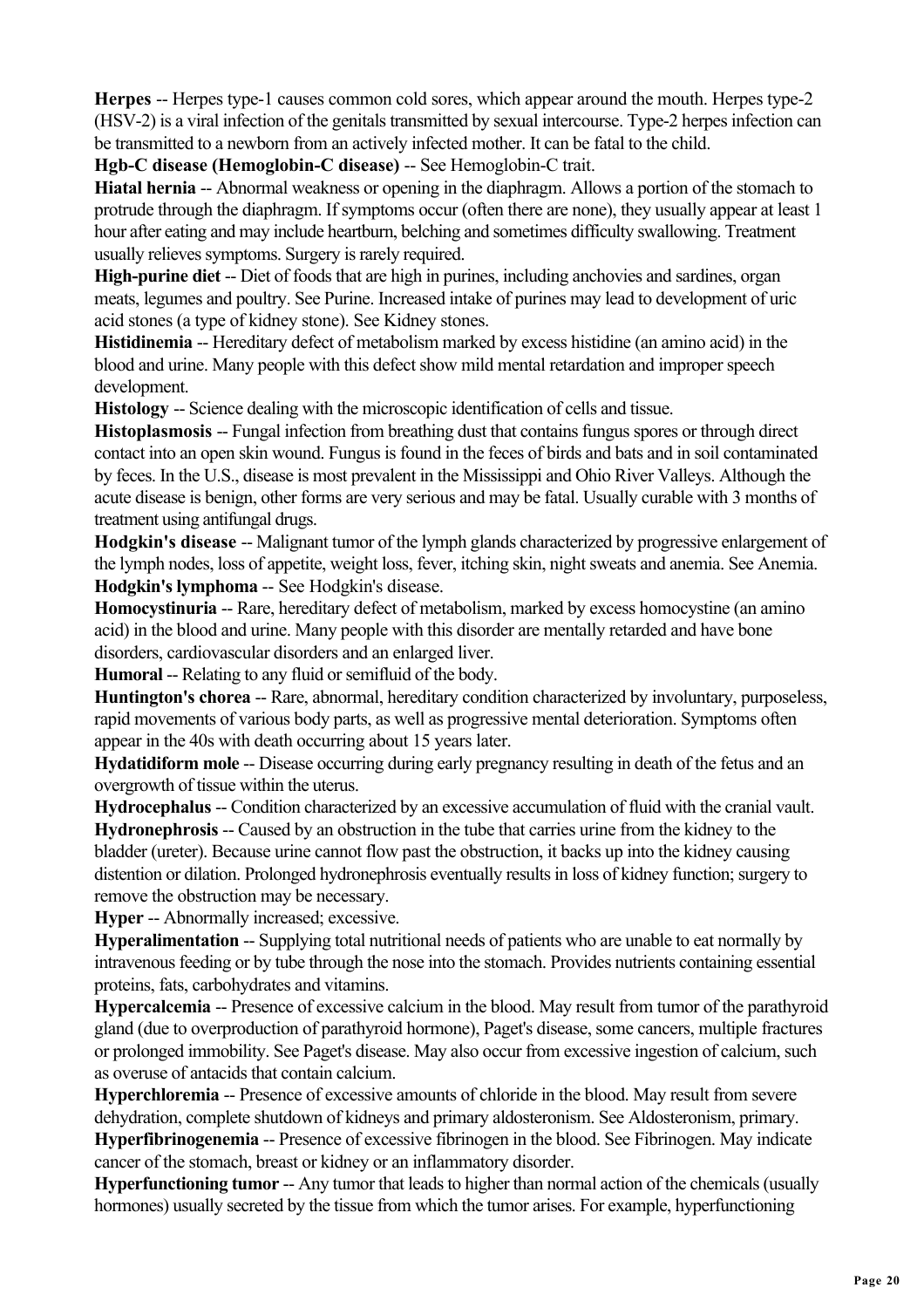tumor of the thyroid gland leads to an increase in thyroid hormone released.

**Hyperinsulinism** -- Excessive secretion of insulin.

**Hyperkalemia** -- Abnormally high blood potassium level. May be seen in people who have suffered severe burns, crushing injuries, diabetic ketoacidosis or myocardial infarction. See Myocardial infarction. Also seen in those who have Addison's disease or kidney failure. See Addison's disease.

**Hyperlipoprotenemia --** Condition in which excessive lipoproteins (cholesterol and other fatty materials) accumulate in the blood.

**Hypermagnesemia** -- Elevated levels of magnesium in the blood. Most commonly occurs in people with kidney failure. Can also result from Addison's disease. See Addison's disease.

**Hypernatremia** -- Excess of sodium in the blood, usually caused by excessive loss of water and electrolytes. Symptoms include mental confusion, seizures and eventually coma.

**Hyperoxaluria** -- Hereditary defect of metabolism, marked by excessive oxalate in the urine. May result in kidney stones, early onset of kidney failure (due to calcium deposits in the filtering system) and calcium-oxalate deposits in other areas of the body.

**Hyperparathyroidism** -- Excessive amounts of parathyroid hormone circulating in the blood. Excess amounts increase blood levels of calcium (hypercalcemia) and decrease blood levels of phosphorus (hypophosphatemia).

**Hyperphosphatemia** -- Abnormally high level of phosphates in the blood. May result from bone diseases, healing fractures, hypoparathyroidism, diabetic acidosis or kidney failure. See Hypoparathyroidism; diabetic ketoacidosis.

**Hyperploidy** -- Condition of having one or more chromosomes in excess of the normal number. The result is unbalanced sets of chromosomes. One example of hyperploidy is Down's syndrome. See Down's syndrome.

**Hyperprolinemia, Type-A** -- Disorder of amino acid metabolism.

**Hypertension (High blood pressure)** -- Increase in the force of blood against the arteries as blood circulates through them. Often has no symptoms. Essential or primary hypertension, the most common kind, has no single identifiable cause. Secondary hypertension is caused by an underlying disease.

**Hyperthyroidism** -- Overactivity of the thyroid, an endocrine gland that regulates all body functions. **Hypertonic --** Solution that contains substances that flow outward through a semipermeable membrane into a solution of lower concentration.

**Hypertrophic anal papilla** -- Excessive growth of the papilla of the rectum. See Papilla.

**Hypertrophic cardiomyopathy** -- See Cardiomyopathy.

**Hypertrophy** -- Increase in the size of a cell or group of cells. Causes an increase in the size of an organ or part.

**Hyperventilation** -- Breathing so rapidly that carbon dioxide levels in the blood are decreased,

upsetting normal blood chemistry. Can be caused by fever, heart disease, lung disease or severe injury. Can also be caused by anxiety. May be accompanied by numbness and tingling of mouth, hands and feet, weakness and faintness.

**Hypo** -- Deficient; beneath; under.

**Hypoalbuminemia** -- Abnormally low levels of albumin (protein) in the blood.

**Hypoalderostonism** -- Deficiency of aldosterone secreted by the outer layer of the adrenal glands. May result from Addison's disease, salt-losing syndrome and toxemia of pregnancy. See Addison's disease; salt-losing syndrome; toxemia; eclampsia.

**Hypocalcemia** -- Abnormally low level of calcium in the blood. May result from hypoparathyroidism or malabsorption of calcium. See Hypoparathyroidism. May be associated with Cushing's syndrome, kidney failure, pancreatitis or peritonitis. See Cushing's syndrome; pancreatitis; peritonitis.

**Hypochloremia** -- Abnormally low levels of chloride in the blood. Low chloride levels can occur from prolonged vomiting, intestinal fistula, chronic kidney failure and Addison's disease. See Addison's disease;fistulas.

**Hypochromic anemia** -- See Anemia, hypochromic.

**Hypofibrinogenemia** -- Abnormally decreased level of fibrinogen in the blood. See Fibrinogen. May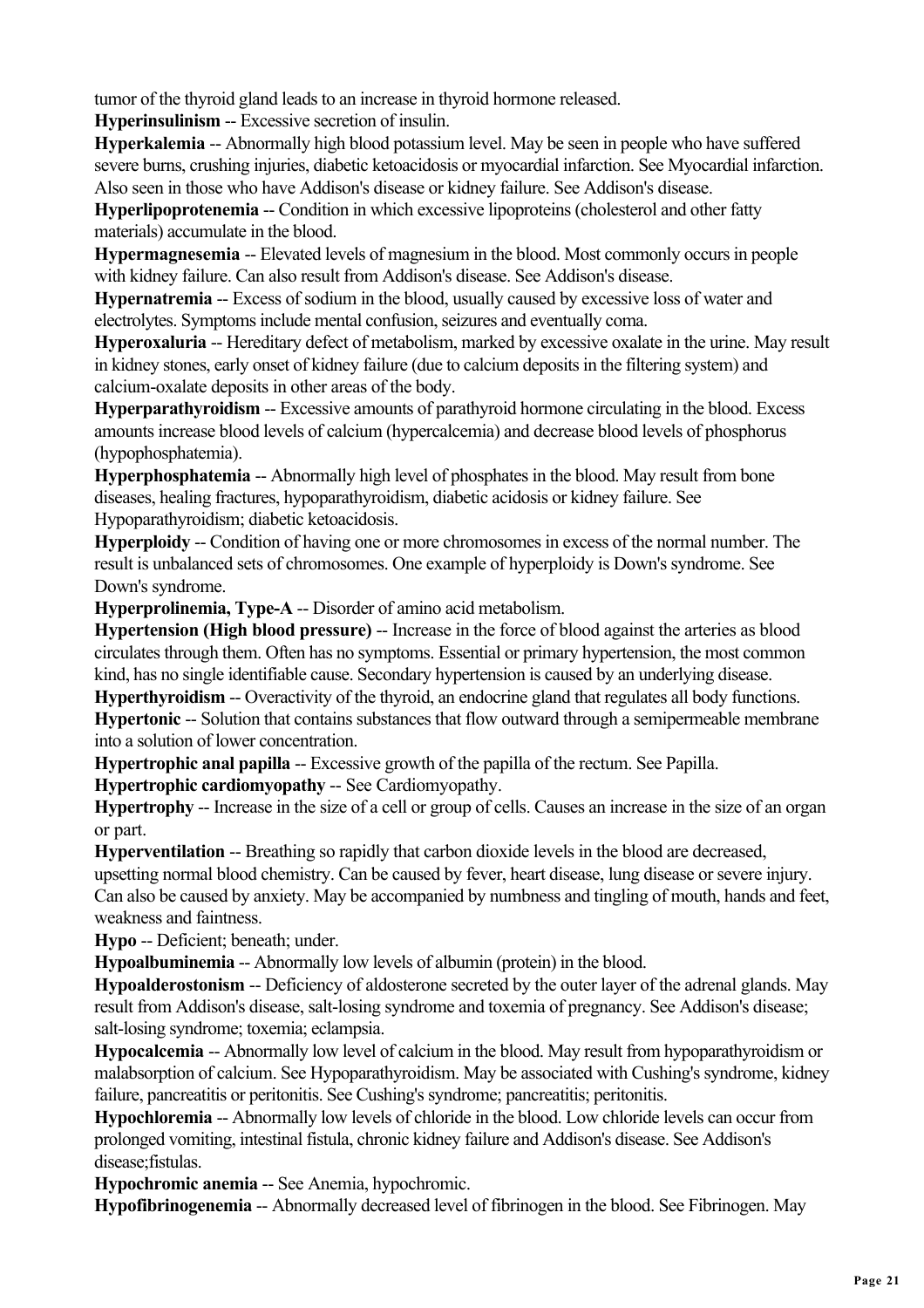result from disseminated intravascular coagulation, fibrinolysis, severe liver disease and some cancers. **Hypofunctioning tumor** -- Tumor that causes the anatomical part it encroaches on to have less than normal function.

**Hypogammaglobulinemia** -- Abnormally low levels of gammaglobulins in the blood, which results in an immunity deficiency. This makes you more susceptible to infectious diseases. You can be born with this condition or it can result from other diseases, such as nephrosis. See Nephrosis.

**Hypoglycemia** -- Abnormally low blood sugar level caused by abnormal function, not disease, of the pancreas. Excessive insulin produces symptoms of sweating, nervousness, weakness, nausea and rapid heartbeat. Excessive insulin may be caused by a tumor, called an insulinoma, that secretes too much insulin. Or it may result from a diabetic person injecting too much insulin. See Insulinoma. May also result from kidney failure, liver disease, alcoholism or decreased food intake. The brain must have glucose available at all times or brain cells are damaged. Hypoglycemia must be treated promptly.

**Hypoglycemic syndrome --** Condition caused by low blood sugar, characterized by cold sweat, low body temperature, headache, confusion, hallucinations and ultimately (if left untreated) convulsions, coma and death.

**Hypogonadism** -- Decreased functional activity of gonads, with hindered growth and slowed sexual development.

**Hypogonadotropism** -- Abnormal condition caused by decreased production of gonadotropins. See Gonadotropins.

**Hypokalemia** -- Below normal level of potassium in the blood. May result from aldosteronism,

Cushing's syndrome, excessive loss of body fluids and licorice addiction. See Aldosteronism; Cushing's syndrome.

**Hypolipoproteinemia** -- Abnormally low levels of lipoproteins in blood.

**Hyponatremia** -- Less than normal concentration of sodium in the blood. Caused by excessive water in circulating blood or excessive loss of sodium from severe vomiting or diarrhea, or inadequate intake of sodium.

**Hypooxaluria** -- Decreased amount of oxalic acid in the urine.

**Hypoparathyroidism --** Decreased production of hormones by the parathyroid glands, causing low calcium blood level.

**Hypophosphatasia** -- Inborn error of metabolism that causes difficulty building and healing bones. **Hypophysectomy** -- Surgical removal of the pituitary gland.

**Hypopituitarism** -- Underactivity of the pituitary gland, resulting in inadequate hormone production. **Hypoplasia** -- Incomplete development or underdevelopment of an organ or tissue, usually from a decrease in the number of cells.

**Hypoplastic anemia** -- See Anemia, hypoplastic.

**Hypotension** -- Abnormally low blood pressure. One symptom of shock.

**Hypothyroidism** -- Underactive thyroid gland, which results in decreased metabolic rate. Early symptoms may include decreased tolerance for cold, fatigue, unexplained weight gain, constipation and forgetfulness. If left untreated, the disorder may progress to myxedema and eventually coma. See Myxedema. Treatment includes thyroid replacement hormones.

**Hypothyroidism, primary** -- Caused by dysfunction of the thyroid gland and may be due to surgical removal of the thyroid, radioactive iodine treatment, Hashimoto's thyroiditis or inflammatory conditions, such as sarcoidosis. See Hashimoto's thyroiditis; sarcoidosis.

**Hypothyroidism, secondary --** Caused outside the thyroid. It may result from decreased activity of the pituitary gland, which secretes thyroid stimulating hormone (TSH), dysfunction of the hypothalamus, which regulates TSH production, iodine deficiency in the diet or use of drugs that depress thyroid function.

## **I INDEX**

**Ichthyosis** -- Skin condition in which skin is dry, thickened and fissured, resembling fish scales. Usually appears at or shortly after birth; it may be associated with one of several rare syndromes. Treatment with bath oil or vitamin-A solution (retinoic acid) applied to the skin may help some types.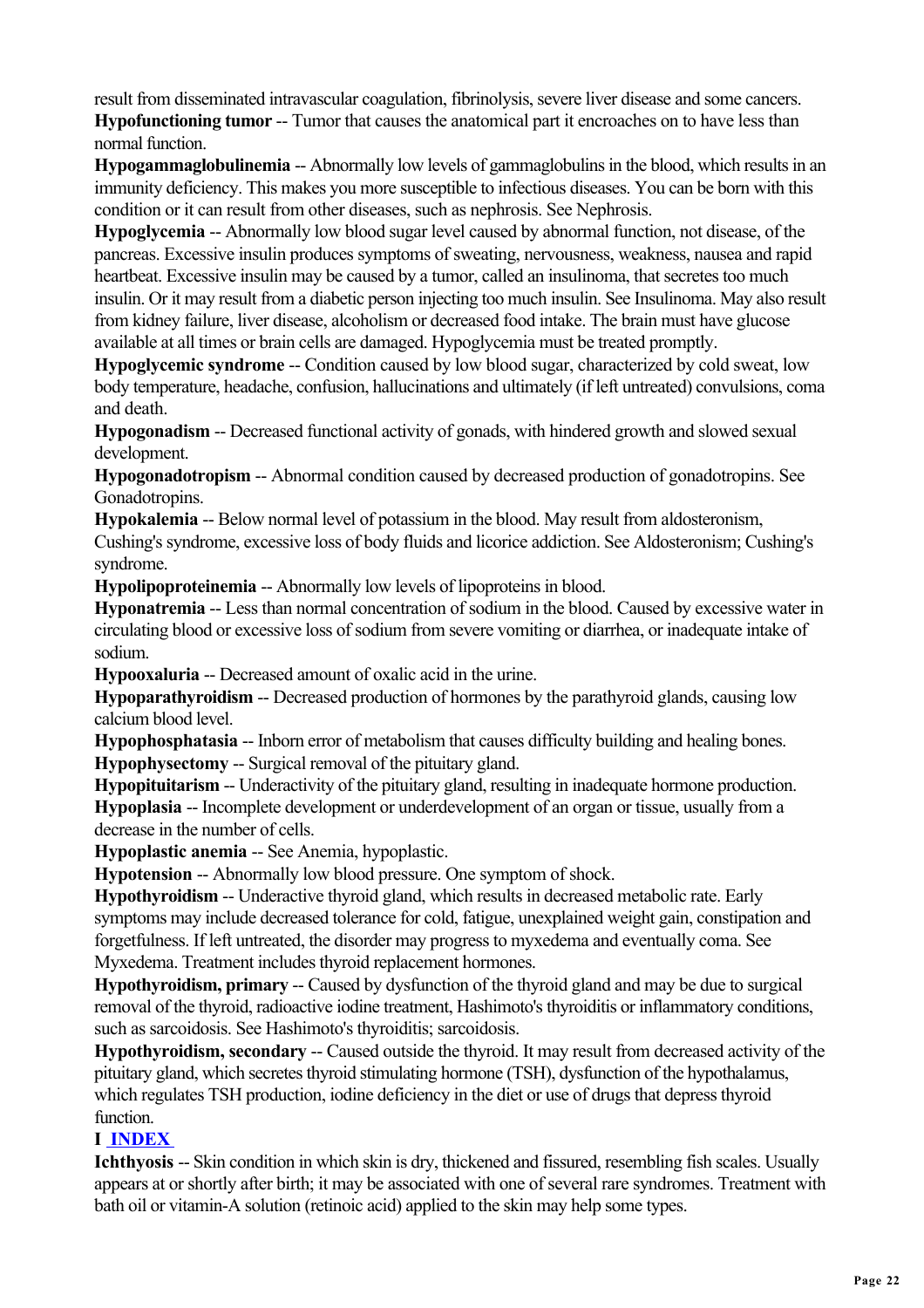**Ichythosis follicularis --** Skin disorder characterized by dryness, roughness and scaliness. **Idiopathic** -- Without known cause.

**Idiopathic-acquired hemolytic anemia** -- See Anemia, idiopathic-acquired hemolytic. **Idiopathic cold-agglutinin diseases** -- Disease of unknown cause associated with laboratory findings of an agglutinin that acts only at relatively low temperatures.

**Idiopathic hypertrophic subaortic stenosis (IHSS)** -- Chronic heart condition that produces an enlarged heart muscle, which restricts the amount of blood the heart pumps. Condition may be inherited, but cause is usually unknown. Symptoms may include chest pain, shortness of breath, fainting, heart rhythm irregularity, heart murmur, swollen feet and ankles, and enlarged, tender liver. Usually curable with medication or surgery.

**Idiopathic thrombocytopenic purpura (ITP)** -- Bleeding into the skin and other organs due to a deficiency of platelets.

**Ileitis** -- See Crohn's disease.

**Immune** -- Resistance or protection against infection by the body's natural defenses. A person may be immune to one kind of infection but not immune to another. Some infections, such as measles or chickenpox, cause permanent immunity to that infection.

**Immunodeficiency diseases** -- Defects in the body's immune system. A healthy immune system protects the body against germs (bacteria, viruses, fungi), cancer (partial protection) and any foreign material that enters the body. When the system fails, the body becomes susceptible to infection and cancer. Can range from minor to very severe.

**Immunoglobin-deficiency disease** -- Illness caused by deficiency of a protein molecule with known antibody activity.

**Immunomedicated disease** -- Illness caused by medicines that decrease the efficiency of the immune system in preventing or decreasing severity of disease.

**Immunosuppressive therapy** -- Drugs used to prevent the body from forming a normal immune response. Therapy is used to treat diseases (especially when organs must be transplanted) when certain antibodies must be inactivated.

**Immunotherapy** -- See Immunosuppressive therapy.

**Infarction** -- Tissue death due to the obstruction of blood to that tissue.

**Infectious mononucleosis** -- Infectious viral disease that affects the liver, respiratory system and lymphatic system.

**Inferior vena cava** -- Large vein that returns unoxygenated blood to the heart from parts of the body below the midchest.

**Inflammatory bowel disease --** Characterized by fever, pain, abscess formation, severe diarrhea, bleeding and ulceration of the intestine's mucous membrane lining. Cause is unknown. Treatment includes fluids, cortisone drugs, antibiotics, diet change and sometimes surgery.

**Influenza** -- Common, contagious respiratory infection caused by a virus. Incubation after exposure is 24 to 48 hours.

**Insulinoma** -- Benign (nonmalignant) tumor of insulin secreting cells of the islets of Langerhans in the pancreas. It results in excessive insulin production and is one of the main causes of hypoglycemia. See Hypoglycemia. It is a rare disease and very difficult to diagnose because symptoms are often vague and mimic neurologic and psychiatric disorders. Treatment is usually surgical removal of the tumor. Frequent high carbohydrate meals or medication may also be used.

**Insulin-resistant states** -- Severe insulin dependent diabetes mellitus that no longer responds to treatment with insulin. See Diabetes mellitus: insulin and noninsulin dependent.

**Intermittent positive-pressure-breathing therapy** -- Form of treatment for disorders of the lungs using a sophisticated, expensive instrument that forces air into the lungs by controlled positive pressure. Treatment is usually given by a trained pulmonary therapist or technician.

**Interstitial** -- Occupies space between tissues, such as interstitial fluid.

**Interstitial fibrosis** -- Formation of fibrous tissue between normal tissues.

**Intestinal fistula** -- Abnormal opening leading from the intestinal tract to another abdominal organ or to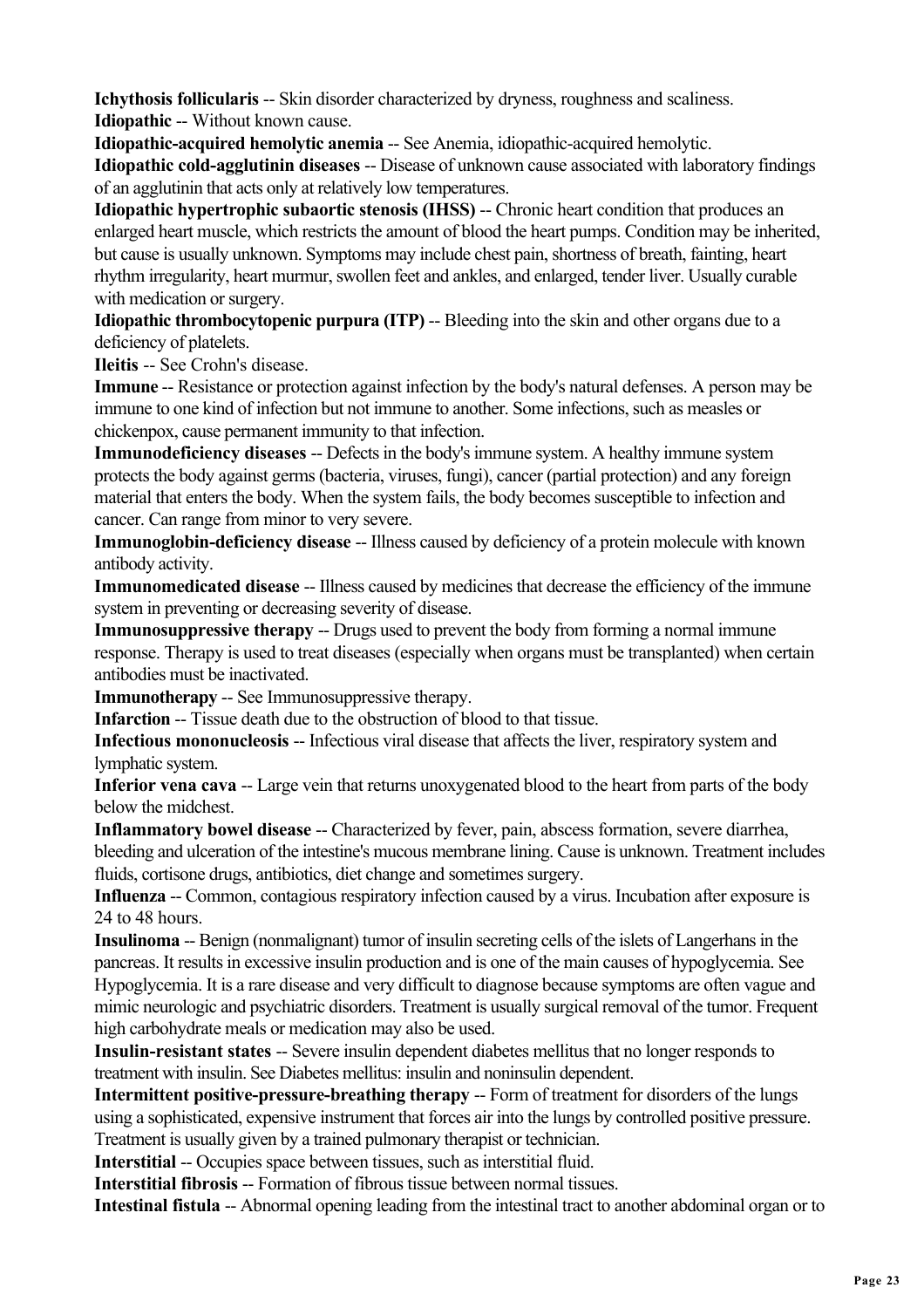the skin.

**Intraepithelial neoplasia** -- Small tumor or cancer in the epithelial layer of the skin.

**Intravenously (I.V.)** -- Through a vein.

**Intrinsic factor levels --** Substance secreted by the stomach lining that is necessary for vitamin B-12 to be absorbed by the intestine. A deficiency of intrinsic factor results in pernicious anemia. See Anemia, pernicious.

**Iodine-deficient goiter** -- Enlarged thyroid gland due to too little iodine in the diet. Iodine is an essential trace element and is usually found in drinking water. Using small amounts of iodized table salt (if you live in an area with insufficient iodine in drinking water) prevents the occurrence of a goiter. A goiter causes a pronounced swelling in the front part of he neck. See Goiter.

**Iritis** -- Inflammation of tissues that support the iris (the ring of colored tissue around the pupil of the eye). Symptoms include eye pain, sensitivity to light and blurred vision. May be caused by infection that spreads to the eye from other body parts, injury to the eye or an autoimmune reaction. Often cause is unknown.

**Iron-deficiency anemia -- See Anemia, iron deficiency.** 

**Iron overload --** Too much iron in blood, liver or other organs.

**Ischemia** -- Decreased blood supply to a body organ or part.

**Ischemic** -- Condition in which there is decreased blood flow to a body organ or part.

**Ischemic bowel disease** -- Intestinal problems caused by inadequate supply of blood to the cells of the **intestines** 

**Isichromosome** -- Abnormal chromosome characterized by abnormal splitting of a chromosome during the process of duplicating itself. May cause inherited diseases or disorders.

**Isoenzyme** -- One of many forms of a protein catalyst differing in characteristics (chemical, physical, immunological) but catalyzing the same reaction. For example, lactate dehydrogenase may exist in five different forms.

**Isothermal infusion –-** Injection with a fluid at the same temperature as the recipient.

**I.V.** -- See Intravenously.

## **J INDEX**

**Jaeger card --** Card with printed letters of varying sizes. Used to test vision.

**Jaundice** -- Condition of yellow skin, yellow whites of the eyes, dark urine and light-colored stools. It is a symptom of diseases of the liver and blood caused by abnormally elevated amounts of bilirubin in the blood.

## **K INDEX**

**Karotyping** -- Determining the chromosome constitution of the nucleus of a cell. Useful in predicting abnormalities in a fetus before birth, using amniotic fluid to study cells.

**Keloids (Cheloids)** -- Overgrowth of scar tissue at the site of a wound on the skin. New scar tissue is elevated, rounded, firm and irregularly shaped. Occurs most often in young women and blacks. Sometimes requires local treatment or surgery.

**Keratosis** -- Any horny growth, such as a wart.

**Keratosis follicularis --** Uncommon hereditary skin disorder characterized by small, horny growths that grow together to form brown or black, crusted, wart-like patches. They can spread rapidly, ulcerate and become covered with pus. Treatment includes large doses of vitamin-A by mouth, vitamin-A acid cream applied to lesions and sometimes steroids taken by mouth or applied to the skin.

**Ketoacidosis** -- Serious disorder that results from a deficiency or inadequate use of carbohydrates. Characterized by fluid and electrolyte disorders, dehydration and mental confusion. If left untreated, coma and death may occur. It is usually a complication of diabetes mellitus but may also be seen in starvation and rarely in pregnancy if diet is inadequate. See Diabetes mellitus: insulin and non-insulin dependent.

**Ketone bodies** -- Substances formed when the body rapidly breaks down fats to use for energy. **Ketonuria** -- Presence of ketone bodies in the urine. Usually seen in people with uncontrolled diabetes mellitus or as a result of starvation. See Diabetes mellitus: insulin and non-insulin dependent.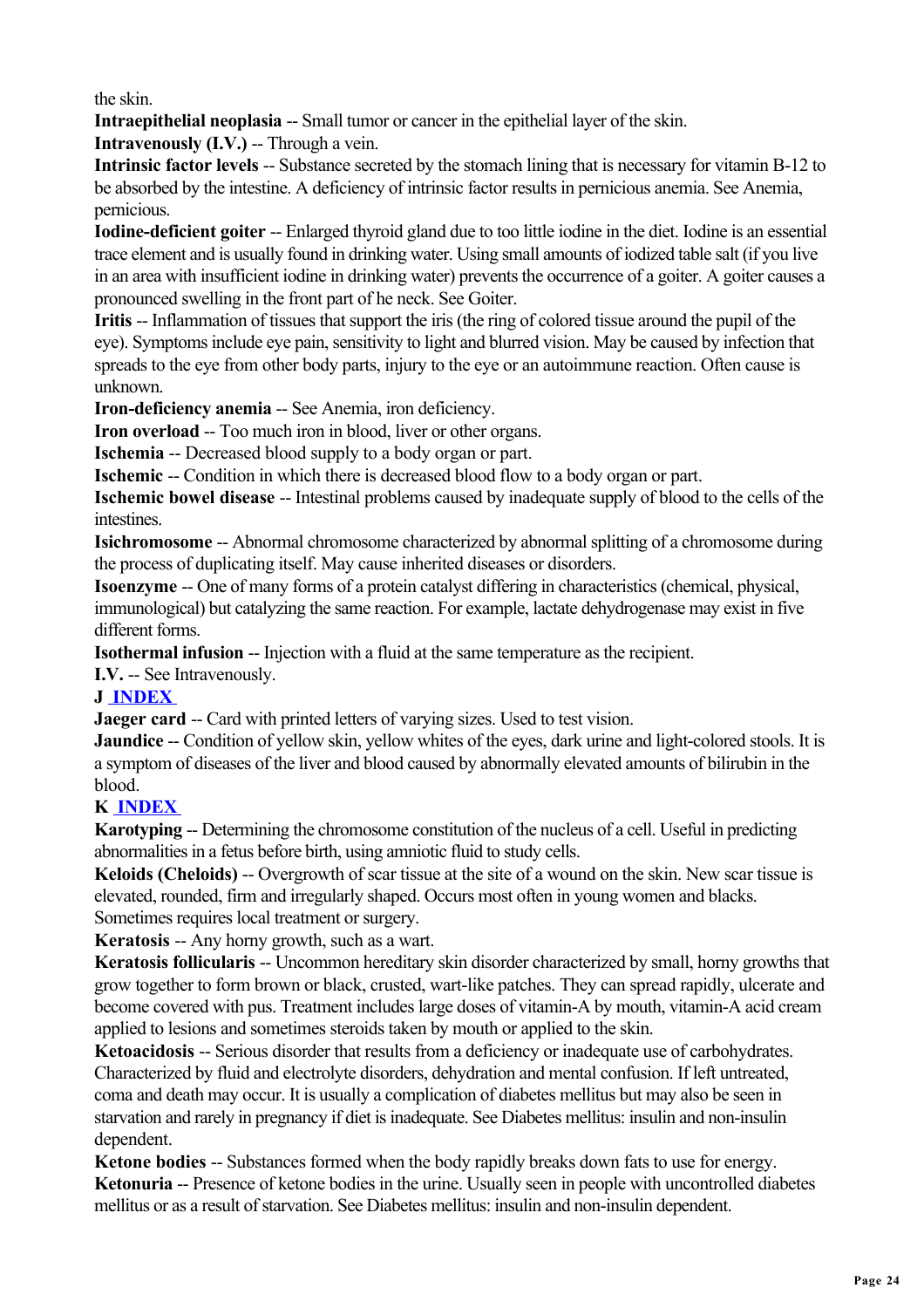**Kidney shut down (Kidney failure: renal failure) -- Sudden failure of kidneys to function. Usually** has a short, relatively severe course but is often curable.

**Kidney stones** -- Hard, unyielding material produced by the kidney. May lodge in the kidney or pass through the ureter, the bladder and finally the urethra to the outside of the body.

**Klippel-Feil syndrome (Congenital short-neck syndrome) -- Rare, congenital malformation of the** neck due to fewer than normal vertebrae in the neck or because vertebrae are joined together. Results in limited neck movement and a low hairline. May require no treatment. It can cause pressure on nerves; if this occurs, traction or surgery may be necessary.

**Kyphosis** -- Abnormal condition in which the upper spinal column (between the neck and midback) curves outward excessively. Sometimes occurs in adolescents. Usually causes no symptoms and requires no treatment. Can be caused by rickets or tuberculosis of the spine. See Rickets; tuberculosis. If very severe, may be treated with a back brace; rarely surgery is needed.

#### **L INDEX**

**LDL** -- Low density lipoprotein.

L/S ratio -- Ratio of lecithin to sphingomyelin. Abnormalities may represent the possibility of an immature or premature fetus.

**Lactic acidosis** -- Increased acidity in body due to accumulation of excessive lactic acid production. Laennec's cirrhosis -- Cirrhosis of the liver associated with alcohol abuse. See Cirrhosis.

**Laryngospasm** -- Spasmotic closure of the larynx or voice box. When spasms occur, air cannot pass through the larynx properly. May occur with croup in infants, in tetany, caused by abnormally low calcium level in the blood, or in tetanus (lockjaw). Can be life-threatening if condition is severe.

**Larynx** -- Part of the air passage connecting the throat with the trachea or windpipe.

Lateral sclerosis -- Degeneration of the lateral columns of the spinal cord.

**Leprosy** -- Chronic disease characterized by the production of fibrous connective-tissue lesions (granulomatous) of the skin, mucous membranes and peripheral nervous system (excluding the brain and spinal cord). It is not very contagious and requires prolonged, intimate contact to be transmitted to another person. The more serious form of leprosy may cause blindness and severe disfigurement. Treatment can result in improvement of skin lesions, but recovery of nerve damage is limited. **Lesion** -- Injury or damage to an organ or tissue.

**Leukemia, acute** -- Malignant overgrowth of white blood cells in bone marrow or tissues that are part of the lymphatic system (lymph glands, spleen, liver). These excess cells accumulate and spill into the blood, eventually involving other tissues. Most common form of cancer in children.

Leukemia, granulocytic -- Malignant blood disease of granulocytes, a form of white blood cell.

Leukemia, lymphatic -- Cancer that primarily involves lymphatic cells. Affects children and adults. Leukemia, lymphocytic -- Very slow-growing cancer of blood-forming organs in older people. About 35% of all leukemia victims have this form of the disease. It is often discovered in a routine blood test for unrelated purposes.

**Leukemia, monocytic --** Malignancy of blood-forming tissues in which the predominant cells are monocytes (a type of white blood cell). The disease has an erratic course characterized by malaise, fatigue, fever, weight loss, enlarged spleen, bleeding gums, anemia and unresponsiveness to therapy. See Anemia.

**Leukemia, myeloblastic** -- Malignancy of blood cells in which the predominant cells are myeloblasts (a form of white blood cell).

**Leukemia, myelogenous** -- See Leukemia, myelocytic.

**Leukemia, myeloid** -- Malignancy of white blood cells with polymorphonuclear cells predominant. Leukemia, myelomonocytic -- Malignancy of blood cells in which the predominant cells are monocytes and myelocytes.

**Leukemia, myleocytic** -- Disorder characterized by the unregulated, excessive production of myelocytes. See Myelocytes.

**Leukoagglutinins** -- Antibodies directed against white blood cells.

Liothyronine (T3 3) toxicosis -- Overactive thyroid function due to T3 poisoning.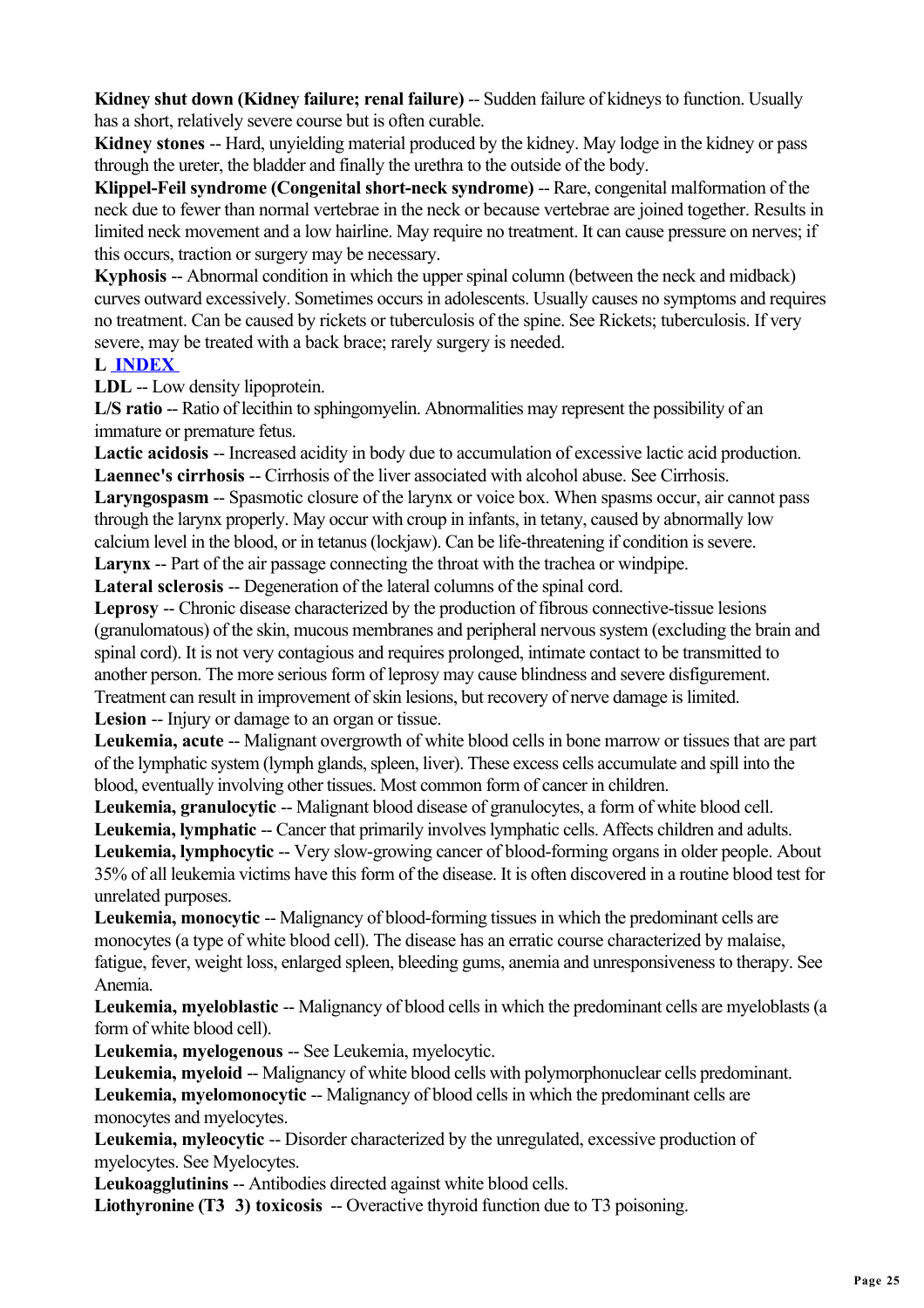Liver profile -- Cost is about \$20.00. Blood tests performed include Bilirubin, Protein, LDL, Alkaline Phosphatase, SGOT, SGPT, Albumin, and Globulin. See Profile.

Lordosis -- Forward curvature of the lumbar spine (the small of the back).

**Lumbar stenosis** -- Narrowing or stricture in the lower part of the back.

**Lupus erythematosus, systemic** -- Inflammatory disease of connective tissue. Symptoms may include arthritis, swelling of the face and legs, anemia, mental changes, shortness of breath, hair loss and chest pain. See Arthritis; anemia. Treatment usually requires immunosuppressive steroid and non-steroid antiinflammatory drugs. It is not inherited or cancerous. Currently considered incurable.

**Luteinization** -- Process by which a follicle in the ovary transforms into a luteum.

**Luteinized granulosa** -- Thick, scarred, yellow lesion.

**Luteum** -- Yellow-colored cyst.

**Lymph** -- Transparent, slightly yellow liquid found in lymph vessels throughout the body. Derived from tissue fluids.

**Lymphatic -- Pertaining to lymph system of the body.** 

**Lymphatic leukemia** -- See Leukemia, lymphatic.

**Lymphatic system --** Vast, complex network of vessels, valves, ducts, nodes and organs that help protect and maintain the internal fluid environment of the body. Responsible for transporting fats, proteins and other substances to the bloodstream. Lymph glands produce antibodies that help fight infections.

**Lymphoblastic lymphoma (Lymphoblastoma; lymphoblastic lymphosarcoma)** -- Malignant tumor of lymph tissue. Lymphomas are classified according to the predominant cell type causing the disease. Lymphoblastic lymphoma's predominant cell is structured similarly to the lymphoblast. Treatment for lymphoma includes intensive radiotherapy and chemotherapy.

**Lymphocyte** -- One of several types of white blood cell that help fight infection.

**Lymphocytic leukemia** -- See Leukemia, lymphocytic.

**Lymphocytic proliferative disease** -- Disease with an overproduction of lymphocytes, one form of white blood cells.

**Lymphoma** -- Disorders involving new, abnormal growth or tumor of lymph tissue. Usually malignant but may be benign. Usually afflicts men.

**Lymphoreticular malignancy** -- Cancer of the reticuloendothelial cells of lymph nodes. See Reticuloendothelial system.

**Lymphosarcoma** -- Malignant tumor of the lymph glands. More common than Hodgkin's disease. See Hodgkin's disease.

**Lysis** -- Destruction or breakdown, as of a cell or other substance.

**M INDEX** 

**Macroamylaemia** -- Excess of starch in the blood.

**Macrocytic anemia** -- See Anemia, macrocytic.

**Macroglobulinemia** -- See Waldenstrom's macroglobulinemia.

**Macular disease** -- Stain, spot or thickening of the cornea.

**Malabsorption syndromes** -- Poor absorption of nutrients from the intestinal tract into the blood.

**Malaise** -- Vague feeling of body discomfort.

**Malaria** -- Infection caused by a single cell parasite transmitted by the bite of an anopheles mosquito. Uncommon in the U.S., but often affects travelers or military personnel stationed in foreign countries. **Male menopause** -- Symptoms, such as depression, change in libido, impotence, in men at midlife.

Many authorities claim no such condition exists.

**Malignant** -- Capable of causing destruction of normal tissue; may lead to death. Usually refers to cancer growth.

**Mallory-Weiss syndrome** -- Condition characterized by massive bleeding following a tear in the mucous membrane at the junction of the esophagus and stomach. Tear is usually caused from prolonged vomiting, most common in alcoholics or people who have an obstruction preventing food from passing out of the stomach into the small intestine. Surgery is usually required to stop bleeding.

**Maple-syrup urine disease** -- Hereditary defect of metabolism. Usually diagnosed in infancy because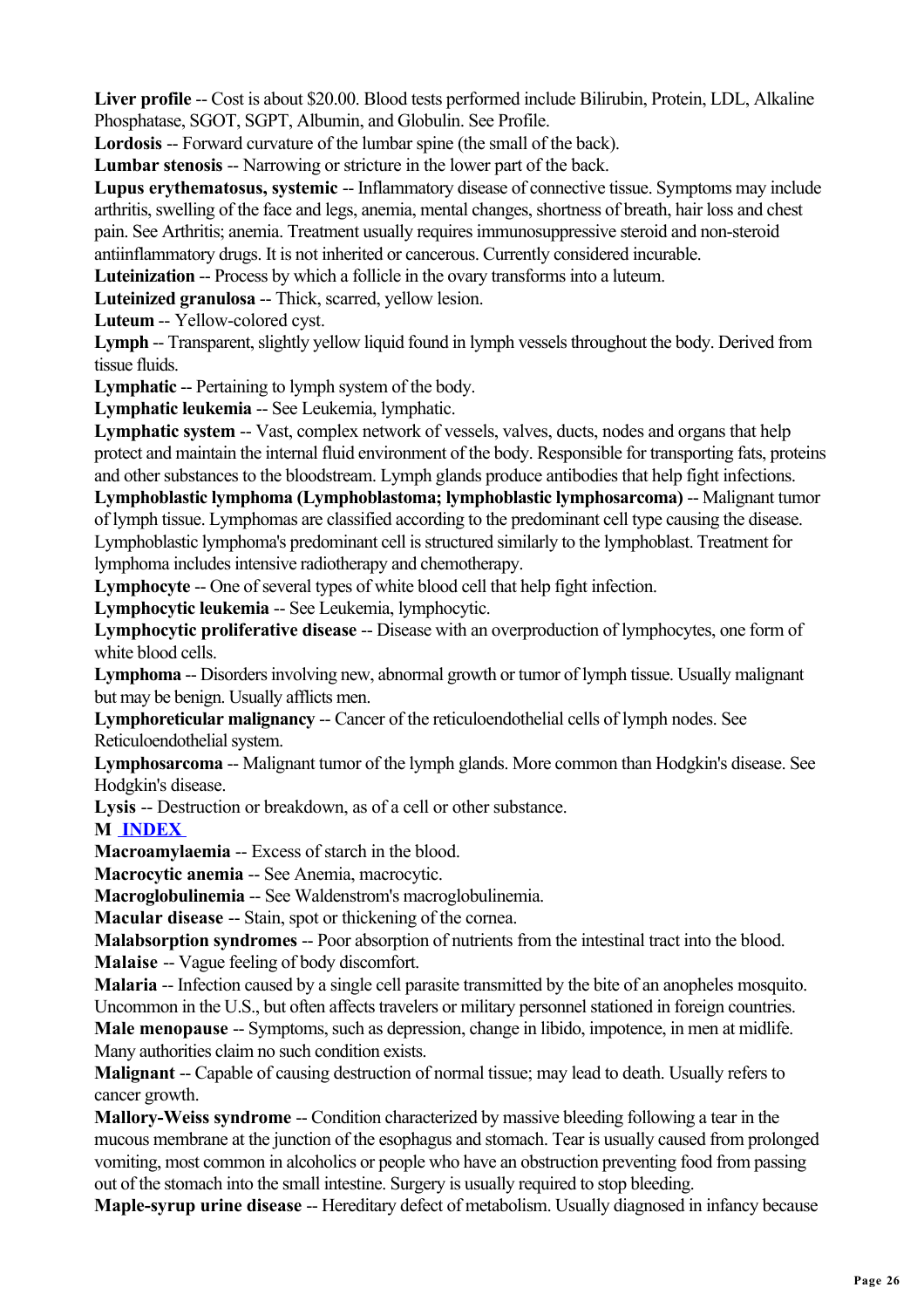it is recognized by the characteristic maple-syrup odor of urine. Other symptoms may include mental and physical retardation and feeding difficulties.

**Mast cells** -- Part of connective tissue.

**Mastocytosis** -- Overproduction of mast cells. May rarely infiltrate liver, spleen, bones, the gastrointestinal system and skin. May precede mast cell leukemia, which is a malignant disorder.

**Mean corpuscular hemoglobin (MCH) -- See Red cell indices.** 

**Mean corpuscular hemoglobin concentration (MCHC)** -- See Red cell indices.

**Meconium** -- Thick, sticky, dark-green material that collects in the intestines of a fetus and forms the first stools of a newborn.

**Meconium ileus** -- Obstruction of the small intestine in the newborn caused by a plug of meconium. See Meconium. Often the plug may be dislodged by giving enemas. Rarely, surgery is required. Condition may be an indication of cystic fibrosis. See Cystic fibrosis.

**Mediastinitis** -- Inflammation of the mediastinum. See Mediastinum.

**Mediastinum** -- Central portion of the chest cavity that contains the heart and its large blood vessels, trachea (windpipe), esophagus, thymus gland and other structures and tissues. It separates the two lungs. It does not include the lungs.

**Medulla** -- Most internal part of a structure or organ.

**Medullary** -- See Medulla.

**Megaloblastic anemia** -- See Anemia, megaloblastic.

**Melanin** -- Dark pigment of the skin, hair and iris of the eye.

**Melanocytes** -- Cells that produce melanin.

**Melanoma** -- Any of a group of malignant tumors, primarily of the skin, made up of melanocytes. See Melanocytes. Most develop from a pigmented mole over a period of several months or years.

**Meningioma** -- Hard, usually vascular tumor of the membranes covering the brain and spinal cord. Usually grows slowly. May invade the skull causing bone erosion and pressure on brain tissues. Usually occurs in adults, in some cases following head injury.

**Meninges** -- Thin membranes that cover the brain and spinal cord.

**Meningitis** -- Inflammation or infection of the meninges. See Meninges. It is contagious and may be caused by viruses, fungi or bacteria. Symptoms may include fever, headache, stiff neck, irritability, sensitivity of eyes to light, confusion, drowsiness or unconsciousness. Death or permanent brain damage may occur if treatment is delayed (especially in bacterial meningitis). Usually full recovery may be expected in 2 to 3 weeks, if there are no complications.

**Meningocele (Meningoencephalocele) -- Hernia protrusion of the brain and its coverings through a** defect in the skull.

Menke's kinky-hair syndrome -- Inherited disorder caused by a defect in intestinal absorption of copper. Characterized by the growth of sparse, kinky hair. Infants with syndrome suffer brain damage, retarded growth and early death.

**Menopause** -- Permanent cessation of menstruation. Occurs as early as age 35 or as late as age 55; usually spans 1 to 2 years. Menopause is only one event in the CLI-MACTERIC, a biological change in body tissue and body systems that occurs in both sexes between the mid-40s and mid-60s.

**Menstrual** -- Pertaining to menstruation. See Menstruating.

**Menstruating** -- Normal discharge of blood and tissues through the vagina that come from the uterine lining. Lining builds up each month in preparation for a fertilized egg. If fertilization does not occur, lining is shed. This process is controlled by hormones and usually occurs about every 4 to 6 weeks.

**Mesenteric adenitis -- Lymph glands in mesentery become inflamed. Symptoms may mimic** appendicitis, but the pain is usually more generalized and does not become more severe.

**Mesentery** -- Membranous folds that hold and suspend the small intestines.

**Metabolic alkalosis --** Too much base in the body due to loss of acid.

**Metabolism --** Sum of all the chemical and physical processes by which living substance is produced and maintained. Also includes the concept of the transformation by body cells by which energy is made available.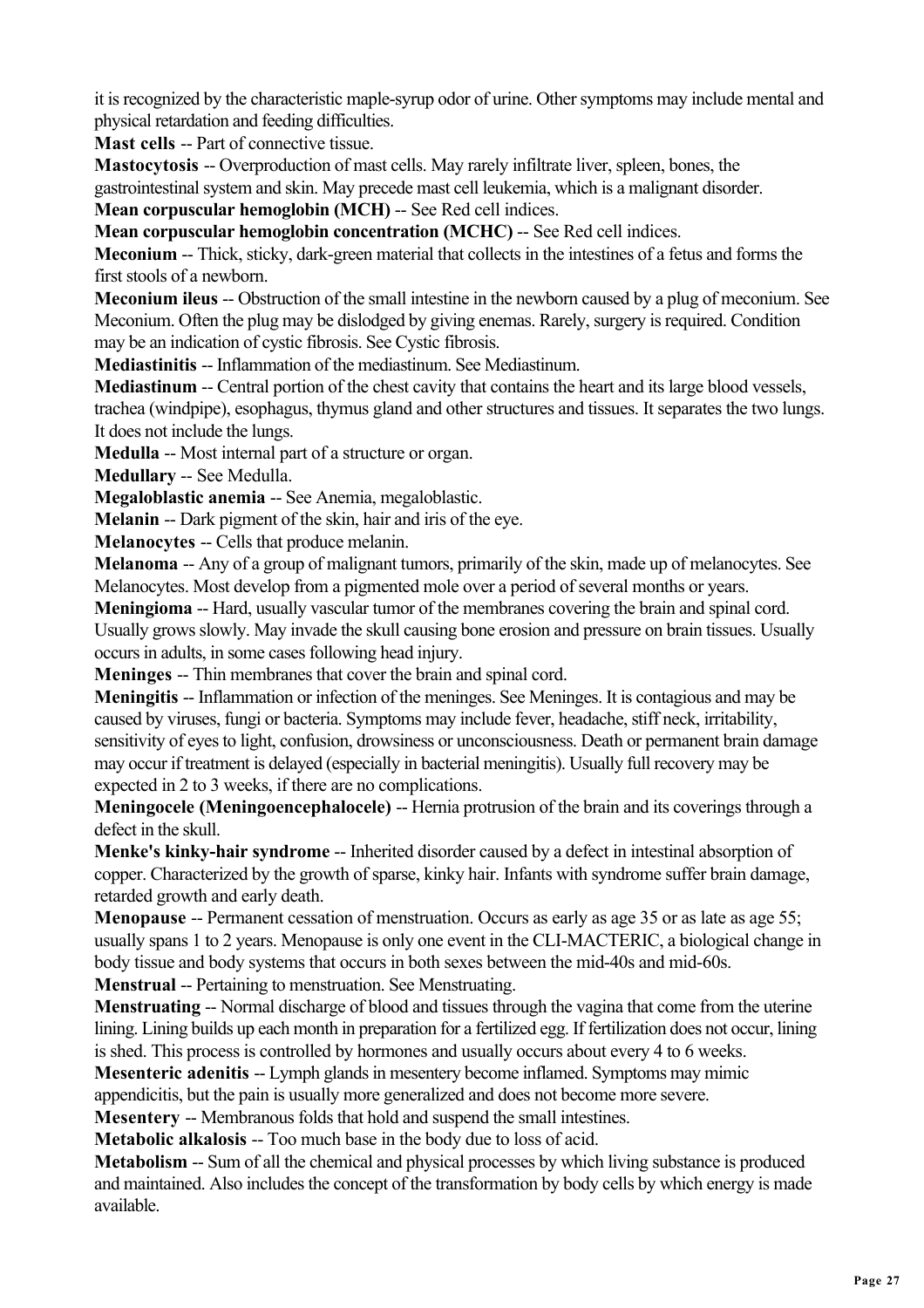**Metabolites** -- Any substance produced by metabolism. See Metabolism.

**Metachromatic leukodystrophy** -- Inherited condition that causes blindness, mental retardation, rigidity and convulsions.

**Metamorphopsia** -- Defective vision in which objects appear distorted. Sometimes results from disease of the retina.

**Metastasis** -- Process by which cancerous cells or infectious germs spread from their original location to other parts of the body.

**Metastatic** -- Pertaining to metastasis. See Metastasis.

**Metastatic cancer** -- Cancerous cells that spread from their original location to other parts of the body. **Metastatic disease** -- Disease that has transferred from an organ or body part not directly connected to a new location, due to transfer of the germ. For example, tuberculosis is usually found in the lungs but can spread to bones and other organs. In this case, the lungs are the primary site of disease, and the bones or other organs are the site(s) of metastatic disease. See Tuberculosis.

**Microaneurysms** -- Microscopic aneurysms, characteristic of certain diseases. Capillary microaneurysms are often seen in the retina of the eye in diabetic retinopathy. See Aneurysms; diabetic retinopathy.

**Microbes** -- Microorganism (small, living organism) capable of producing disease.

**Microcytic anemia** -- See Anemia, microcytic.

**Miliary tuberculosis** -- Acute infection associated with the spread of tuberculosis throughout the body through the bloodstream. Tiny tubercles (small, rounded masses produced by infection with mycobacterium tuberculosis, the germ causing tuberculosis) are formed in a number of organs. If treatment is not delayed, the infection can usually be successfully treated with a combination of medications. See Tuberculosis.

**Mitogen** -- Substance that triggers mitosis. See Mitosis.

**Mitosis** -- Type of cell division in which the body produces new cells for growth and repair of injured tissues.

**Mitral regurgitation** -- Defective closure of the heart's mitral valve, which allows some of the blood to backflow or regurgitate. Normally, the mitral valve allows blood to flow from the top left chamber of the heart (atrium) to the bottom left chamber of the heart (ventricle), but prevents blood from flowing back into the left atrium. Although there are several causes, rheumatic heart disease is the single most common cause of this condition. Symptoms include fatigue and slight breathlessness. Eventually the condition may progress and result in severe congestion of lungs. Surgery to replace or repair the mitral valve is required in patients with severe symptoms.

**Mitral stenosis --** Calcification and decreased function of the heart's mitral valves.

**Mitral valve** -- Valves located in the heart between the left atrium and left ventricle.

**Mitral valve prolapse --** Condition in which the mitral valve becomes FLOPPY, resulting in mitral regurgitation. See Mitral regurgitation.

**Mixed connective tissue disease (MCTD)** -- Disease affecting the entire body characterized by the combined symptoms of various collagen diseases. Symptoms may include joint pain, inflammation of muscles, non-deforming arthritis and swollen hands. May also affect esophagus and lungs. Treatment often includes administration of corticosteroids.

**Monocytic leukemia** -- See Leukemia, monocytic.

**Mononucleosis** -- See Infectious mononucleosis.

**Monosomy** -- Chromosomal abnormality characterized by the absence of one chromosome from the normally occurring pair of chromosomes. One example is Turner's syndrome. See Turner's syndrome. **Motility disorders** -- Any disorder or disease characterized by inability to remove intestinal waste contents efficiently.

**Mucocele** -- Dilation of a cavity with accumulated mucus secretion.

**Mucopolysaccharides** -- Chemicals that contain hexosamine combined with proteins.

**Mucopolysaccharidosis** -- Any of a group of genetic disorders caused by a defect in metabolism of mucopolysaccharides. Characterized by skeletal changes, mental retardation, clouding of the cornea and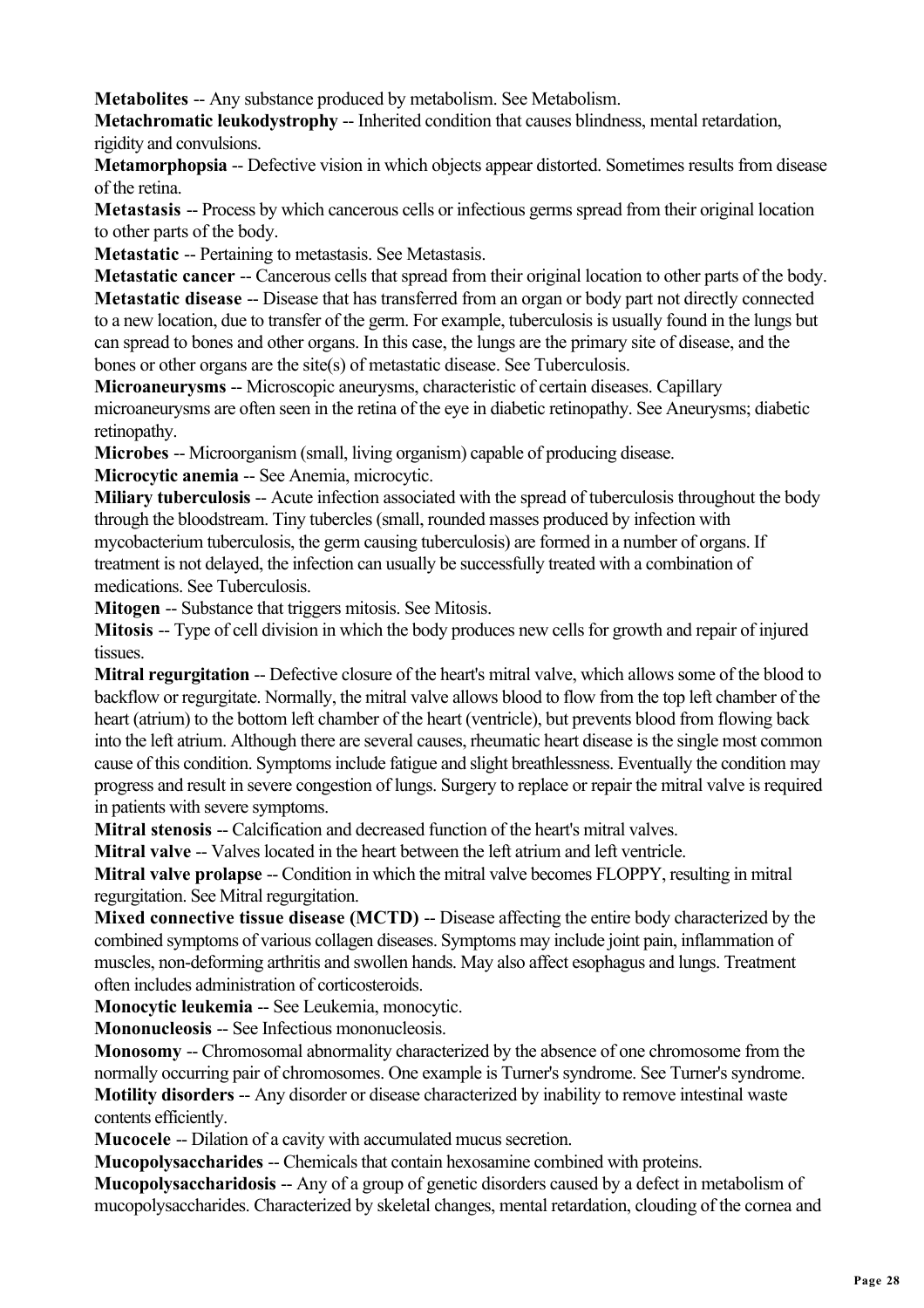excessive mucopolysaccharides in urine. Currently there is no successful treatment.

**Multinodular goiter** -- Enlarged thyroid gland causing a swelling in the front part of the neck. See Goiter. Swelling is very irregular (multinodular). Rarely toxic or malignant; may occur with chronic inflammatory thyroid disease.

**Multiple myeloma (Primary bone marrow cancer)** -- Malignancy beginning in the plasma cells of the bone marrow. Plasma cells normally produce antibodies to help destroy germs and protect against infection. With myeloma, this function becomes impaired, and the body cannot deal effectively with infection.

**Multiple sclerosis (MS) -- Chronic disorder affecting many nervous system functions. Patches of white** matter in the brain and spinal cord break down and cannot conduct normal nerve impulses. Usually begins in young adulthood. Early signs of the disease are often vague, including visual problems, abnormal skin sensations and muscle weakness or imbalance. Later, symptoms may include marked weakness, speech difficulty, loss of bladder or bowel control, and extreme mood swings. Currently not curable. Symptoms can be relieved or controlled with treatment. One-third of MS patients have a mild, nonprogressive disease. Another third worsen slowly. The rest worsen rapidly.

**Mumps** -- Mild, contagious, viral disease that causes painful swelling of the salivary glands. Other symptoms may include fever, headache and sore throat. Rarely, other organs may become involved, including testicles, ovaries, pancreas, breasts or brain.

**Muscular dystrophy** -- Gradual deterioration of the muscles of the body, leading to increasing difficulty walking and moving.

**Myasthenia gravis** -- Disorder of muscles, especially the face and head, with increasing fatigue and weakness as muscles are used.

**Mycoplasma pneumonia** -- Lung infection caused by germ mycoplasma.

**Myeloblastic leukemia** -- See Leukemia, myeloblastic.

**Myelocele** -- Saclike protrusion of the spinal cord through a congenital defect in the spinal column.

**Myelocytes** -- Immature white blood cells normally found in bone marrow.

**Myelogenous leukemia** -- See Leukemia, myelocytic.

**Myeloid leukemia** -- See Leukemia, myeloid.

**Myelomonocytic leukemia** -- See Leukemia, myelomonocytic.

**Myelocytic leukemia** -- See Leukemia, myelocytic.

**Myelosuppressive** -- Inhibiting bone marrow activity, resulting in the decreased production of blood cells and platelets.

**Myocardial failure --** Condition that exists when the heart is no longer able to pump all the blood efficiently.

**Myocardial fibrosis** -- Formation of fibrous material in the heart.

**Myocardial infarction (Heart attack) -- Death of heart muscle cells from reduced or obstructed** blood flow through the coronary arteries.

**Myocarditis** -- Inflammation of the heart muscle (myocardium) that usually occurs as a complication of underlying illness, hypersensitive immune reactions, injury or radiation therapy. Symptoms may include fatigue, shortness of breath, irregular heartbeat and fever. Usually curable with detection and treatment of the underlying cause.

**Myocarditis bacterial** -- Inflammation of heart muscle (myocardium) caused by bacterial infection. **Myocardium** -- Heart muscle.

**Myoglobin** -- Chemical stored in muscle that contains iron and oxygen.

**Myxedema** -- Condition of swollen lips, thickened nose, swelling of the skin and mental dullness caused by reduced function of the thyroid gland. See Hypoparathyroidism.

#### **N INDEX**

**Necrosis** -- Localized death of tissue that occurs in groups of cells in response to disease or injury. **Neisseria meningitides** -- Bacteria that is often the cause of meningitis. See Meningitis.

**Neoplasms** -- Any abnormal growth of new tissue.

**Neoplastic diseases** -- Disease characterized by abnormal growth of new tissue. Cell multiplication is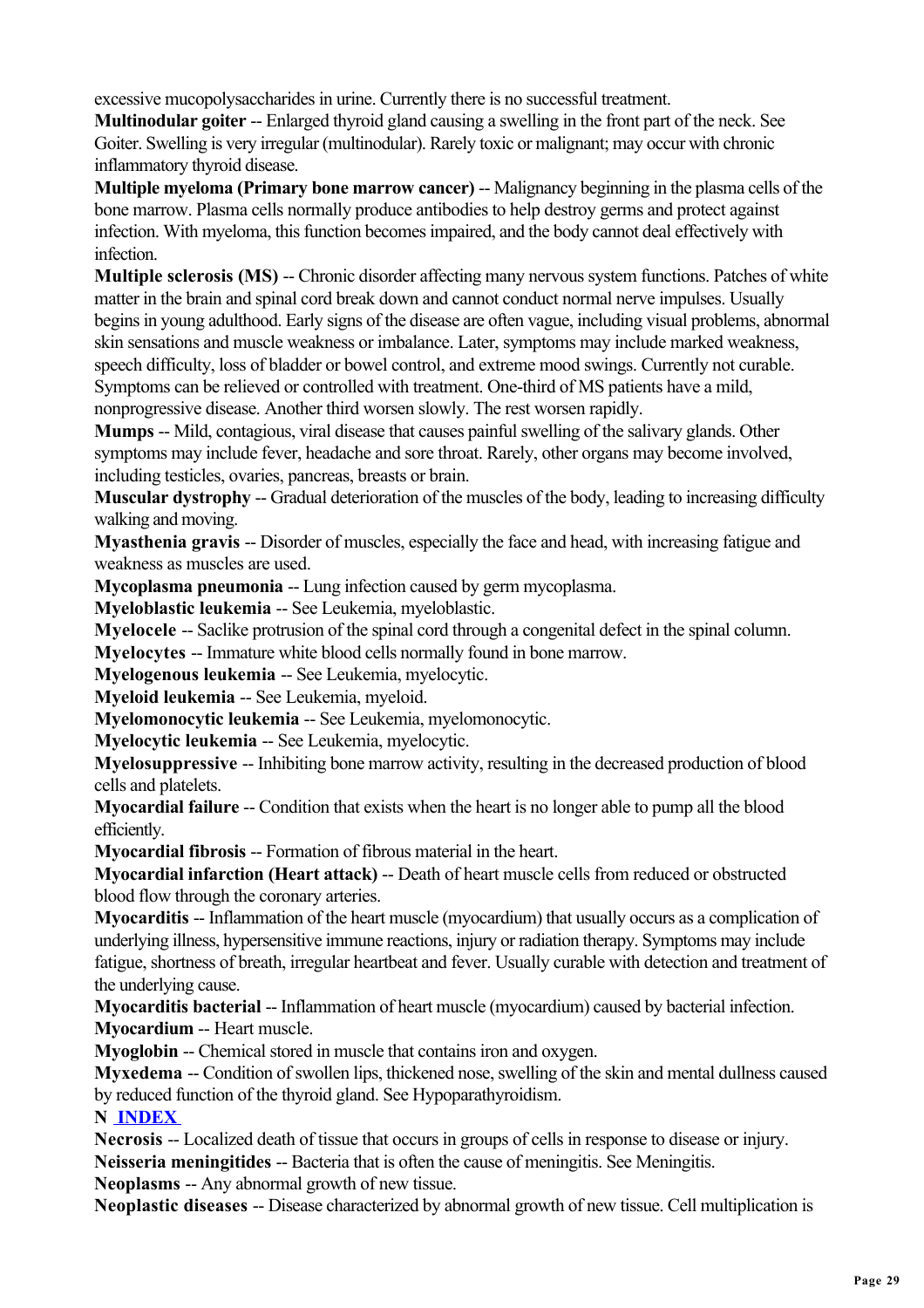uncontrolled and progressive. Can be benign or malignant.

**Nephritis** -- Any one of a large group of diseases of the kidney characterized by inflammation and abnormal function. One example of nephritis is glomerulonephritis. See Glomerulonephritis.

**Nephron** -- Anatomical and functional unit of the kidney consisting of tubules and blood vessels.

**Nephrosclerosis (Nephroangiosclerosis)** -- Involves small arteries and kidney's filtering system. Caused by hypertension. See Hypertension. If the condition is severe and left untreated, kidney failure and heart failure result.

**Nephrosis (Nephrotic syndrome)** -- Form of chronic kidney disease beginning in early childhood. Characterized by protein in the urine, swelling of skin and organs, and low protein and high cholesterol blood levels.

**Nephrostomy tube** -- Flexible plastic tube passed into an opening made in the kidney that leads outside the body.

**Nephrotic syndrome** -- See Nephrosis.

**Neurinoma** -- Tumor of the nerve covering. Usually benign, but may undergo malignant change. **Neuritis** -- Inflammation of a nerve. Can cause pain, numbness, paralysis or sensitivity of the affected area.

**Neuroblastoma** -- Highly malignant tumor that usually originates in the adrenal glands of young children. Tumor metastasizes early and widely to lymph nodes, liver, lung and bone. Prior to metastasis, treatment is often successful.

**Neurofibroma** -- Fibrous tumor of nerve tissue.

**Neurogenic** -- 1) Forming nervous tissue or stimulating nervous energy. 2) Originating in the nervous system.

**Non-Hodgkin's lymphoma (Lymphosarcoma)** -- Malignant tumor of the lymph glands, which is more common than Hodgkin's disease. See Hodgkin's disease. Cause is unknown, but viral infection may be a factor. Symptoms may include swollen, rubbery, non-tender lymph glands anywhere in the body, weight loss, malaise, anemia, jaundice and bleeding from the digestive tract. See Anemia; jaundice. Usually curable with radiation therapy and anticancer drugs. The potential for cure varies according to the cell type discovered from biopsy of the lymph nodes.

**Non-specific liver disease** -- Poor liver function in the absence of a known cause.

**Non-spherocytic hemolytic anemia** -- See Anemia, non-spherocytic hemolytic.

**Nystagmus** -- Involuntary, rapid movements of the eyeball. Usually caused by an underlying disease. **O INDEX** 

**Obstructive jaundice (Cholestasis) --** Interruption in the flow of bile through any part of the biliary tract. Causes can occur in or outside the liver. Causes outside the liver may be a gallstone, tumor in the common bile duct or cancer of the pancreas. For causes within the liver, see Intrahepatic cholestasis. **Occlusion --** Closing or obstruction. Usually describes a blockage in blood vessels.

**Occult** -- Hidden from view; difficult to observe directly.

**Opacified** -- Impervious to light rays or X-rays.

**Optic atrophy** -- Degeneration of the optic nerve.

**Optic neuritis --** Inflammation of the nerve that conducts vision impulses from the eye to the brain. **Osteoarthritis (Degenerative joint disease)** -- Degeneration of cartilage at a joint and growth of bone SPURS that inflame surrounding tissue. Can be caused by stress on the joint due to activity and aging or from an injury to the joint lining. Symptoms include stiffness and pain of the affected joint. Cold, damp weather often increases pain.

**Osteochondritis dissecans** -- Inflammation of bone and cartilage, which results in pieces of cartilage splitting off into the affected joint.

**Osteochondromas** -- Benign tumors made of bone and cartilage.

**Osteochondromatosis** -- Occurrence of multiple osteochondromas. See Osteochondromas. **Osteomalacia** -- Abnormal condition resulting in softening of bone. Accompanied by weakness, fracture, pain and weight loss. May be caused by a diet lacking in phosphorus, calcium or vitamin D, lack of exposure to sunlight or malabsorption.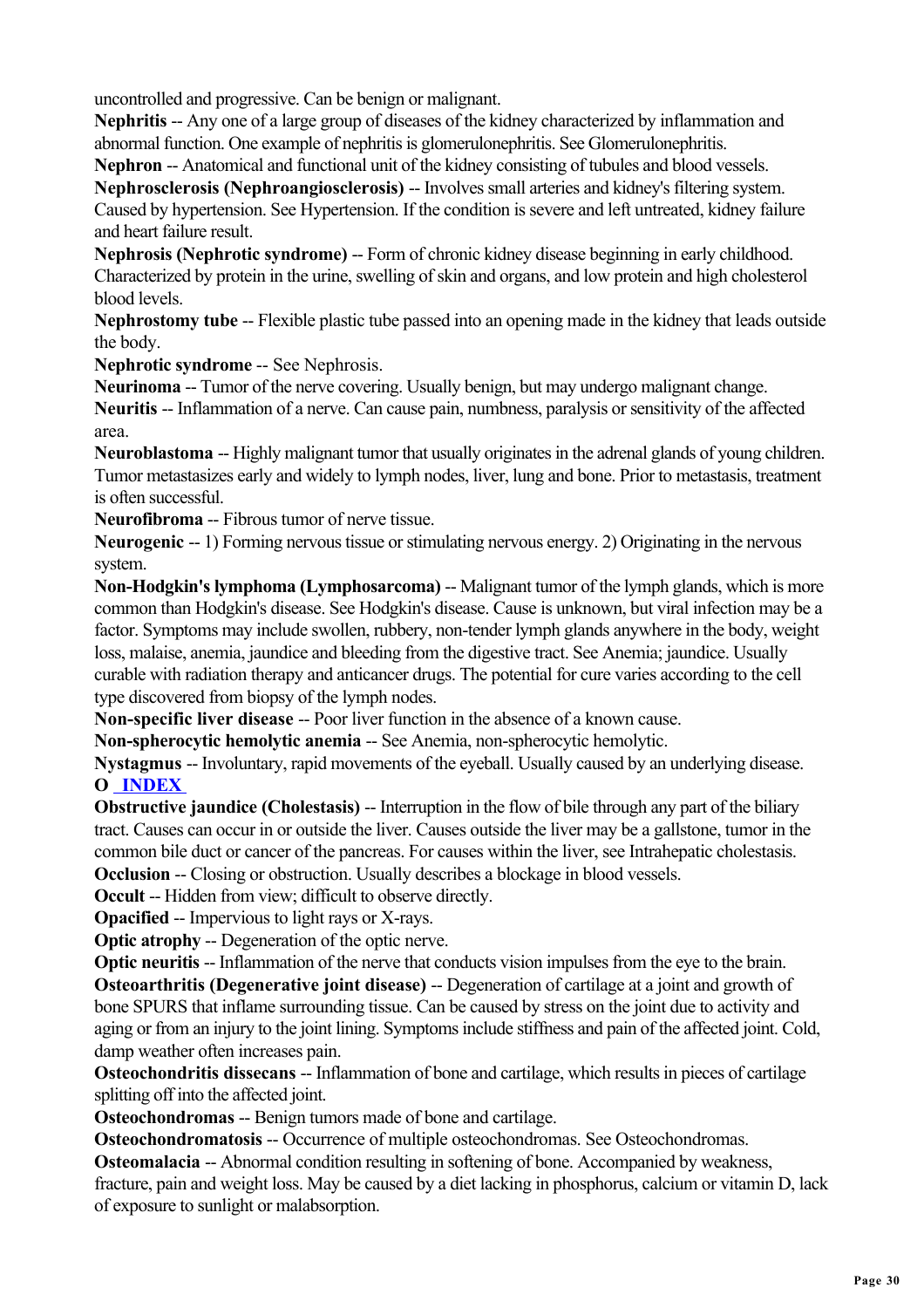**Osteomyelitis --** Infection of the bone and bone marrow caused by bacteria, usually staphylococcus. Bacteria are usually introduced directly by trauma or surgery, but may travel through the bloodstream from an infected organ or tissue, such as from a middle ear infection or pneumonia. See Pneumonia. Usually curable with prompt, aggressive treatment. Requires hospitalization for observation and administration of intravenous antibiotics.

**Osteoporosis --** Loss of normal bone density, mass and strength, leading to increased porousness and vulnerability to fracture. Usually occurs in women after menopause. Treatment includes a well-balanced, nourishing diet, specific vitamin-mineral supplements, exercise and sometimes estrogen replacement. Treatment can halt, and may reverse, bone deterioration.

**Ovarian agenesis --** Congenital absence of ovaries resulting in sterility.

**Overhydration -- Too much fluid in tissues.** 

#### **P INDEX**

**Paget's disease (Osteitis deformans) --** Gradual, progressive bone disease, characterized by bones breaking down and regenerating excessively. New bone is fragile and weak. It is not cancerous. **Pancreatic disease** -- Any disease of the pancreas.

**Pancreatitis --** Inflammation of the pancreas. Chronic pancreatitis usually follows recurrent attacks of acute pancreatitis. Pancreas gradually becomes unable to supply digestive juices and hormones necessary for good health.

**Panhypopituitarism --** Complex syndrome marked by deficiency of hormones secreted by the pituitary gland. It is very rare. Most often caused by a tumor of the pituitary gland. In children, it results in dwarfism and is characterized by dysfunction of metabolism, sexual immaturity and growth retardation. **Papilla** -- Small nipple-like projection or elevation.

**Papilledema** -- Swelling of the optic disk caused by increased intracranial pressure. Sometimes seen with serious conditions, such as a brain tumor, hemorrhage in the brain or swelling of the brain after head trauma.

**Papilloma** -- Benign tumor of the skin.

**Paranasal-sinus disease** -- Any disease or disorder of one of the sinuses in the skull adjacent to the nose structure. There are eight paranasal sinuses.

**Parapatellar synovitis -- Inflammation of the synovial membrane close to the kneecap.** 

**Paraproteinemias** -- Disorder characterized by paraproteins in the blood including those for multiple myeloma, cryoglobulins and others. See Multiple myeloma; cryoglobulins.

**Parasites --** Organisms that live within, upon or at, the expense of another living organism. Human parasites include disease-causing agents, such as amoebas or worms, that infect the digestive system or fungi that live on skin.

**Parasitic disease** -- Any one of many diseases caused by a parasite. See Parasites.

**Parathyroids** -- Small glands that control calcium levels in the blood and bones. Located within or next to the thyroid gland in the lower neck, next to the trachea.

**Paresthesias** -- Abnormal sensation of the skin, such as numbness, prickling and tingling, that occurs without apparent cause.

Parkinson's disease -- Disease of the central nervous system in older adults characterized by gradual, progressive muscle rigidity, tremors and clumsiness. Cause is usually unknown, although medications, brain injury, tumor or infection may cause it. Currently incurable, but treatment can control or relieve symptoms.

**Paroxysmal nocturnal hemoglobinuria (PNH)** -- Disorder characterized by the destruction of red blood cells resulting in hemoglobin being excreted in the urine. It occurs in irregular episodes for several days in a row, especially at night. Usually afflicts adults between 25 and 45 years of age and is accompanied by abdominal pain, back pain and headache.

**Pathology laboratory** -- Lab where tissues, blood, urine, feces and other parts of the human body are studied to determine cause of disease.

**Pelvic inflammatory disease (P.I.D.) --** Infection of female reproductive organs. May be contagious if the infecting germ is sexually transmitted. Gonorrhea is a common cause. See Gonorrhea.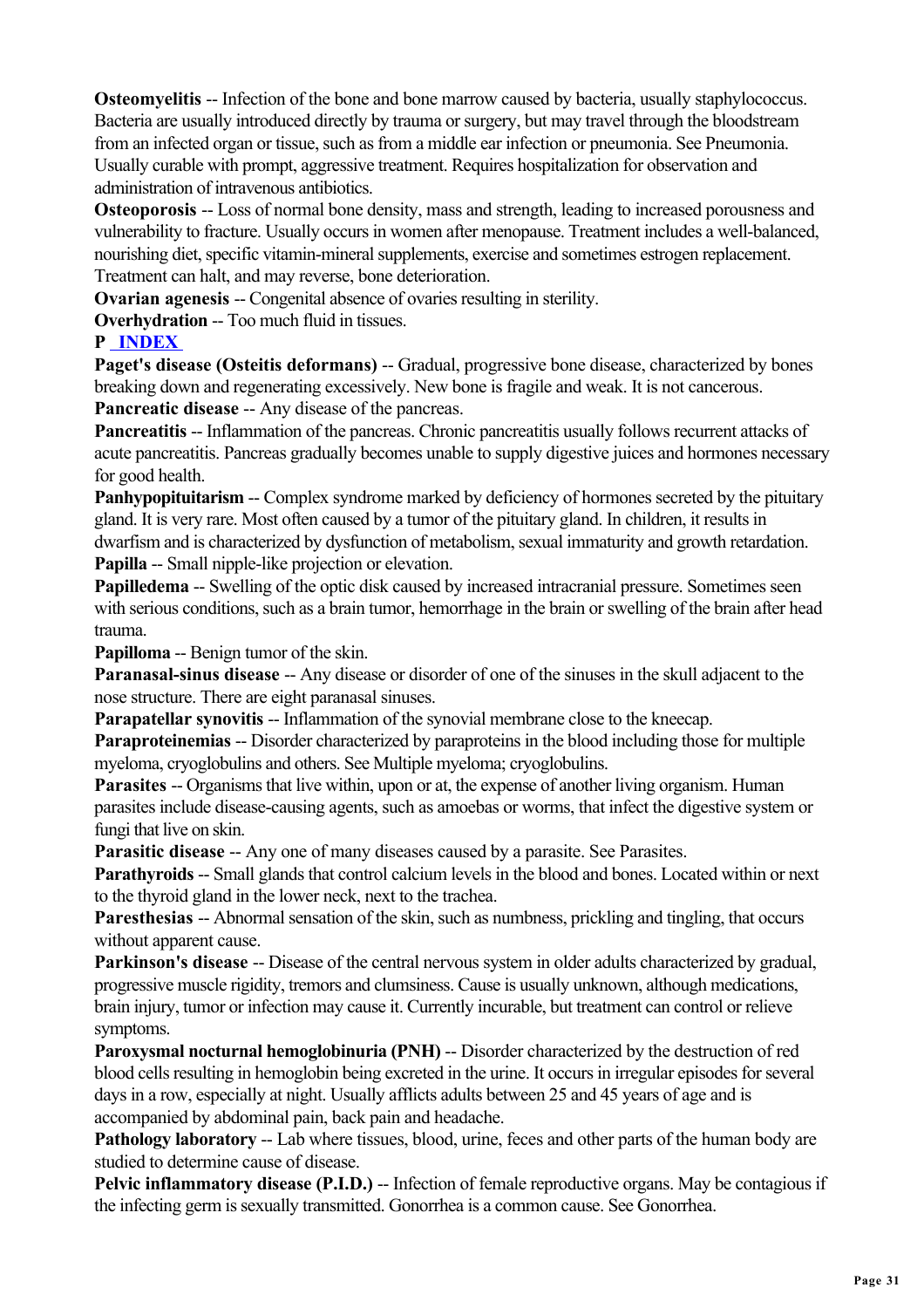**Peptic ulcer** -- Lesion of the mucous membrane lining of the stomach, duodenum or of any part of the digestive tract exposed to stomach acids. See Ulcers. Acute peptic ulcers are often shallow and cause no scars or symptoms. Chronic peptic ulcers are often deep, cause scarring of the tissue and are persistent. Symptoms may include a gnawing pain, vomiting, loss of appetite and weight loss. Serious complications include bleeding, perforation and malignant change. Treatment may include antacids, medication that blocks the formation of stomach acid and diet changes.

**Percutaneous** -- Performed through the skin. In some procedures, a needle is passed through the skin to a space below the skin to obtain fluid or to inject a fluid, dye or medication.

**Pericardial effusion --** Escape of fluid. into the pericardium. See Pericardium.

**Pericarditis, acute** -- Inflammation of the sac that covers the heart. Symptoms may include chest pain that worsens with movement, rapid breathing, cough, fever and chills, weakness and anxiety. Cause may be unknown. Sometimes caused by infection or as a complication of an illness or chest injury. Usually curable in 6 months unless it is caused by cancer.

**Pericardium --** Thin, membranous, double-layered covering of the heart.

**Periodontal disease (Periodonitis) -- Inflammation and infection of the gums, causing loss of** supporting bone. Can result in tooth loss. Not contagious.

**Peripheral-artery disease** -- Any abnormal condition that affects the arteries outside the heart. Signs and symptoms may include numbness, pain and paleness of the involved area(s) and hypertension. See Hypertension. Causes include obesity, cigarette smoking, stress, inactive lifestyle, various metabolic disorders and emboli. See Embolism. One type is arteriosclerosis. See Arteriosclerosis.

**Peripheral circulation (Peripheral vascular system) -- Network of arteries, veins and lymphatic** channels supplying the head, arms and legs.

**Peripheral vessels** -- See Peripheral circulation.

**Peritoneum --** Covering of the intestinal tract and lining of the walls of the abdominal and pelvic cavities. **Peritonitis** -- Serious infection or inflammation of part or all of the peritoneum. May be fatal if not treated promptly.

**Pernicious anemia** -- See Anemia, pernicious.

**Petechiae** -- Tiny purple or red spots that appear on the skin as a result of very minute hemorrhages. **Petit mal epilepsy -- See Epilepsy, petit mal.** 

pH--Symbol expressing the acidity of alkalinity of a solution on a scale of 0 to 14. pH 7 is neutral. Above 7 is alkaline. Below 7 is acid.

**Pharyngeal -- Pertaining to the pharynx or voice box in the throat, which contains the vocal cords. Pharyngitis --** Throat inflammation and infection that can be caused by a variety of germs (bacteria, viruses, fungi). Symptoms include sore throat, difficulty swallowing, fever, body aches and sometimes swollen glands in the neck. Treatment varies depending on the type of germ causing the pharyngitis.

**Phenylketonuria (PKU)** -- Inherited disorder marked by the inability of phenylalanine (an amino acid) to metabolize appropriately. Results in an accumulation of phenylalanine, which is toxic to brain tissue. If left untreated, results in progressive mental retardation. Most states require a PKU screening test for all newborns. Treatment consists of a diet free of phenylalanine.

**Pheochromocytoma** -- Tumor of the core (medulla) of the adrenal glands. Tumor is usually benign and does not spread to other organs. See Adrenal medulla tumors.

**Phlebitis -- Inflammation of a vein.** 

**Phototherapy** -- Treatment of a disease by exposure to light, especially variously concentrated light rays.

**Pituitary diabetes insipidus --** Metabolic disorder due to injury of the pituitary gland causing a deficient production of anti-diuretic hormone. Patients have great thirst and pass copious amounts of urine.

**Placenta previa** -- Bleeding late in pregnancy caused by placenta attaching too low in the uterus, covering the cervix completely or partially. (The cervix contains the opening into the birth canal). This can be life-threatening to the unborn child and to the mother. The most common sign is sudden, painless bleeding, usually in the last trimester. With prompt care, mothers and most infants survive without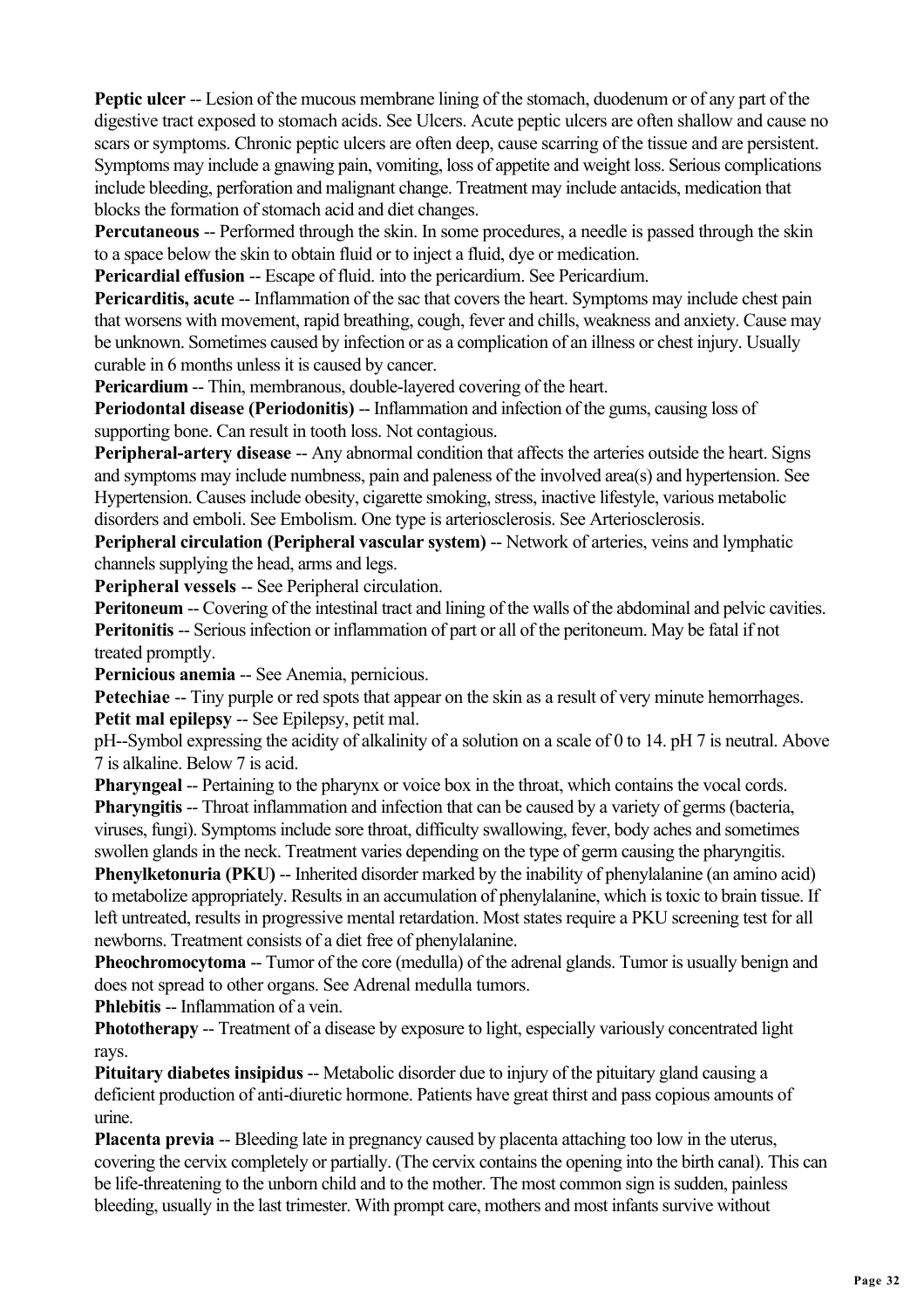complications. In some cases, delivery is necessary before the fetus is mature enough to survive.

**Placental sulfatase deficiency -- Deficiency of sulfatase in the placenta.** 

**Plaques** -- 1) Small raised area of abnormal material on a surface, such as the skin or blood vessel lining. 2) Mixture of bacteria and calcium deposited on the teeth that can cause cavities and gum disease. **Plasma** -- Fluid part of the blood after blood cells and other particles are removed.

**Plasmapheresis (Therapeutic plasma exchange; TPE) -- Blood is withdrawn from a vein in the arm** and passed through a cell separator to remove cells from the plasma. The blood cells are then transfused back into the individual. TPE is used to treat immune disorders.

**Plasmin --** Active portion of the chemical system that causes blood clots to dissolve.

**Plasminogen-activator system --** System that stimulates the conversion of chemical substances to plasmin. See Plasmin.

**Platelets** -- Tiny blood cells (much smaller than red or white blood cells) that assist in blood clotting. A drop of blood contains about 12.5-million platelets.

**Pleura** -- Thin tissue lining of the lungs and chest cavity.

**Pleural** -- Relating or pertaining to pleura. See Pleura.

**Pleurisy** -- Inflammation of the pleura. See Pleura. A painful condition caused by lung disease.

**Pneumatosis cytoides intestinalis** -- Disease characterized by the presence of air or gas in abnormal pockets in the intestinal tract. Usually associated with an infection.

**Pneumonia** -- Inflammation of the lung(s) resulting in tiny air sacs in the lung becoming plugged with exudate. Can be caused by bacteria, viruses or fungi.

**Pneumonitis** -- Inflammation of lung tissue that may be caused by a virus or it may be an allergic response to chemicals, dust or mold. A dry cough is a common sign. Treatment depends on the cause, but often includes the administration of corticosteroids to reduce inflammation.

**Pneumothorax** -- Collapse of all or part of a lung caused by pressure from free air in the chest between the two layers of the pleura. See Pleura.

**Polycystic -- Containing many cysts.** 

**Polycystic ovaries (Stein-Leventhal syndrome) -- Ovary enlargement from many small cysts. Ovary** surface becomes too thick to allow ovulation. Women with this problem cannot become pregnant without treatment.

**Polycythemia** -- Increase in red blood cells in the body. The disease has three forms. Polycythemia vera involves overproduction of red blood cells, white blood cells and platelets. Secondary polycythemia is a complication of diseases or factors other than blood cell disorders. Stress polycythemia involves decreased blood plasma.

**Polycythemia vera** -- Overproduction of red blood cells, white blood cells and platelets. Cause is unknown. Treatment may include withdrawing blood at certain intervals, radioisotope therapy and drug therapy. Treatment is needed to prevent blood clots from forming that could cause a stroke, heart attack or blockage in a vein or artery.

**Polymyositis --** Inflammation of many muscles at one time. Usually accompanied by muscle weakness, deformity, swelling, pain, sweating and tension. Sometimes associated with malignant conditions.

**Polyneuritis** -- Inflammation of many nerves simultaneously. In acute infectious polyneuritis (Guillain-Barre syndrome), inflammation of nerves and muscles progresses, rapidly causing weakness, loss of sensation and sometimes paralysis for weeks or months. Cause is unknown, but it sometimes follows an infection, immunization or minor surgery. May be an autoimmune disorder.

**Polyposis** -- Formation of numerous polyps. See Polyps. Familial polyposis is an inherited condition in which the intestinal lining contains many polyps, some of which are highly likely to become malignant. **Polyps --** Growths. Often on a stalk arising from dry mucous membranes, such as in the nose, cervix or colon.

**Porphyria** -- Excretion of porphyrins into the urine. See Porphyrins.

**Porphyria, acute intermittent (AIP) -- Rare inherited disorder characterized by excessive formation** and excretion of porphyrins. See Porphyrins. Symptoms include recurrent abdominal pain often accompanied by nausea, vomiting, constipation and dark urine.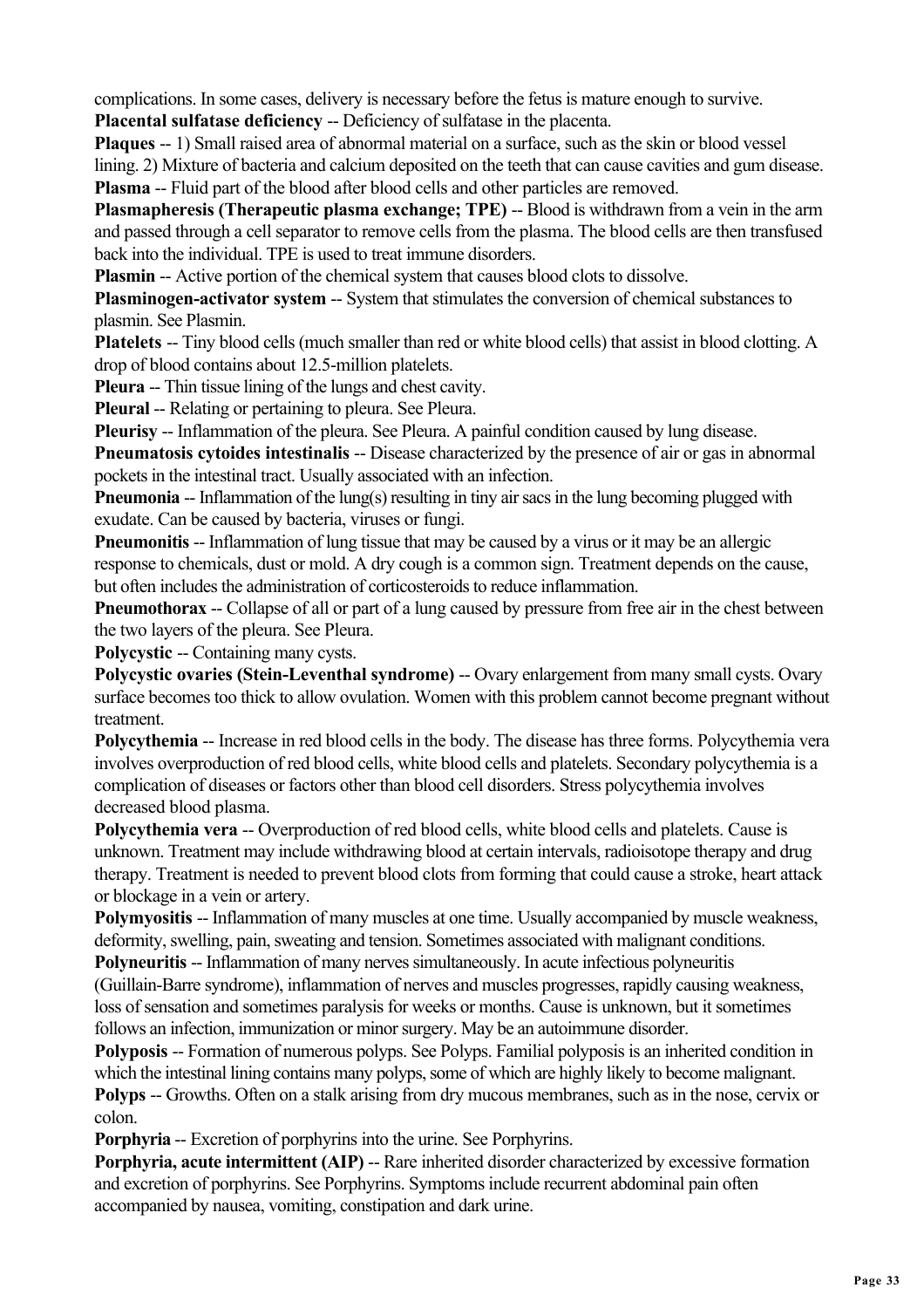**Porphyria cutanea tarda** -- Type of porphyria usually associated with chronic alcoholism marked by skin lesions and enlarged liver. See Porphyria, acute intermittent.

**Porphyrins --** Any of a group of pyrrole derivatives found in cytoplasm. These combine with iron and magnesium to form other substances.

**Portacaval shunt --** Connection of the portal vein with the vena cava to release backed-up pressure in the veins that drain the intestinal tract.

**Portal hypertension -- Higher than normal blood pressure in the large vein that collects nourishment** from intestinal absorption then drains into the liver.

Post-streptococcal glomerulonephritis -- Inflammatory disease of kidney occurring about 3 weeks following a strep infection elsewhere in the body. Probably related to an effect on body's immune system. **Pott's disease (Tuberculous spondylitis) -- Rare, grave form of tuberculosis that is located in the** spinal column. See Tuberculosis. Segments of the spine may actually collapse. Symptoms include stiffness and painfulness of the spine. Abscesses may form and put pressure on the spinal cord, resulting in areas of paralysis.

**Precocious puberty** -- Changes of adolescence that occur sooner than expected in young girls or boys. **Pre-eclampsia (Toxemia of pregnancy) -- Serious disturbance in blood pressure, kidney function and** the central nervous system that may occur from the 20th week of pregnancy until 7 days after delivery. Not accompanied by seizures. See Eclampsia.

**Primary biliary cirrhosis --** Disease of the liver caused from chronic bile retention. Cause is unknown. See Cirrhosis.

**Primary hypothyroidism** -- Overabundance of aldosterone, a hormone produced and secreted by the adrenal gland.

**Primary lymphedema** -- Chronic swelling of a part due to the accumulation of fluid (lymph) caused by obstruction of lymph vessels. Primary lymphedema may be congenital or caused by abnormal increase in number of cells of lymph vessels.

**Proctitis --** Inflammation of the rectum and tissues around the anus. Can be caused by sexually transmitted infections, other infections, cancer of the rectum, food allergies or chronic constipation. Usually curable with appropriate treatment specific to the cause.

**Profile** -- Most hospital and commercial laboratories offer blood tests collected together in PACKAGES (sometimes called profiles). The number of tests in each package and the cost varies between laboratories. On your bill, a sum is usually quoted for the entire package of tests, without breaking out the charge for each test. In the lab report, the result and name of each test are clearly marked. Some common profiles include coronary risk profile, electrolyte package, hepatitis profile, liver profile, thyroid profile and chemical profile. Each is covered in this glossary.

**Prolonged activiated partial thromboplastin time --** Longer-than-normal time required for clotting to take place in the activated thromboplastin time test.

**Prostate** -- Gland surrounding the neck of the bladder and urethra in men.

**Prostatic hypertrophy** -- Enlargement of the prostate. See Prostate. May obstruct the flow of urine from the bladder. Not cancerous. Symptoms may include urinary urgency and frequency, burning on urination, weak urinary stream, a feeling that the bladder cannot be emptied and sometimes impotence. Curable with surgery.

**Prostatitis -- Inflammation or infection of the prostate. See Prostate. Not contagious. Symptoms may** include urinary urgency and frequency, burning on urination, difficulty starting urination and emptying bladder completely, fever, chills, pain in scrotum, anus or lower back, and muscle or joint aches. Usually curable with treatment, which includes antibiotics.

**Protein metabolism --** Process by which protein foods are used by the body to make tissue proteins, together with breaking down tissue proteins to produce energy. Food proteins are first broken down into amino acids then absorbed into the blood and finally used in body cells to form new proteins. Diseases affecting protein metabolism include liver disease, maple-sugar urine disease and phenylketonuria. See Maple-sugar urine disease; phenylketonuria.

**Proteus infections** -- Bacteria normally found in feces, water and soil. May cause urinary tract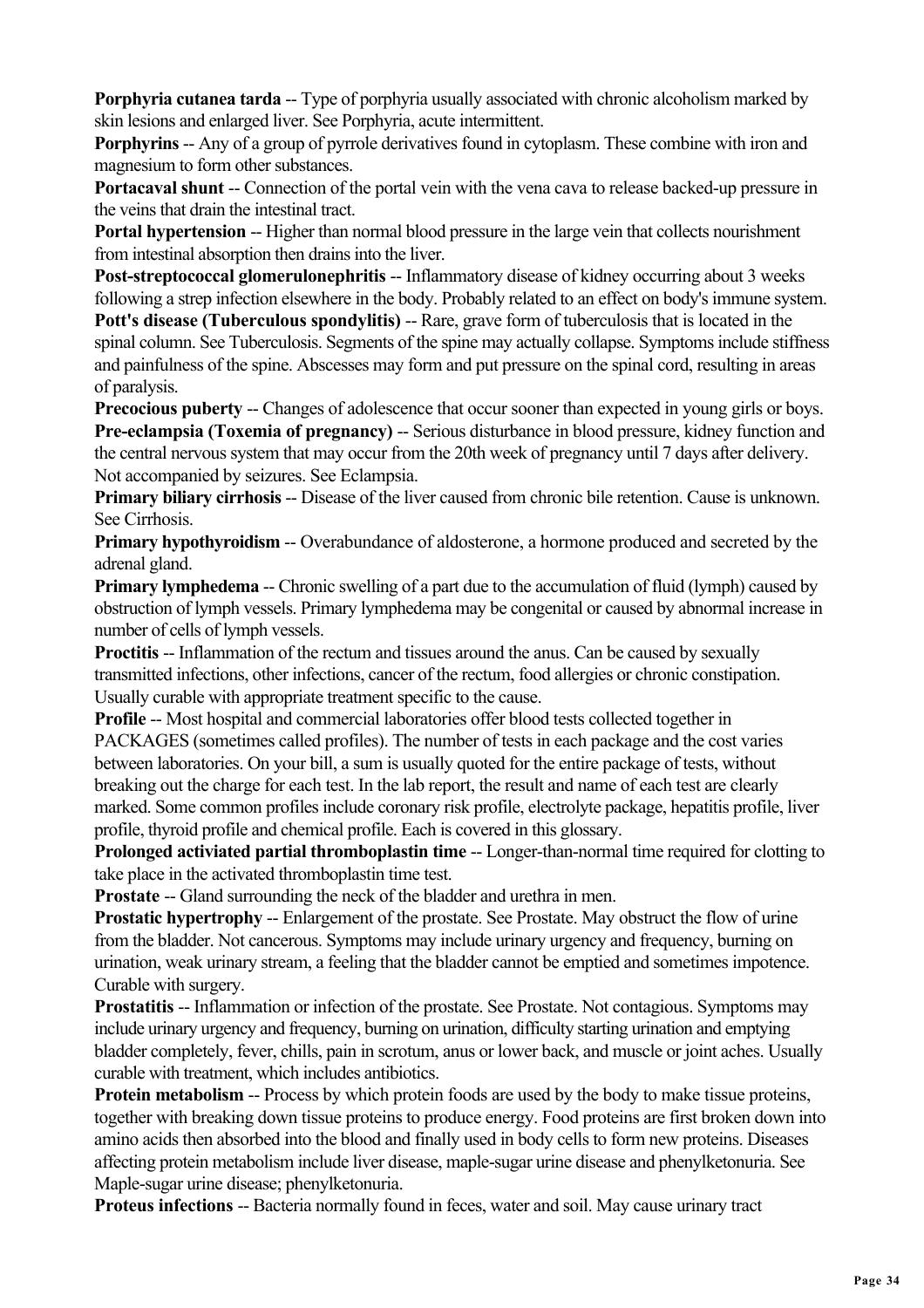infections, kidney infections, wound infections, diarrhea and bacteremia. See Bacteremia.

**Pseudocysts --** Abnormal or dilated space resembling a cyst but without a membrane lining. Condition commonly occurs after pancreatitis. See Pancreatitis. Surgery may be required to drain pseudocysts. **Pseudogout --** Arthritic condition marked by attacks of gout-like symptoms, usually affecting a single joint (particularly the knee). Inflammation and pain may be relieved by hydrocortisone injections into the affected joint or by taking antiinflammatory medications.

**Pseudohypoparathyroidism -- Hereditary condition that resembles hypoparathyroidism. In** hypoparathyroidism, there is a deficiency of parathyroid hormone. In pseudohypoparathyroidism, there is no deficiency of hormone, but the body fails to respond normally to the parathyroid hormone. Symptoms may include short stature, crossed eyes, calcium deposits in muscle and brain tissue, and mental retardation.

**Pseudomembranous enterocolitis (Necrotizing enterocolitis)** -- Acute inflammatory bowel disorder that usually occurs in premature or low-birth-weight newborns. Cause is unknown. Characterized by death of tissue of the intestinal walls, which may lead to perforation and peritonitis. See Peritonitis. Early symptoms may include low body temperature, poor feeding, vomiting and blood in stools. Without treatment, death is likely.

**Pseudo-precocious puberty -- Premature sexual development: of unknown cause.** 

**Pseudotumors** -- False or phantom tumor.

**Psoriasis --** Chronic, scaly skin disorder characterized by frequent remissions and recurrences. Affected skin areas are raised, have red borders and are covered with large, silver-white scales. Areas may crack and become painful. Treatment can control symptoms, but there is no cure.

**Pulmonary** -- Lungs.

**Pulmonary disease** -- Lung disease.

**Pulmonary edema** -- Accumulation of fluid in the lungs. Caused by a failing heart.

**Pulmonary embolism --** Blood clot or fat cells (rarely) in one of the arteries carrying blood to the lungs. Blood clot begins in a deep vein of the leg or pelvis. Fat embolus usually begins at a fracture site. Embolus moves through the blood, passing through the heart and lodging in the branch of an artery that

nourishes the lungs. This blockage decreases breathing ability and sometimes destroys lung tissue.

**Pulmonary fibrosis** -- Fibrous tissue in the lungs causing scarring of tissue from one of many disease processes, such as emphysema.

**Pulmonary infarctions** -- Death of a section of lung tissue from obstruction of the blood supply. See Pulmonary embolism.

**Pulmonary insufficiency** -- Subnormal function of the lungs.

**Pulmonary valve** -- Separates the right bottom chamber of the heart (ventricle) from the pulmonary artery (the large artery that goes from the heart to the lungs).

**Pulmonary-valve stenosis --** Narrowing of the pulmonary valve. Impairs heart function. Usually there are no symptoms at first. As the condition worsens, chest pain, dizziness, faintness upon exertion and congestive heart failure symptoms develop. When symptoms become severe, surgery is recommended to stretch the defective pulmonary valve. See Congestive heart failure.

**Purines** -- Any of a large group of nitrogen compounds. End products after digestion of certain proteins; also made by the body. Present in many medications and in some foods.

**Purpura** -- Purplish or brownish discoloration easily seen through the skin caused by bleeding into the tissues.

**Pyelonephritis (Kidney infection) --** Noncontagious bacterial infection of the kidneys. Infection may begin in the bladder and ascend to the kidneys. May be acute or chronic. Acute infections come on rapidly and are often characterized by fever, chills, nausea, flank pain and urinary frequency and burning. Antibiotic therapy usually cures the infection in 10 to 14 days. Chronic infections develop slowly and last for months or years. They lead to scarring and eventual loss of kidney function. If chronic kidney failure develops in both kidneys, kidney transplant or kidney dialysis can be life saving.

**Pyloric stenosis** -- Condition in infancy in which encircling muscles enlarge and cause obstruction. It occurs in infants, usually beginning at 2 to 5 weeks. Causes projectile vomiting after feedings.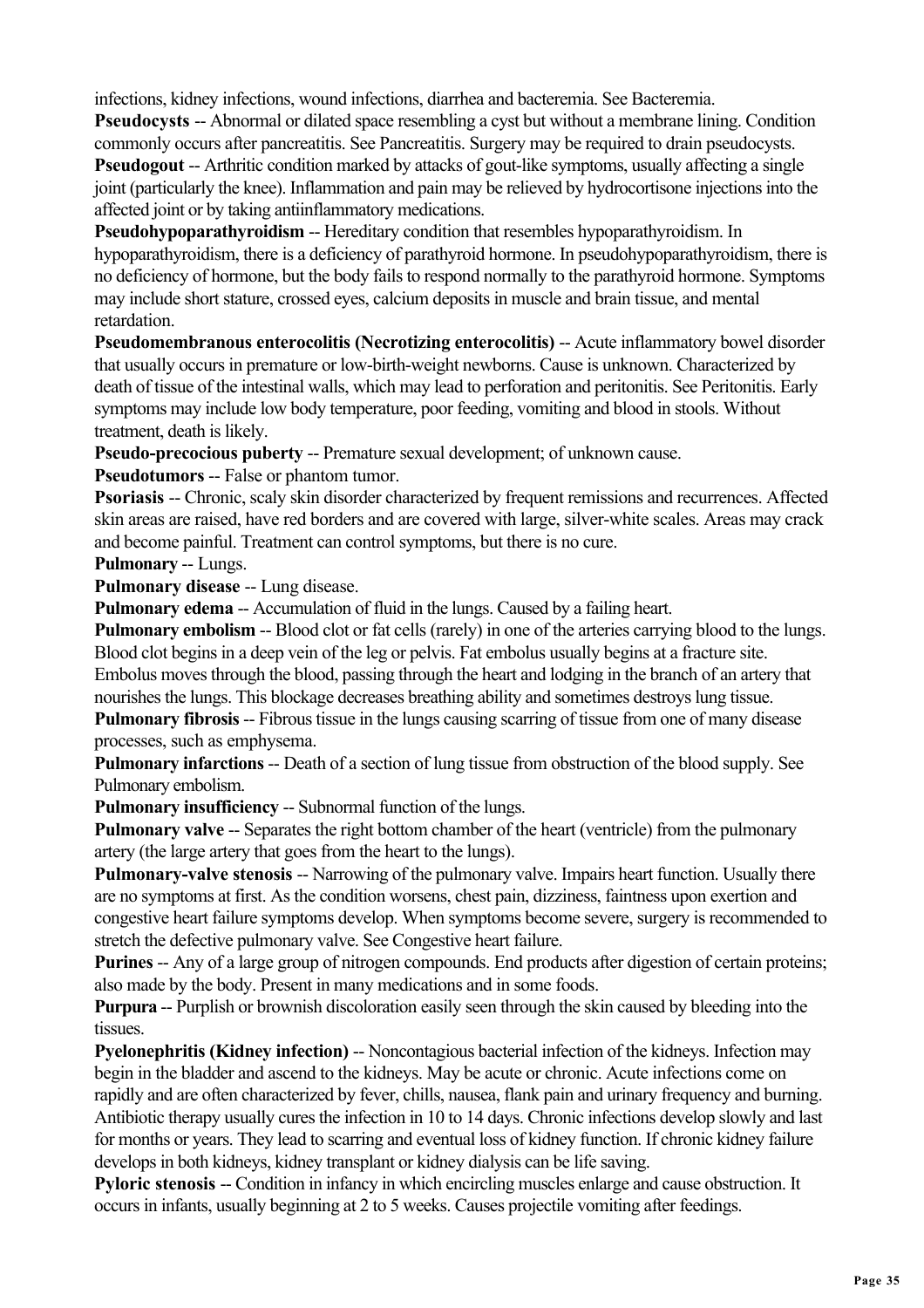**Pyridoxine-responsive anemia** -- See Anemia, pyridoxine-responsive.

**R INDEX** 

**Radiation therapy (Radiotherapy) --** Use of high-energy waves, generated by special X-ray machines, cobalt machines and other devices, to treat some forms of cancer. Radiation destroys cancerous tissue, but does little harm to healthy tissue.

**Radiography** -- Making X-ray films of internal structures of the body by exposure of film specially sensitized to X-rays or gamma rays.

**Radioisotope** -- Radioactive form of chemical normally present in the body. Chemical elements that give off radiation. A radioisotope of a chemical element normally present in the body, such as carbon, will mix with non-isotopes when it is injected into the body.

**Radioisotope scan** -- Radioisotope is given orally or intravenously and becomes concentrated in organs, such as the heart, lungs or brain. Instruments measure the radiation given off by the radioisotopes and create a photographic image of the organ being studied. See Radioisotope.

**Radiotherapy** -- See Radiation therapy.

**Raynaud's disease** -- Primary disorder of the circulatory system that affects blood circulation to fingers and occasionally toes. Occurs mostly in people who smoke. This is different from Raynaud's phenomenon, which occurs as a complication of other diseases.

**Raynaud's phenomenon** -- Circulation system disorder affecting fingers and toes. A complication of an underlying disease or emotional disturbance. This is different from Raynaud's disease. See Raynaud's disease.

**Rebound stimulation -- Response is reversed when stimulus is withdrawn.** 

**Red cell indices** -- Blood test that provides important information about the size, hemoglobin concentration and hemoglobin weight of an average blood cell. Aids in classification of anemias. Indices include mean corpuscular volume (MCV), mean corpuscular hemoglobin (MCH) and mean corpuscular hemoglobin concentration (MCHC). MCV expresses the average size of many cells and indicates whether most red blood cells are undersized (microcytic), oversized (macrocytic) or normal sized (normocytic). MCH is the hemoglobin-to-red-blood-cell ratio and gives the weight (concentration) of hemoglobin in an average red blood cell. MCHC defines the volume of hemoglobin in an average red cell and helps distinguish normally colored (normochromic) red blood cells from pale (hypochromic) red cells.

**Red measles (Rubeola) -- Serious viral disease of childhood. Uncommon today because** immunizations have controlled this problem to a great extent in North America and Europe. **Reflux esophagitis** -- Irritation of the esophagus from stomach acid splashing upward into the

esophagus.

**Reiter's disease** -- Inflammatory disease caused by symptoms resembling those of arthritis, urethritis, conjunctivitis and psoriasis. See Arthritis; urethritis; conjunctivitis; psoriasis.

**Renal** -- Pertaining to the kidney.

**Renal disease --** Any of several diseases affecting the kidneys.

**Renal plasma flow -- Rate of blood flow through the kidney.** 

**Renal tubular acidosis** -- Loss of base or accumulation of acid in the body due to disease of the kidney tubules.

**Renal tubular disease** -- Disease of the kidney tubules.

**Renovascular hypertension (Portal hypertension)** -- Abnormally high blood pressure within the vessels of portal circulation. Caused by compression or obstruction of a blood vessel(s) decreasing blood flow in this area. The portal circulation system is a network of veins that carries blood from abdominal organs to the liver. Portal hypertension is frequently associated with alcoholic cirrhosis, but also results from blood clots in the hepatic (liver) or portal vein, constrictive pericarditis or a defective tricuspid valve in the heart. Portal hypertension results in an enlarged spleen and ascites, and in severe cases, generalized high blood pressure and esophageal varices. See Cirrhosis; hypertension; ascites; esophageal varices.

**Restrictive pericarditis --** Pressure develops when an increasing amount of fluid restricts the pumping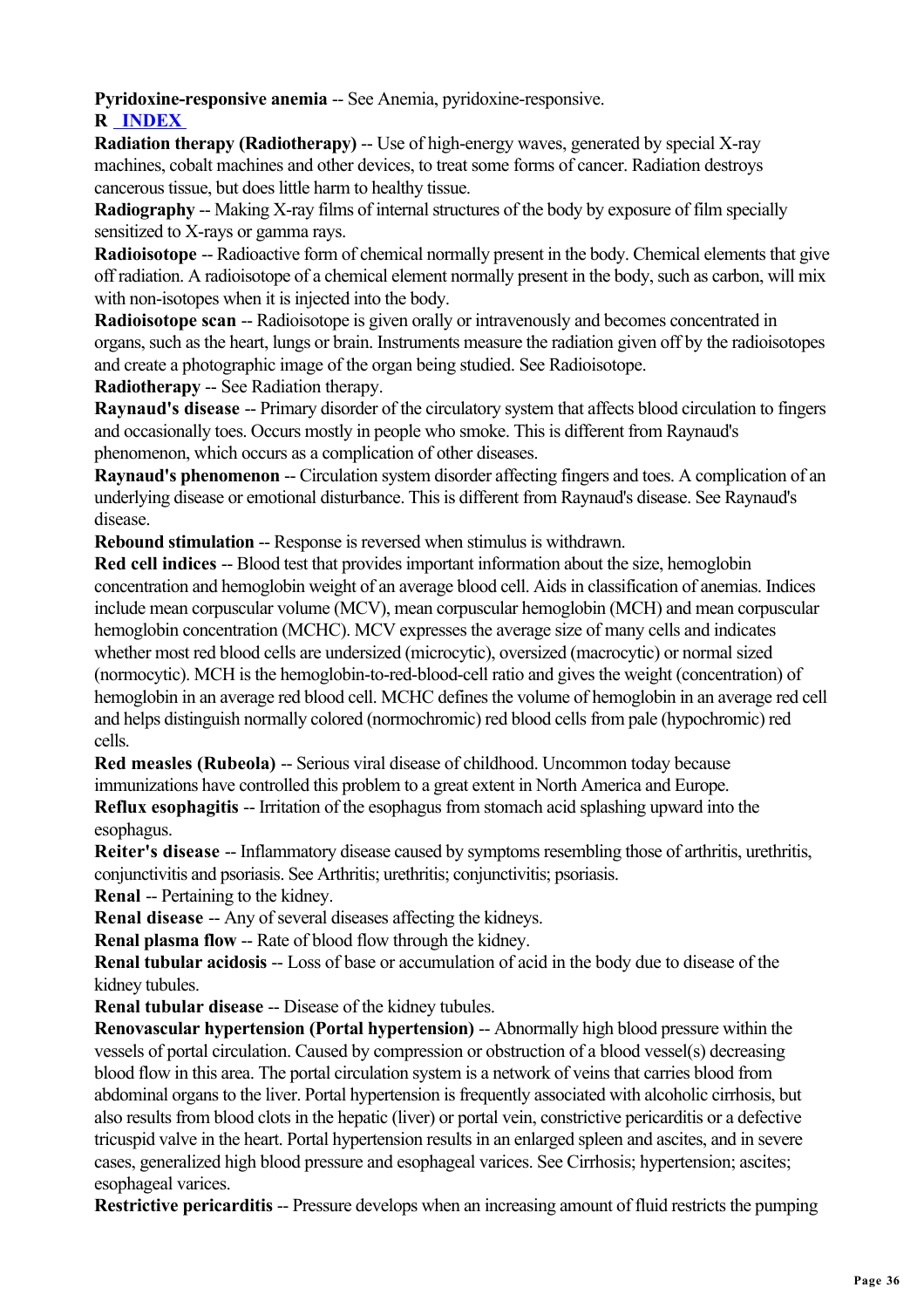action of the heart. Caused by development of fluid between the heart and the sac covering the heart. Treatment may include medication, aspiration of fluid from the sac using a needle or surgery to remove fluid from the sac. See Pericarditis.

**Reticulocytes** -- Young, immature red blood cells.

**Reticulocytosis** -- Excess amount of reticulocytes in the blood.

**Reticuloendothelial system -- Body system involved primarily in defense against infection and in** disposal of products of the breakdown of cells. Made up of cells that are able to surround, engulf and digest microorganisms and cell debris (macrophages) and special cells in the liver, lungs, bone marrow, spleen and lymph nodes.

**Retina** -- Innermost part of the eyeball.

**Retinitis pigmentosa** -- Hereditary disease marked by progressive loss of retinal response, leading to partial or total blindness.

**Retinopathy** -- Any non-inflammatory disease of the retina. Associated with various conditions. It is most frequently seen in people with untreated hypertension or with diabetes mellitus. See Hypertension; diabetic retinopathy.

**Retroperitoneal** -- Pertaining to organs closely attached to the abdominal wall, behind the peritoneum. **Retroperitoneal thrombosis --** Clotting of blood in the retroperitoneal space.

**Reye's syndrome** -- Disease in children and adolescents that involves brain and other major organs. Can cause permanent brain damage, coma or death due to pressure on brain. With treatment, most children survive and recover completely. Aspirin has been linked to influenza and various viral diseases as a possible cause. Children with influenza or chickenpox should not be given aspirin to reduce fever! **Rh-factor** -- Symbol for rhesus factor. Antigens present on the surface of red blood cells.

**Rh-isoimmunization** -- Development of agglutination against Rh-blood group antigens in an Rh-negative person in response to Rh-positive blood. It may lead to serious or fatal reactions to blood transfusion or development of erythroblastosis fetalis in the fetus of a subsequent pregnancy. See Agglutination; erthyroblastosis fetalis.

**Rheumatic fever** -- Inflammatory complication of Group-A strepococcal infections that affects many parts of the body, especially joints and the heart. Strep infections are contagious, but rheumatic fever is not.

**Rheumatoid arthritis --** Illness characterized by joint disease that involves muscles, cartilage and membrane linings of the joints. Three times more common in women than men. Symptoms include red, warm, painful joints. Sometimes accompanied by weakness and fatigue. If disease is severe, permanent deformity and crippling may result.

**Rickets** -- Condition caused by insufficient intake or absorption of vitamin D coupled with too little exposure to sunlight. Seen primarily in infants and small children. Characterized by abnormal bone formation. Symptoms include soft, pliable bones, enlarged skull, muscle pain and profuse sweating. **Rickettsial-collagen disease** -- Connective tissue disease caused by rickettsial germs.

**Rickettsial disease** -- Any disease caused by rickettsial microorganisms. Transmitted to humans by bites from infected lice, fleas, ticks and mites. Rickettsial diseases have been responsible for some of the worst epidemics in history.

**Rickettsial germs** -- Microorganisms smaller than bacteria and larger than viruses. Cause various diseases.

**Ring-chromosome formation --** Chromosome in which both ends have been lost; broken ends have reunited to form a ring-shaped figure.

**Rocky Mountain spotted fever -- Caused by rickettsial germs transmitted by a tick bite. Symptoms** include high fever, headache, body aches and skin rash. Tongue is covered with a thick, white coating that turns brown as the fever persists and rises. Fatal disease in 5% of those infected, especially anyone who delays treatment or is older. Incidence is increasing as camping and backpacking become more popular outdoor activities. See Rickettsial disease.

**Rubella (German measles)** -- Mild, contagious viral illness. Likely to cause serious birth defects to an unborn baby of a pregnant woman who develops the disease in the first 3 or 4 months of pregnancy.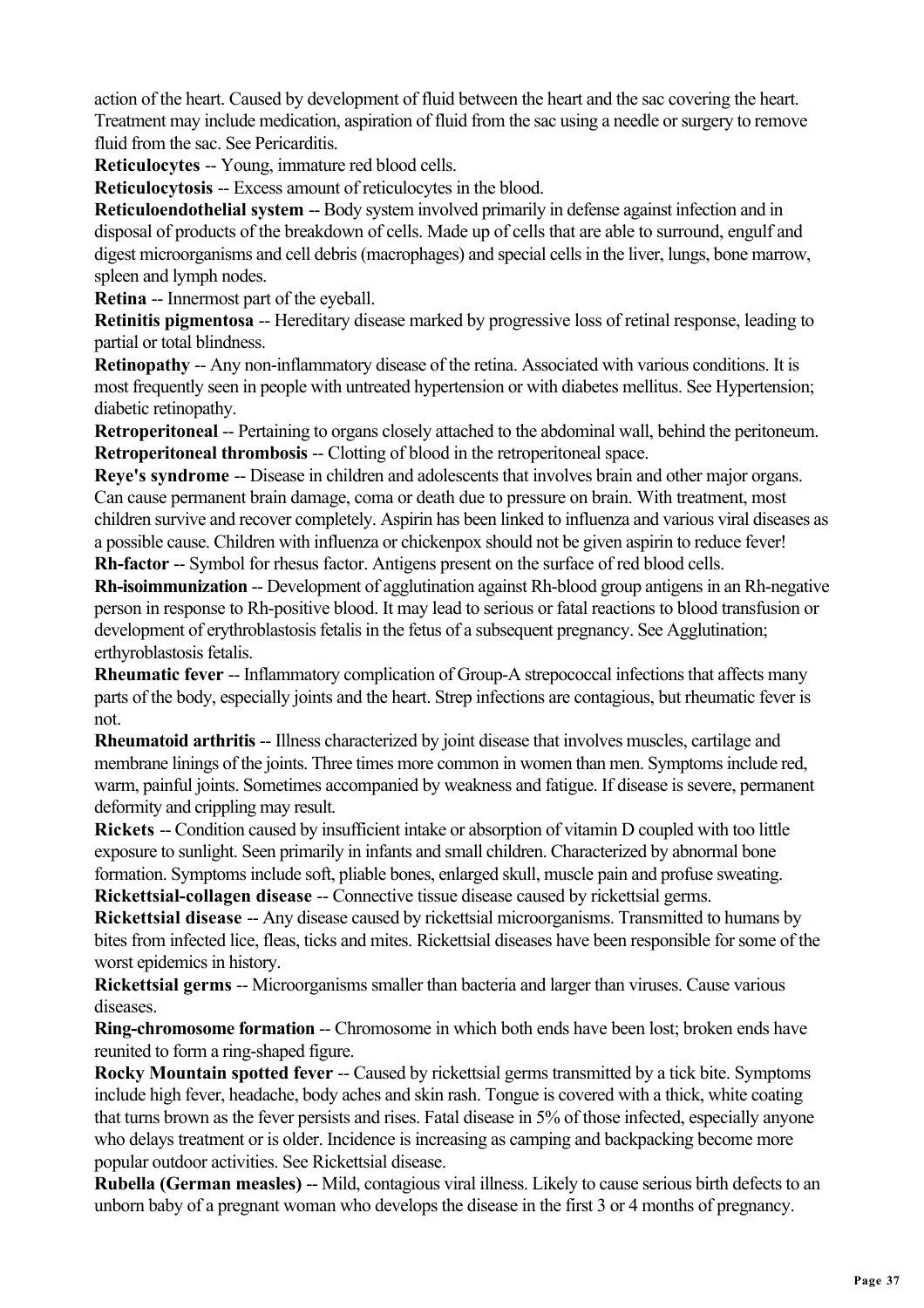Symptoms of mother-to-be include fever, muscle aches, stiff neck, fatigue, headache, reddish rash that develops on the second or third day of illness and lasts only 1 to 2 days, and swollen lymph glands in the neck. Spontaneous recovery occurs in 1 week in children, longer in adults.

## **S INDEX**

**Salivary-gland disease --** Disease of the salivary glands, which secrete saliva.

**Salmonella** -- Thousands of kinds of salmonella bacteria cause many diseases, including typhoid fever, paratyphoid fever and some forms of gastroenteritis (inflammation of the stomach and intestines).

**Salt-losing syndrome** -- Condition characterized by vomiting, dehydration, abnormally low blood pressure and even sudden death due to very large sodium losses from the body. Can occur due to large sodium loss from the gastrointestinal tract or from excessive sodium loss into the urine (as in congenital adrenal hyperplasia or adrenocortical insufficiency). See Adrenal hyperplasia.

**Sandhoff's disease** -- Variant of Tay-Sachs disease that has a progressive, more rapid course. Found in the general population. Tay-Sachs disease usually only affects Ashkenazic Jewish infants. See Tay-Sachs disease.

**Sarcoidosis** -- Chronic, progressive disease of unknown cause. May cause symptoms in the skin, lungs, lymph nodes, liver, spleen, eyes and bones of the hands and feet. No specific treatment.

**Sarcoma** -- Tumor derived from connective tissue.

**Scan** -- Shortened form of scintiscan, a diagnostic procedure using a scintillation camera to record images of various parts of the body following injection of appropriate radioactive substances. This is a major tool for establishing precise diagnoses.

**Scarlatina (Scarlet fever) --** Childhood disorder characterized by a bright-red rash. Scarlet fever is preceded by a streptococcal throat infection. Both are very contagious.

**Scarlet fever** -- See Scarlatina.

**Scleroderma** -- Widespread connective tissue disease in which skin and other body parts gradually degenerate, thicken and become stiff. See Connective tissue disease.

**Sclerosing cholangitis -- Scarring and inflammation of a bile duct.** 

**Scoliosis** -- Abnormal lateral curve of a normally straight spine.

**Scotoma** -- Area of depressed or decreased vision in the visual field that is surrounded by an area of normal (or less depressed) vision.

**Scurvy (Vitamin-C deficiency)** -- Illness caused by inadequate intake of vitamin C. Vitamin C is essential for the body to manufacture connective tissue (collagen) that helps form healthy bones, teeth and capillaries, and promotes wound healing. Symptoms in children may include tender, swollen legs, bleeding and bruising under the skin, bleeding gums, fever and anemia. See Anemia. Adults may have swollen, bleeding gums, tooth loss, bleeding or bruising under the skin or bleeding into joints, weakness and mental changes. Treatment includes a balanced diet and vitamin-C supplementation. All symptoms, except tooth loss, are reversible.

**Seborrheic dermatitis --** Skin condition characterized by greasy or dry, white scales. Dandruff and cradle cap are both forms of seborrheic dermatitis. Not contagious.

**Secondary hypothyroidism --** Low thyroid function from drugs or other cause.

**Secondary lymphedema** -- Swelling of a body part due to the accumulation of fluid caused by inflammation, obstruction or removal of lymph vessels. May follow mastectomy surgery when breast tissue and lymph vessels are removed. Obstruction of lymph vessels may be caused by malignant tumors or infestation with adult filiarial parasites. See Filariasis.

**Secondary syphilis --** Second stage of syphilis, characterized by skin rash, fever, swollen glands and headache. See Syphilis.

**Sella turcica** -- Depression in the floor of the skull that contains the pituitary gland.

**Sensorineuraly deafness** -- Loss of hearing due to a lesion in the acoustic nerve (the eighth cranial nerve).

**Septal defects** -- Abnormal, usually congenital, defect in the wall separating two chambers of the heart. **Septic arthritis --** Infection in any joint in the body. See Arthritis.

**Serous** -- Pertaining to or resembling serum. See Serum.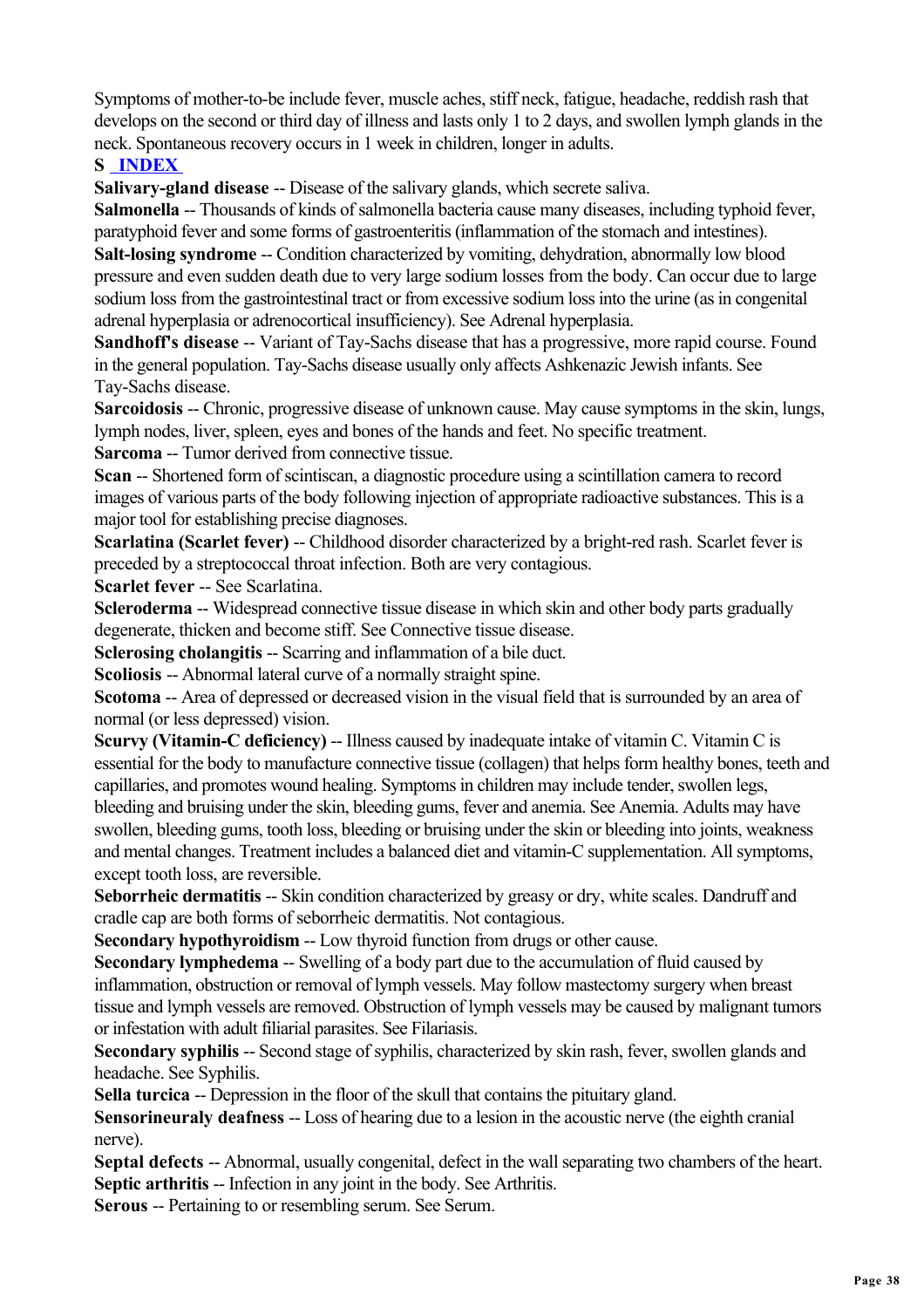**Serum** -- Liquid portion of the blood that remains after blood cells have been removed.

**Serum sickness** -- Hypersensitivity reaction following administration of an antiserum. Characterized by fever, hives, swollen lymph glands, joint pain and enlarged spleen.

**Sexual precocity --** Attainment of sexual maturity before the 6th birthday in girls and the 8th birthday in boys. This is an abnormal condition. Sexual development follows the usual pattern of normal puberty except the child's psychological sexuality is not mature. Cause is usually unknown. Sometimes caused by tumors of the hypothalamus or pineal gland. Other causes include Albright syndrome and untreated juvenile hypothyroidism.

**Shigellosis** -- Dysentery produced by an infection by a shigella germ.

**Sickle cell anemia** -- See Anemia, sickle cell.

**Sickle cell trait** -- Anemia and other signs of sickle cell anemia do not occur in the person with sickle cell trait. People who have the trait are informed and counseled regarding the possibility of having an infant with sickle cell disease if both parents carry the trait. See Anemia, sickle cell.

**Sigmoid** -- Portion of the large intestine located in the left side of the abdomen. It connects to the descending colon above and the rectum below.

**Sigmoid torsion --** Twisting of the sigmoid portion of the large intestine.

**Single-vessel disease** -- Disease involving only one of the coronary artery vessels. See Coronary artery disease.

**Sinusitis** -- Inflammation or infection of the sinuses. Usually refers to the eight sinuses adjacent to the nose.

**Sjogren's disease** -- See Sjogren's syndrome.

**Sjogren's syndrome** -- Benign, chronic inflammation that results in diminished production of tears and saliva. Cause is unknown, but it is usually associated with rheumatoid arthritis or collagen vascular disease. See Rheumatoid arthritis; collagen vascular disease.

**Snellen chart --** One of several charts used to test vision. Letters, numbers or symbols are arranged on the chart in decreasing size from top to bottom.

**Solid tumors** -- Growth of tissue of hard, unyielding substance. Differs from a tumor filled with fluid, such as a cystic tumor.

**Specificity --** Quality or state of being specific. Usually refers to restriction of effect to a particular function.

**Spherocytes** -- Abnormally shaped red blood cells. Cells are sphere shape, in contrast to the doughnut shape of normal red blood cells.

**Spherocytosis** -- Presence of spherocytes in the blood. Caused by some anemias. See Anemia. **Sphincter of Oddi -- Sphincter muscle of the bile duct.** 

**Spina bifida** -- Inherited defective closure of the body encasement of the spinal cord through which the cord and meninges may protrude.

**Spleen** -- Large organ on the left side of the upper abdominal cavity next to the stomach. Helps modify the structure of the blood.

**Splenectomy (Spleen removal) -- Removal of the spleen due to injury (causing rupture and** uncontrolled bleeding), various blood diseases, benign or malignant tumors or a clot in the splenic vein. **Spondylolisthesis** -- Forward displacement of one vertebra upon another, usually the fifth lumbar over the body of the sacrum or of the fourth lumbar over the fifth.

**Sprue** -- Chronic disorder resulting from malabsorption of nutrients from the small intestine. It occurs in tropical and nontropical forms. See Tropical sprue; celiac disease.

**Staphylococcemia** -- Infection caused by staphylococcus bacteria in the blood. May result in endocarditis, meningitis or osteomyelitis. See Meningitis; osteomyelitis.

**Staphylococcus aureus -- Bacteria that frequently causes diseases of the skin and other organs. Steatorrhea** -- Fatty stools.

**Stein-Leventhal syndrome -- See Polycystic ovaries.** 

**Stenosis** -- Narrowing or stricture of any hollow structure, such as a blood vessel or bile duct. **Stones** -- Hard, unyielding substances. Stones may be made in the liver, gallbladder, blood vessels or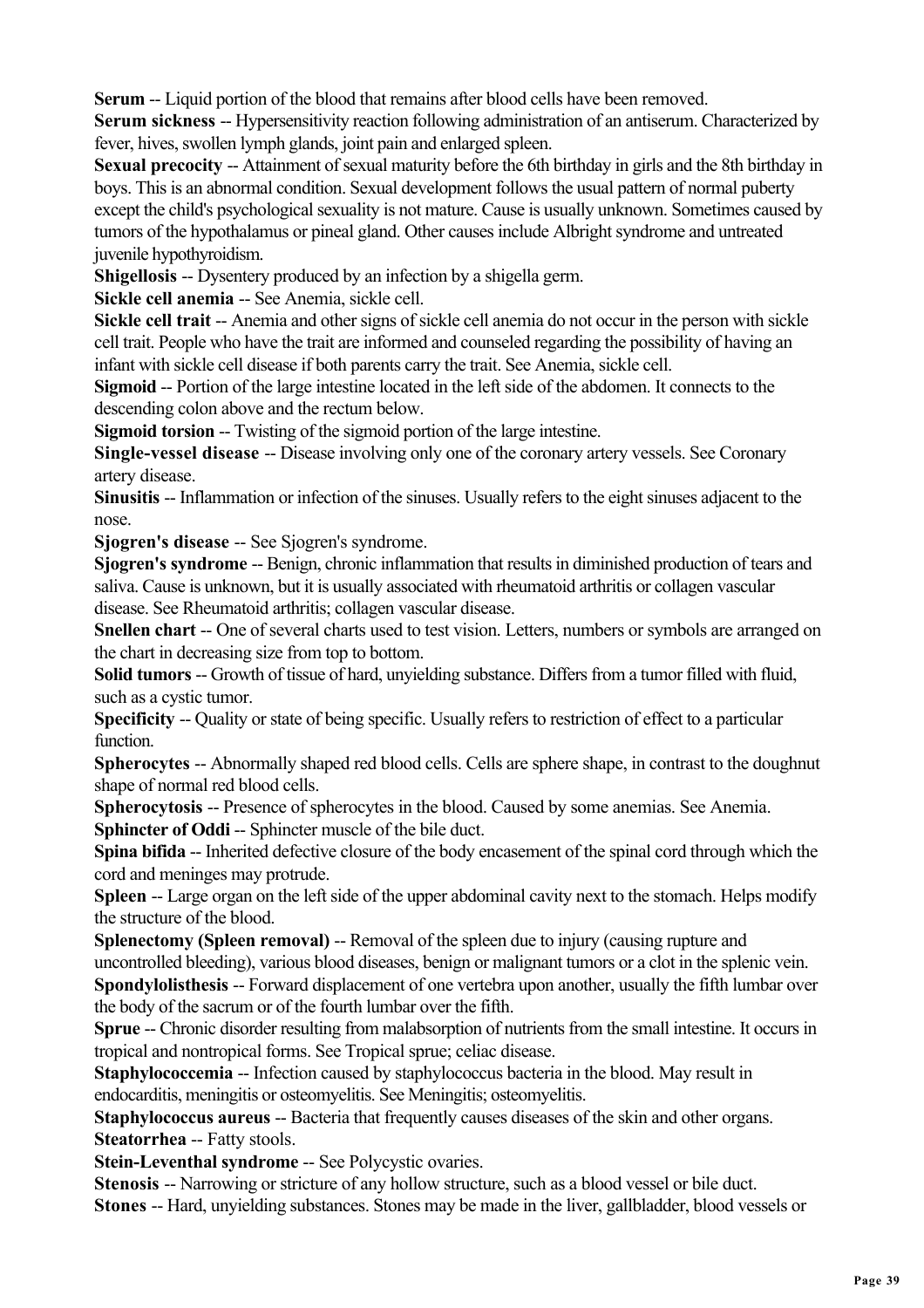urinary tract.

**Storage-pool disease** -- Metabolic disorder in which some substance accumulates in unusually large amounts.

**Streptococcus pneumoniae -- Pneumonia from streptoccoccal infection.** 

**Streptokinase treatment --** Treatment with streptokinase to dissolve blood clots in hollow blood vessels.

**Stress incontinence** -- Involuntary loss of urine in women that accompanies any action that suddenly increases pressure within the abdomen, such as lifting, sneezing, singing or laughing. Treatment may include exercises to strengthen the muscles of the pelvic floor or, if severe, surgery may be required. **Stricture --** Abnormal narrowing of a passage in the body. See Stenosis.

**Strip-chart recorder** -- Device that prints changes in electrical activity for measurement, such as EKG or tonometry.

**Stroke (Cerebrovascular accident; CVA) -- Sudden decrease in the blood supply to part of the** brain, damaging the area so it cannot function normally. Decreased blood flow can be caused by a narrowed or closed-off artery, a blood clot or other embolus blocking the blood vessel, bleeding into the brain due to a ruptured blood vessel or rupture of an aneurysm in the brain. See Embolus; aneurysm. Symptoms may include inability to speak, inability to move part of the body, uncoordination of certain muscles, headache, vision disturbance, loss of consciousness, confusion, loss of bowel and bladder control. Complete recovery is possible, but often permanent damage and disability or death occur.

**Subacute bacterial endocarditis (SBE) --** Chronic bacterial infection of the heart valves often caused by streptococcus or staphylococcus bacteria. Characterized by a slow, quiet onset, with fever, heart murmur, enlarged spleen and development of clumps of abnormal tissue (vegetations) on the flaps of a valve. Infected vegetations can break off and become an embolus. See Embolus.

**Subacute hereditary tyrosinemia --** Metabolic disorder characterized by an excess of tyrosine in the blood.

**Subacute thyroiditis --** Inflammation of the thyroid gland usually following mumps, influenza or other viral illness. See Mumps; influenza. Symptoms include an enlarged thyroid gland (usually 2 to 3 days after the onset of fever), body aches and malaise. Thyroid may be painful, and you may have difficulty swallowing. Treatment may include medication to relieve pain and decrease inflammation. Thyroid hormone replacement may be needed if the condition lasts more than a few days.

**Subluxations** -- Incomplete or partial dislocation.

**Sympathomimetics** -- Drugs that mimic the effects of the sympathetic nervous system, such as adrenalin and phenylephrine.

**Syndrome** -- Set of symptoms that occur together.

**Syndrome of inappropriate anti-diuretic hormone --** See Diabetes insipidus.

**Synovitis -- Inflammation or infection of the synovium. See Synovium.** 

**Synovium** -- Thick fluid secreted by a thin membrane surrounding a joint.

**Syphilis** -- Contagious, sexually transmitted disease that causes widespread tissue destruction if not treated promptly. Syphilis is called the great mimic because its symptoms resemble those of many other diseases.

**Syphilis, late** -- Final, destructive stage of the disease. Symptoms can occur anywhere from 1 to 35 years after initial infection.

**Syphilis, primary** -- First stage of sexually transmitted infectious syphilis. Develops approximately 3 weeks after initial contact. Characterized by the eruption of one or more chancres (small, painless, fluid-filled lesions), usually on the genitals.

**Syphilis, secondary --** Develops 1 to 8 weeks after the initial chancre appears. It is characterized by a body rash. Symptoms often include headache, malaise, loss of appetite, sore throat and slight fever. **Syringomelia** -- Condition characterized by abnormal cavities filled with liquid in the spinal cord. **Systemic lupus erythematosus** -- See Lupus erythematosus, systemic.

**T INDEX** 

**TRH (Thyrotropin-releasing factor) --** Chemical substance secreted by the hypothalamus. Regulates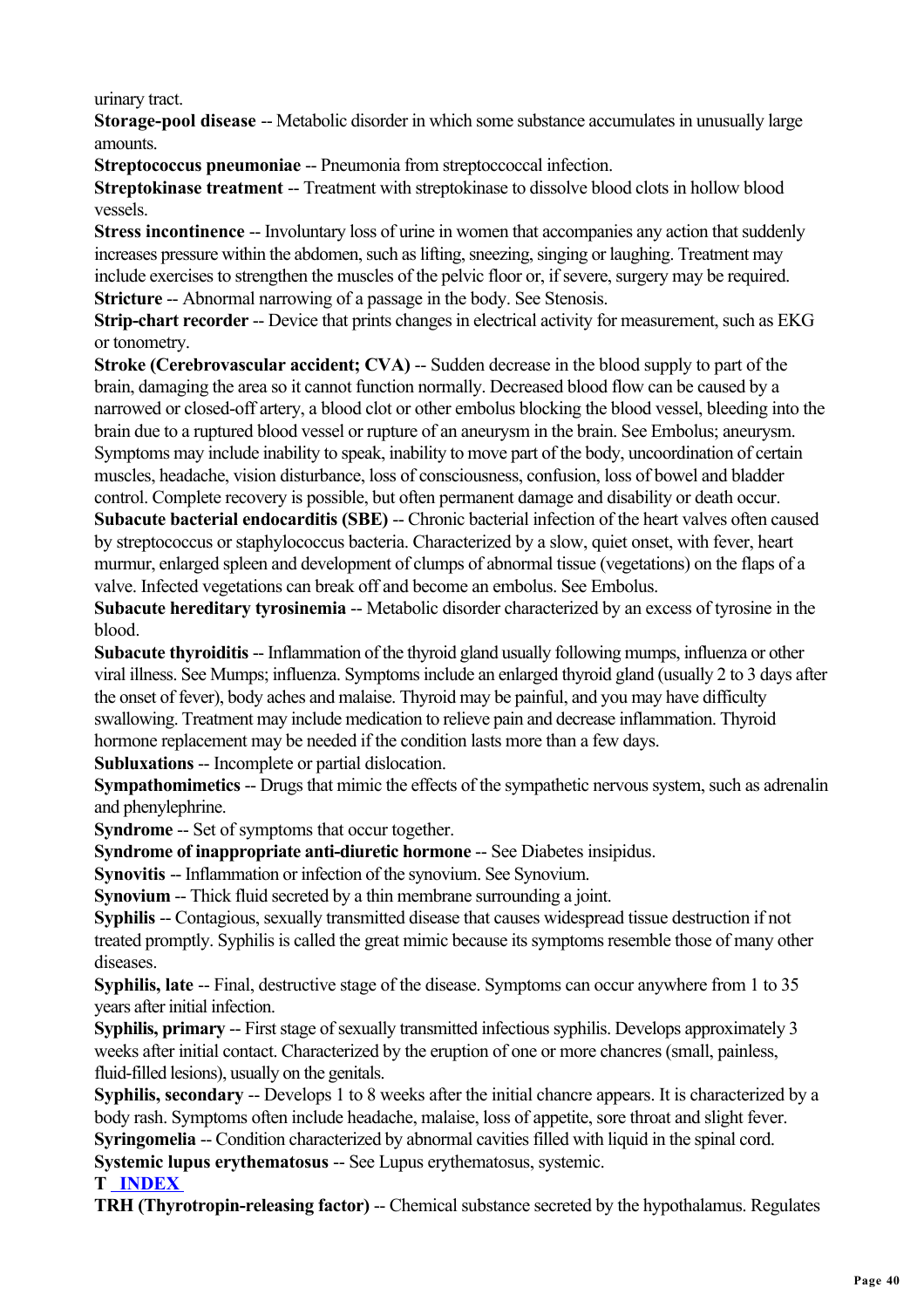secretion of thyroid-stimulating hormone (TSH) by the pituitary gland.

**TSH (Thyroid-stimulating hormone)** -- Chemical substance secreted by the pituitary gland; controls the release of thyroid hormone from the thyroid gland. TSH is needed for normal thyroid growth and function.

**Tachycardia** -- Heartbeat that is too fast.

**Tay-Sachs disease** -- Inherited, rare disorder of the central nervous system in infants and young children. It causes progressive impairment and early death. Less than 100 children are born with the disease each year in the U.S. See Sandhoff's disease.

**Temporal lobe epilepsy** -- See Epilepsy, temporal lobe.

**Teratoma** -- Tumor made up of several types of different tissue, none of which is native to the area in which it occurs. Most often found in ovaries and testes.

**Thalassemia (Mediterranean anemia; hereditary leptocytosis)** -- Inherited form of anemia in which red blood cells contain less hemoglobin than normal.

**Thrombocytopenia** -- Reduction of platelets in the blood, which reduces blood clotting and increases the risk of bleeding.

**Thrombocytosis** -- Abnormal increase in the number of platelets. Often causes no symptoms. Usually occurs following removal of the spleen or with hemolytic anemias, hemorrhage or iron deficiency. May also occur in advanced cancer, Hodgkin's disease or other lymphomas. See Anemia, hemolytic; Hodgkin's disease; lymphoma.

**Thrombophlebitis (superficial)** -- Inflammation and small blood clots in a vein near the body surface. Usually caused by infection or injury. Often occurs in the legs. This type of inflammation seldom causes clots to break loose and flow in the bloodstream, as does deep-vein thrombosis. Symptoms include hardness of the vein involved (feels like a cord), redness and tenderness in the affected area, and sometimes fever. Usually curable in 2 weeks with rest, elastic bandages on affected leg and medication to relieve inflammation and pain.

**Thrombosis** -- Blood clot in a blood vessel.

**Thrombosis, venous (Deep-vein thrombosis) -- Blood clot that forms in a vein, usually in the lower** leg or lower abdomen. It may partially or completely block blood flow or break off and travel to the lung. This is different from clots in superficial veins, which rarely break off. Symptoms include swelling and pain in the area and swelling of any part below the clot. Requires hospitalization for bed rest, observation and anti-coagulation therapy.

**Thrush** -- Infection by yeast cells of the mouth, usually in infants.

**Thymectomy** -- Surgical removal of the thymus gland.

**Thyroid profile** -- Cost is about \$30.00. Blood tests performed include T3 uptake and T4 uptake. See page 194. See Profile.

**Thyroiditis** -- Inflammation of the thyroid gland. Acute thyroiditis is caused by a bacterial infection and often results in formation of abscesses. Subacute thyroiditis usually follows a viral infection and is characterized by sore throat, fever, weakness and a painful, enlarged thyroid gland. Autoimmune thyroiditis is a chronic inflammation that can lead to Grave's disease (hyperthyroidism) or hypothyroidism if the thyroid gland diminishes in size. See Grave's disease; hypothyroidism.

**Thyroxine-binding globulin abnormalities --** Condition in which abnormal globulins circulating in the blood attach to thyroxin, one hormone made by the thyroid gland.

**Tibio-fibular disease** -- Disorders of the two big bones of the leg between the knee and ankle. **Titer --** Quantity of a substance required to produce a reaction with a given volume of another substance.

**Tonsillitis** -- Inflammation of the tonsils. Tonsils are small at birth, enlarge during childhood and become smaller at puberty. When not infected, tonsils help keep infection in the sinuses, mouth and throat from spreading to other body parts. Tonsillitis is contagious.

**Tonsils** -- Clumps of lymphoid tissue at the back of the throat.

**Toxemia** -- Presence of toxins in the bloodstream. Also called blood poisoning. See Eclampsia; pre-eclampsia.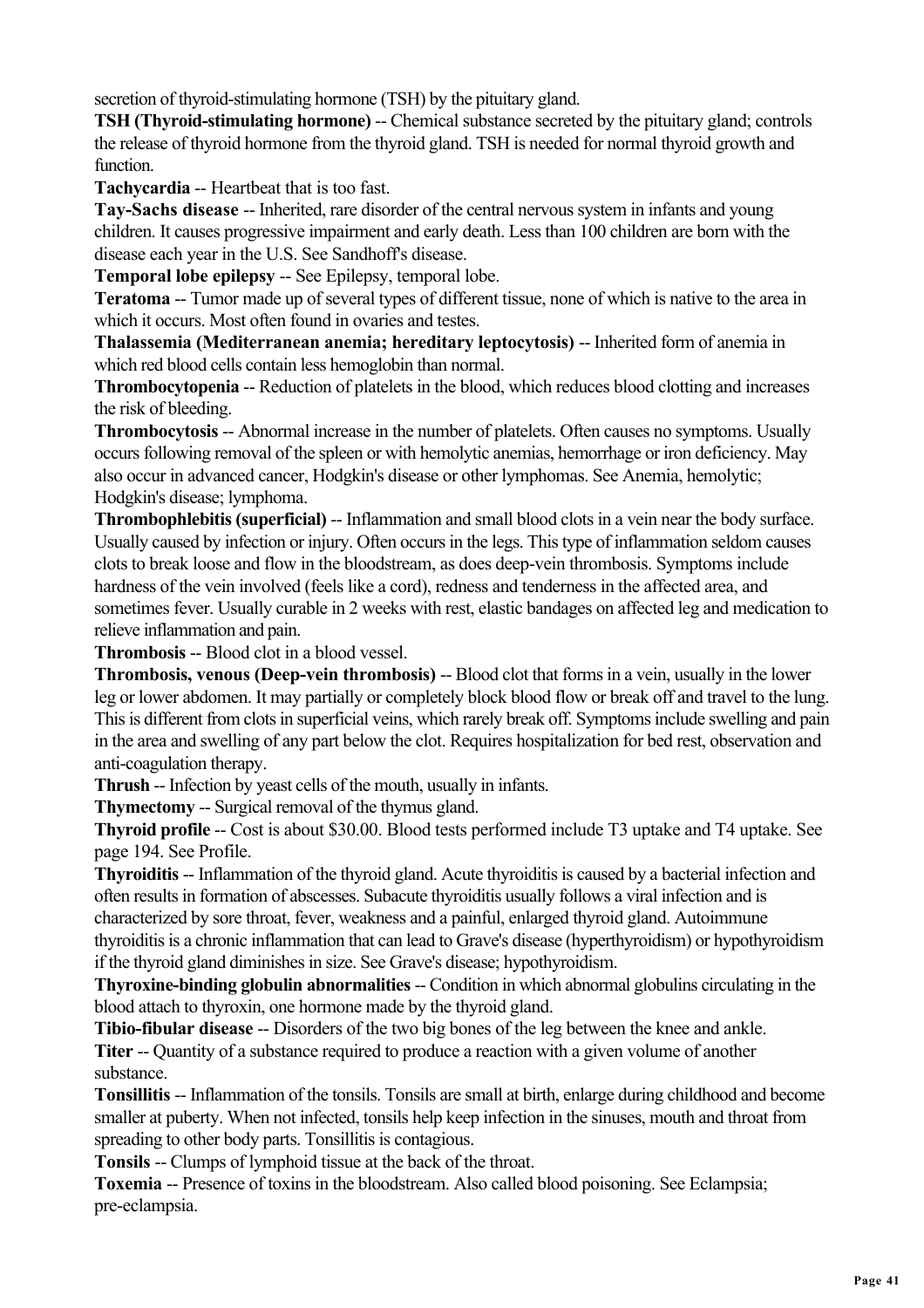**Toxic adenoma** -- Small, benign nodule in the thyroid gland that secretes thyroid hormone. Cause is unknown. Second most common cause of hyperthyroidism. Symptoms are the same as those in Grave's disease except there is no protrusion of the eyes. See Grave's disease.

**Toxic nodular goiter** -- Tumor of the thyroid gland with nodules. Causes overactivity of the thyroid gland.

**Toxicosis** -- Any disease condition due to poisoning.

**Toxic-shock syndrome** -- Disease characterized by sudden onset of fever, diarrhea, vomiting, sore throat, aching muscles, falling blood pressure and skin rash on palms and soles of the feet. Has been reported most often as occurring in women who use super-absorbent tampons during menstrual periods. The germ that causes the disease is normally found in the nose, mouth and vagina.

**Toxins** -- Poisons, usually produced by or occurring in a microorganism.

**Transferase deficiency** -- Deficiency of any group of enzymes called transferase. Transferase enzymes catalyze the transfer from one molecule to another of a chemical group that does not exist in a free state during the transfer.

**Transferrin** -- Substance present in the blood. It is essential for transportation of iron from the intestine into the blood. It makes iron available to the bone marrow, where red blood cells are produced.

**Transient ischemic attacks (TIA) -- Temporary decrease in blood supply to part of the brain. The** affected part of the brain is temporarily unable to function normally.

**Translocation** -- Removal to another place. In genetics, the shifting of a segment or fragment of one chromosome into another part.

**Tricuspid regurgitation --** Abnormal flow of blood backward through the tricuspid valves.

**Tricuspid stenosis --** Closure of the tricuspid valves.

**Tricuspid valves --** Valves between the left ventricle and the aorta.

**Tri-Iodothyronine (T3 3) toxicosis (Thyroid storm)** -- Crisis in uncontrolled hyperthyroidism caused by the release of too much thyroid hormone. Thyroid storm may be preceded by infection or stress, or it may occur spontaneously. Also may occur after surgical removal of the thyroid gland (thyroidectomy). Characterized by high fever, up to 106F (41C), rapid pulse, severe difficulty breathing, fear, restlessness, irritability and exhaustion. The person may become delirious, lapse into a coma and die of heart failure.

**Triploidy** -- Presence in humans of 69 chromosomes (3 full sets). Frequently causes miscarriages.

**Trisomy** -- Addition of a third chromosome to an otherwise normal cell.

**Trochar** -- Instrument with a blunt component inside a sharp tube. Used to pierce the wall of a body cavity, such as the chest or abdomen.

**Tropical sprue** -- Chronic form of malabsorption accompanied by diarrhea; occurs in the tropics and subtropics.

**Tuberculosis --** Contagious, bacterial infection caused by the germ mycobacterium tuberculosis. Usually affects the lungs, but may spread to other organs.

**Tubular epithelial damage -- Damage to the lining cells of kidney tubules.** 

**Tubular function** -- Normal function of kidney tubules.

**Tularemia** -- Infectious bacterial disease of rodents that is transmissible to man by infected insects or direct contact. Symptoms include fever, headache, pneumonia, ulcerations in the digestive tract or ulcers on the skin, depending on the site of entry into the body. See Pneumonia; ulcers. Treatment includes antibiotics.

**Tumor** -- New growth of tissue in which multiplication of cells is uncontrolled and progressive.

**Turner's syndrome** -- Chromosome abnormality seen in about 1 in 3,000 live female births. It is marked by the absence of one sex chromosome. Characterized by short stature, primary amenorrhea and lack of development of secondary sex characteristics. Other features, which may or may not occur, include webbed neck, lowset ears, broad shield-like chest, hypertension, heart abnormalities and learning disorders. Treatment includes hormone therapy. See Amenorrhea; hypertension.

**Typhus** -- Disease caused by various species of rickettsia. Symptoms include fever, chills, headache, malaise and a skin rash. See Rickettsial disease.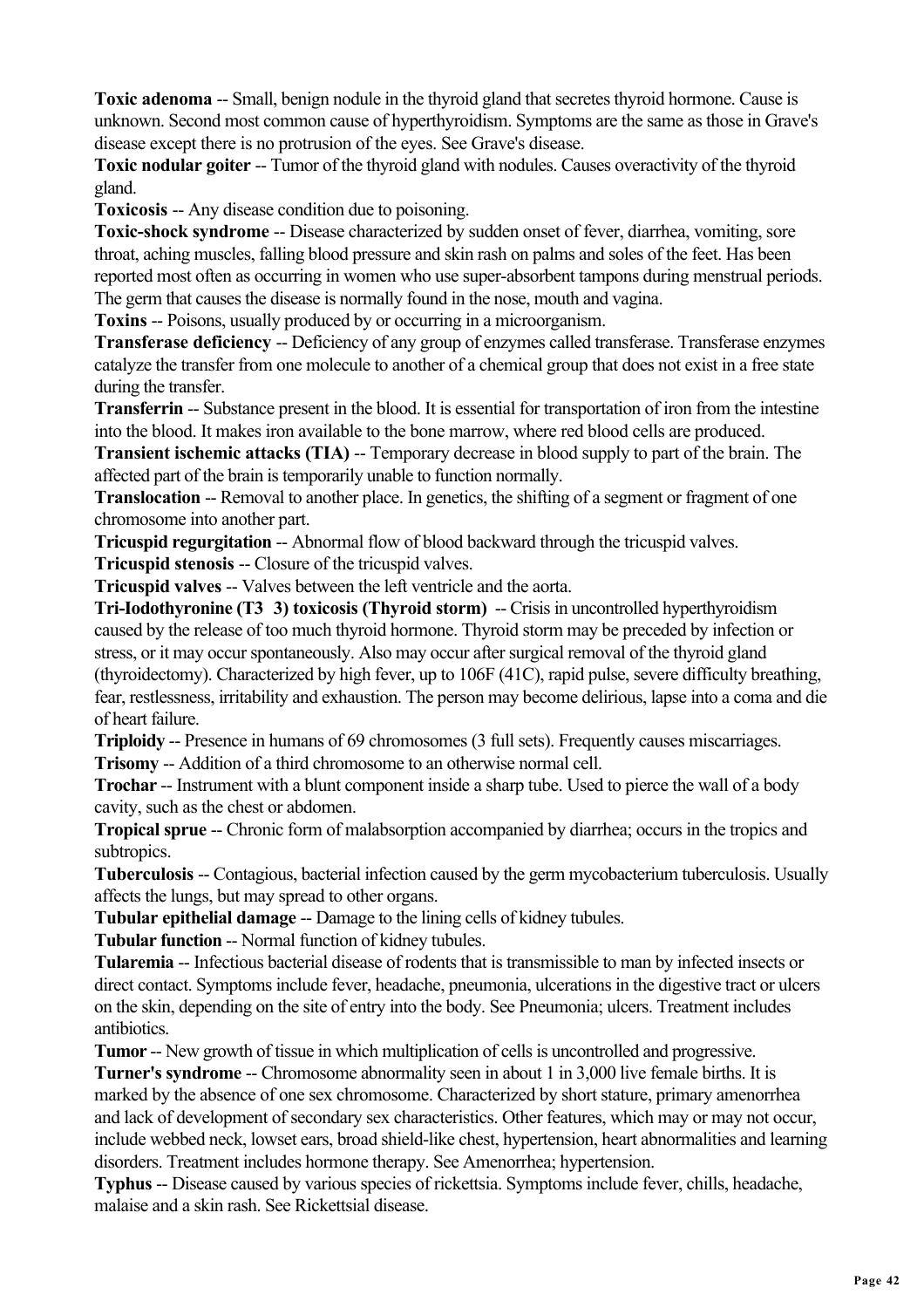#### **U INDEX**

**Ulcer** -- Round, crater-like lesion of the skin or mucous membrane resulting from tissue death. Accompanies some inflammatory, infectious or cancerous conditions.

**Ulcerative colitis** -- Serious, chronic inflammatory disease of the large intestine (colon). Characterized by ulceration and episodes of bloody diarrhea. Ulcerated areas are inflamed and may form abscesses in the lining of the colon.

**Unconjugated bilirubin** -- Fat-soluble form of bilirubin that circulates in loose association with plasma proteins. Also called indirect bilirubin.

**Uremia** -- Presence in blood of excessive amounts of protein metabolism byproducts, such as urea. Results in a toxic condition (as occurs in kidney failure) characterized by nausea, vomiting, dizziness, convulsions and coma.

**Ureter** -- Tube that carries urine from the kidney to the bladder.

**Ureteroceles** -- Prolapse of the end of the ureter where it joins the bladder. Prolapse is a falling or sliding of a part from its usual position. The condition may lead to obstruction of urine flow and result in hydronephrosis and loss of kidney function. Surgery is required to prevent permanent kidney damage. See Hydronephrosis.

**Urethra** -- Hollow anatomical structure that leads from the bladder to outside the body.

**Urethritis** -- Inflammation or infection of the urethra.

**Urogenital** -- Referring to the kidney and reproductive systems of the human body. Also called genitourinary.

**Urokinase treatment** -- Treatment with the enzyme urokinase found in urine. Enzyme activates the system that dissolves blood clots in the body.

#### **V INDEX**

**Valvular heart disease** -- Complication of diseases that distort or destroy heart valves. The heart has four valves. Valvular heart disease can be narrowed valves (stenosis) that obstruct blood flow or widened or scarred valves that allow blood to leak backward into the heart (insufficiency or regurgitation). Disorder may be inherited or caused by another disease, such as rheumatic fever, hypertension, atherosclerosis, endocarditis or syphilis (rarely). Disease outcome depends on the underlying condition. Many complications and symptoms can be controlled with medication or cured with surgery. See Rheumatic fever; hypertension; syphilis.

**Varices** -- Enlarged veins, arteries or lymph vessels.

**Vasculitis** -- Inflammation of a blood vessel.

**Vasoconstriction** -- State in which blood vessels are tightened or narrowed. Can be caused by the nervous system sending messages to the blood vessels to constrict. Can also be induced by medications. **Vasopressin** -- Hormone made by the hypothalamus and stored in the pituitary gland. Effects include

contraction of the muscular layer of small blood vessels, contraction of the smooth muscles of the intestinal tract and stimulation of contraction of the uterus. Also called anti-diuretic hormone. Has specific effect on kidney tubules stimulating resorption of water, causing a concentration of the urine.

**Vasopressin-resistant diabetes insipidus** -- Diabetes insipidus that does not respond to treatment with vasopressin. See Diabetes insipidus.

**Venous hypertension** -- Pressure in veins that is higher than normal.

**Venous thrombosis** -- Blood clot in a vein.

**Vertebral-artery disease** -- Disease (usually hardening of the artery) in the vertebral artery, a large artery that supplies blood to the neck, vertebrae, cerebellum and other parts of the brain and spinal cord. **Vesicoureteral reflux** -- Condition in which urine flows backward from the bladder into the ureters and kidneys. Because the bladder empties poorly, a urinary tract infection may result, possibly leading to chronic pyelonephritis and even to kidney damage. See Pyelonephritis. The reflux may be caused by a congenital defect, a bladder infection or a neurogenic bladder. Sometimes cause is unknown. Treatment includes administration of antibiotics. Rarely, surgery may be required.

**Vestibular** -- Pertaining to an oral cavity in the middle of the inner ear.

**Virilization** -- Process in which secondary male sexual characteristics are acquired by a female, usually